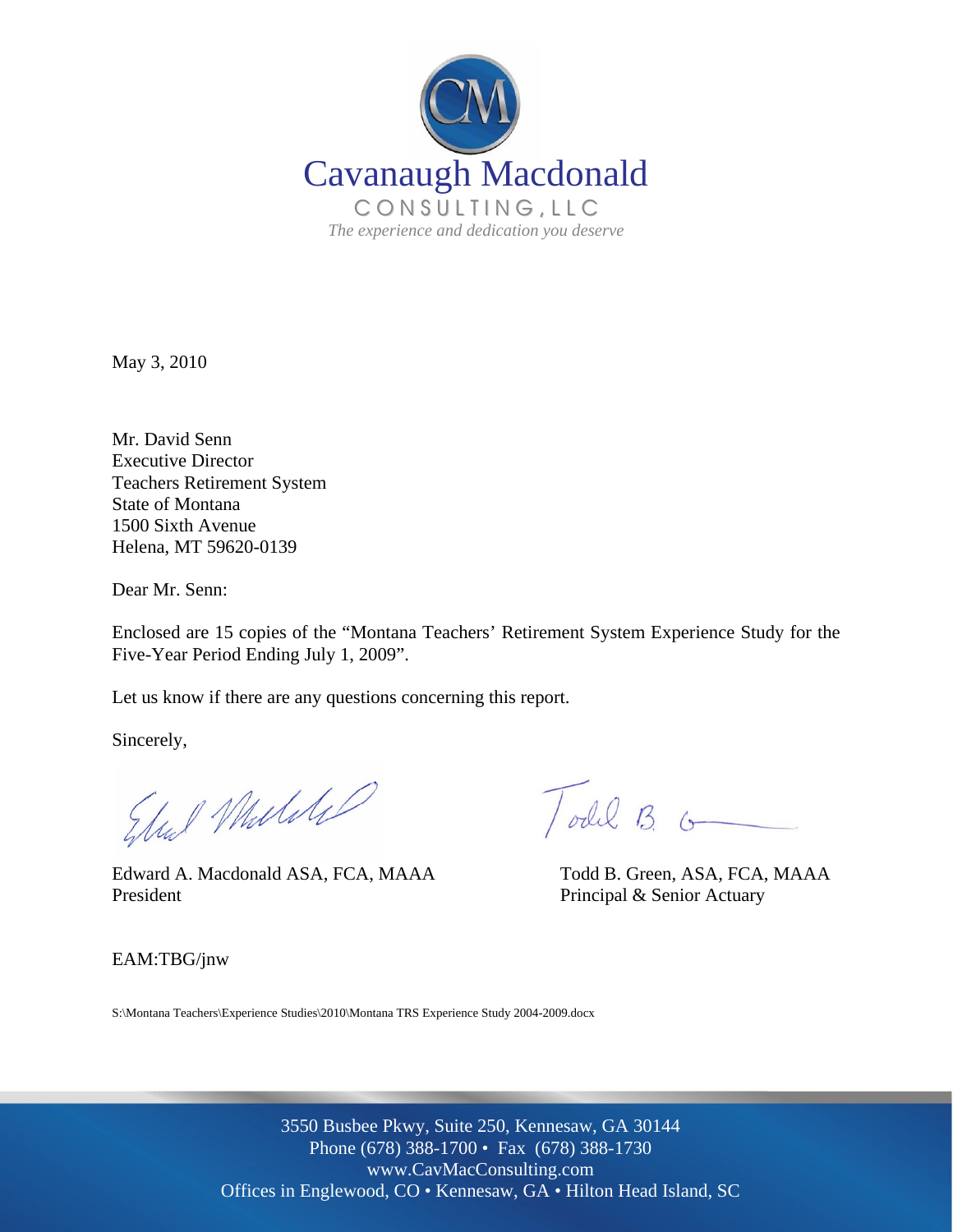

The experience and dedication you deserve



**Experience Study** 

**For the Five-Year Period** 

**Ending July 1, 2009** 



www.CavMacConsulting.com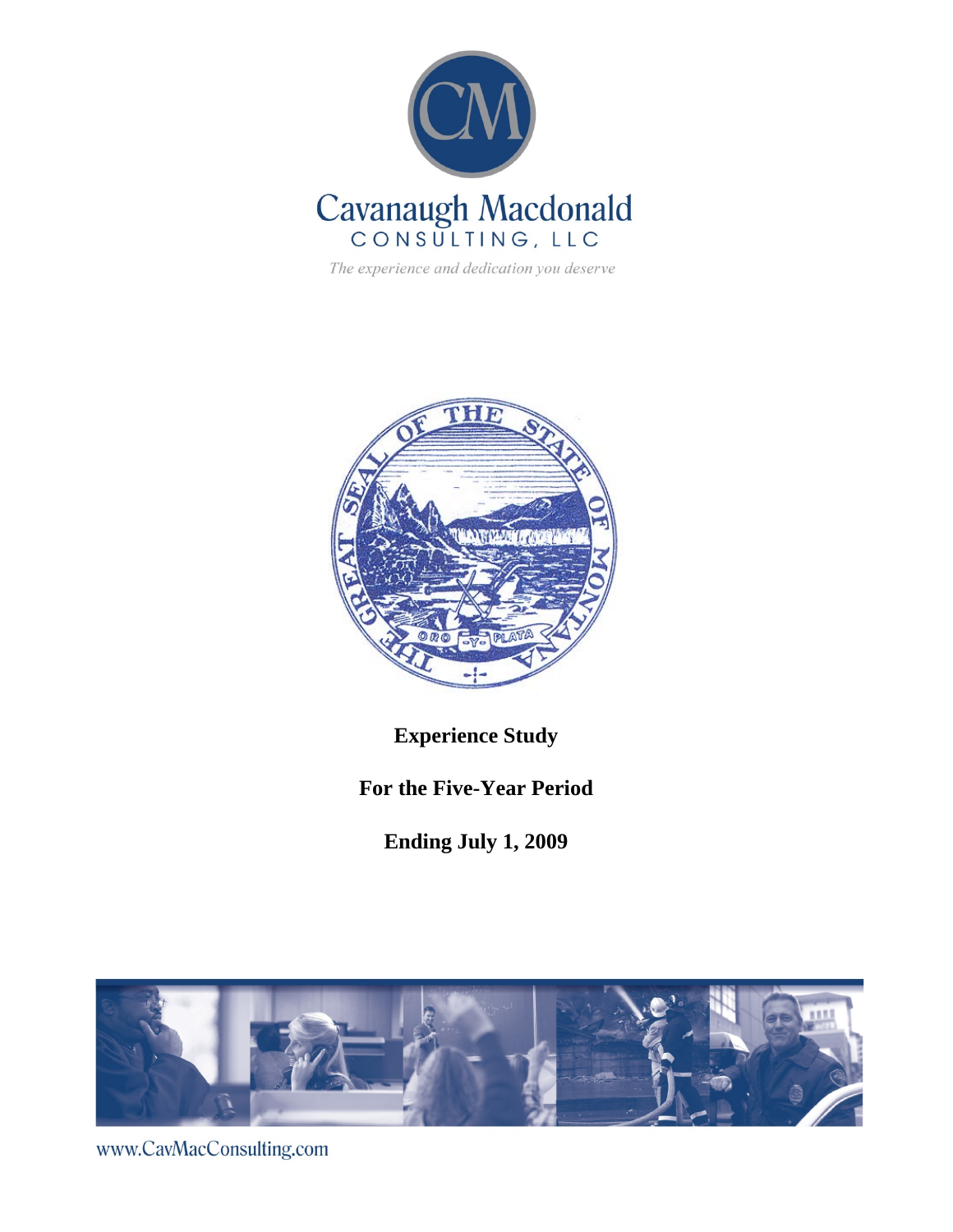

## **TABLE OF CONTENTS**

#### **Section Page**

|    | <b>Summary of Results</b>                                                                                                                                           |                            |
|----|---------------------------------------------------------------------------------------------------------------------------------------------------------------------|----------------------------|
| Н  | <b>Economic Assumptions</b>                                                                                                                                         | 2                          |
| Ш  | Demographic Assumptions                                                                                                                                             | 13                         |
|    | Rates of Withdrawal<br><b>Rates of Disability Retirement</b><br><b>Rates of Retirement</b><br><b>Rates of Post-Retirement Mortality</b><br>Rates of Salary Increase | 14<br>17<br>20<br>31<br>35 |
| IV | Summary and Cost of Changes                                                                                                                                         | 39                         |

# **Appendix**

| A | Historical June CPI (U) Index                   |    |
|---|-------------------------------------------------|----|
| B | Capital Market Assumptions and Asset Allocation | 42 |
| C | Social Security Administration Wage Index       | 44 |
| D | <b>Recommended Decrement Tables</b>             | 45 |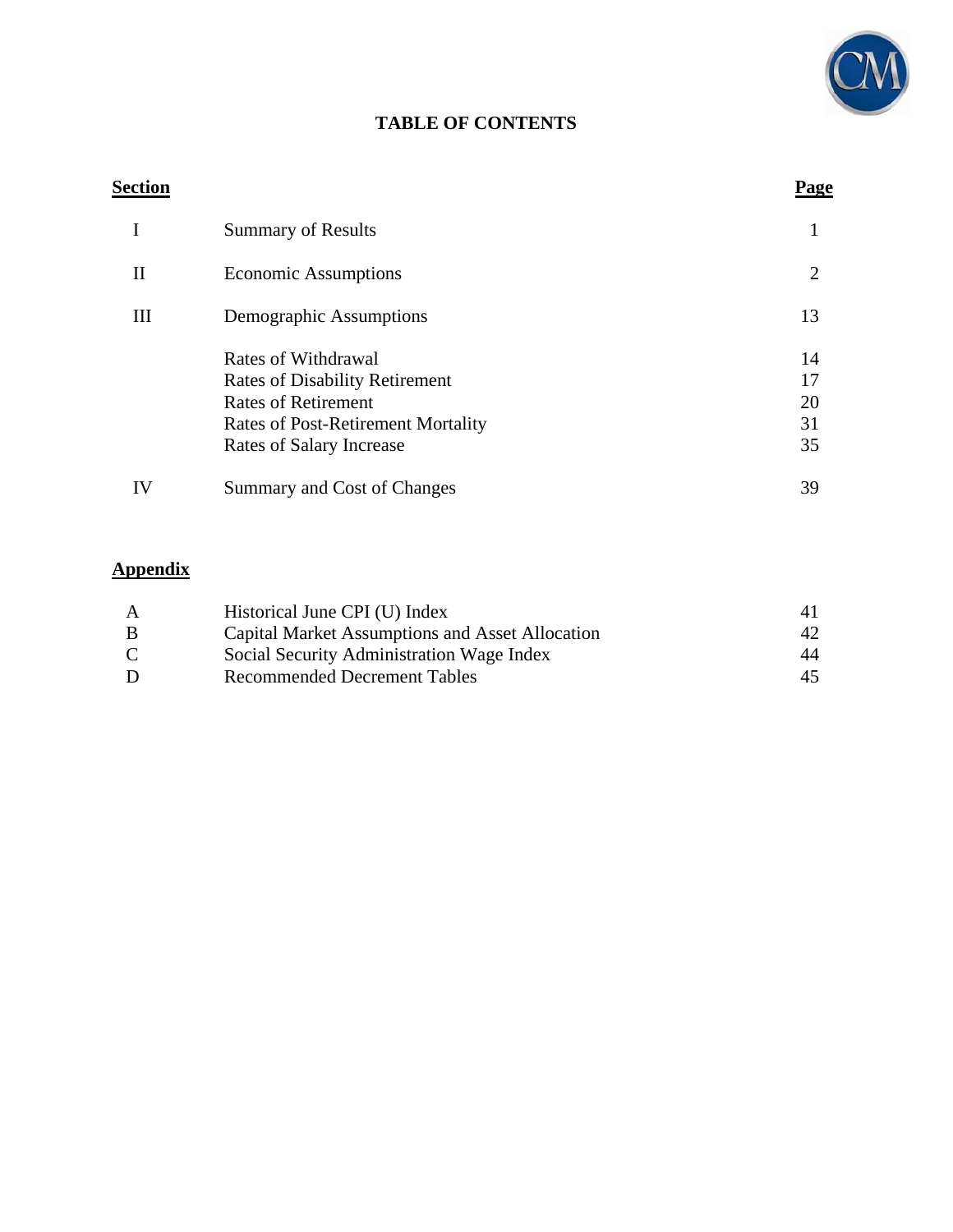

May 3, 2010

Teachers' Retirement Board State of Montana 1500 Sixth Avenue Helena, MT 59620-0139

Dear Members of the Board:

We are pleased to submit the results of a study of the economic and demographic experience for the Montana Teachers' Retirement System. The purpose of this investigation is to assess the reasonability of the actuarial assumptions for the System. This investigation covers the five-year period from July 1, 2004 to July 1, 2009. As a result of the investigation, it is recommended that revised assumptions be adopted by the Board for future use.

The experience study includes all active full-time members, retired members and beneficiaries of deceased members. The mortality experience was studied separately for males and females. Incidences of withdrawal, disability, retirement and compensation increases were investigated without regard to gender. Retirement experience and compensation increases were investigated separately for university and non-university members.

This report shows comparisons between the actual and expected cases of separation from active service, actual and expected number of deaths, and actual and expected salary increases. Tables and graphs are used to show the actual decrement rates, the expected decrement rates and, where applicable, the proposed decrement rates.

The recommended decrement tables are shown in Appendix D of this report. In the actuary's judgment, the recommended rates are suitable for use until further experience indicates that modifications are needed.

Actuarial assumptions are used to measure and budget future costs. Changing assumptions will not change the actual cost of future benefits. Once the assumptions have been adopted, the actuarial valuation measures the adequacy of the contributions rates set in Montana State Law.

> 3550 Busbee Pkwy, Suite 250, Kennesaw, GA 30144 Phone (678) 388-1700 • Fax (678) 388-1730 www.CavMacConsulting.com Offices in Englewood, CO • Kennesaw, GA • Hilton Head Island, SC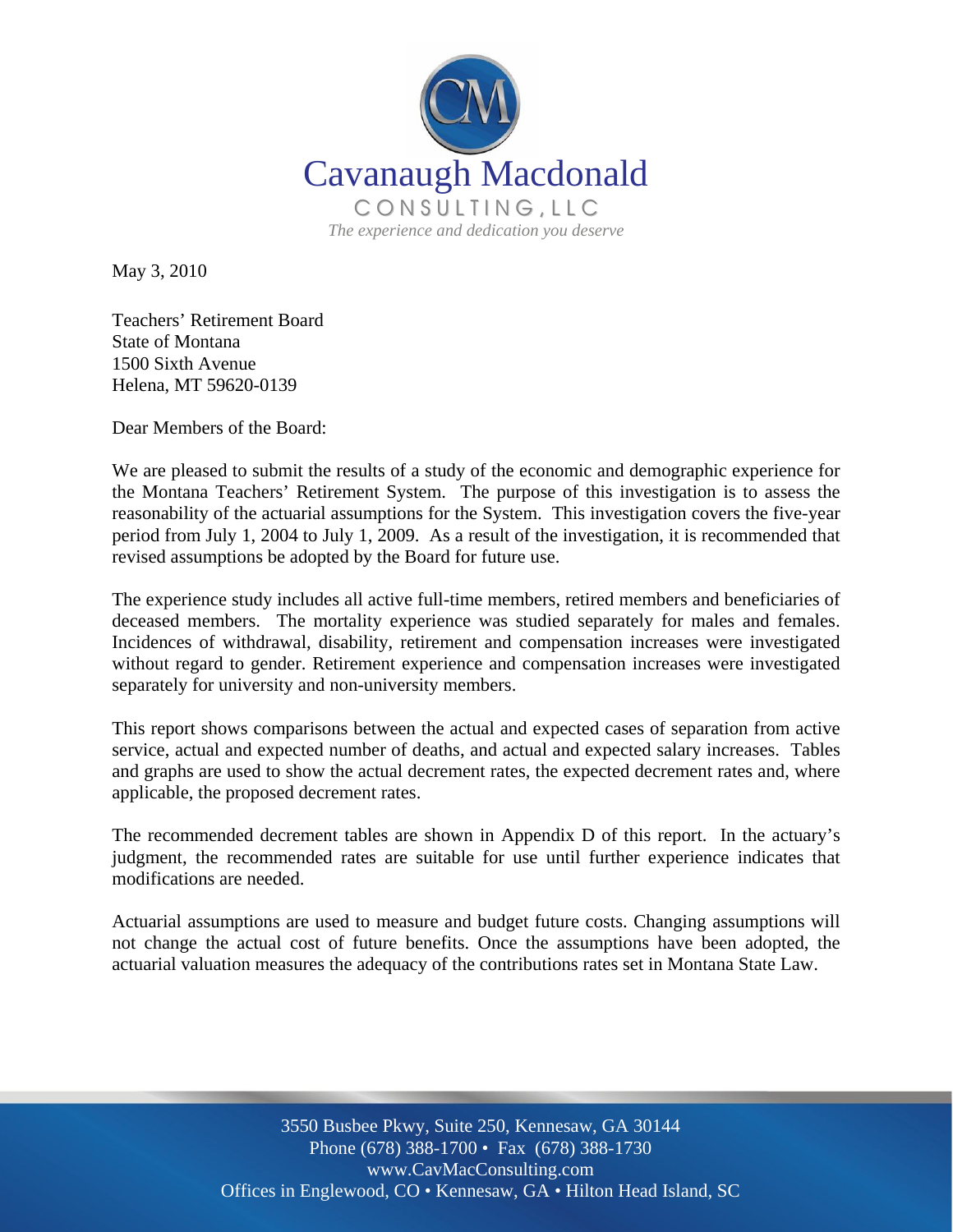

The experience study was performed by, and under the supervision of, independent actuaries who are members of the American Academy of Actuaries with experience in performing valuations for public retirement systems. The undersigned meets the Qualification Standards of the American Academy of Actuaries to render the actuarial opinion contained herein.

Respectfully submitted,

Elul Mulike

Edward A. Macdonald ASA, FCA, MAAA Todd B. Green, ASA, FCA, MAAA President President Principal & Senior Actuary

Todil B. G

EAM:TBG\jnw

S:\Montana Teachers\Experience Studies\2010\Montana TRS Experience Study 2001-2009.docx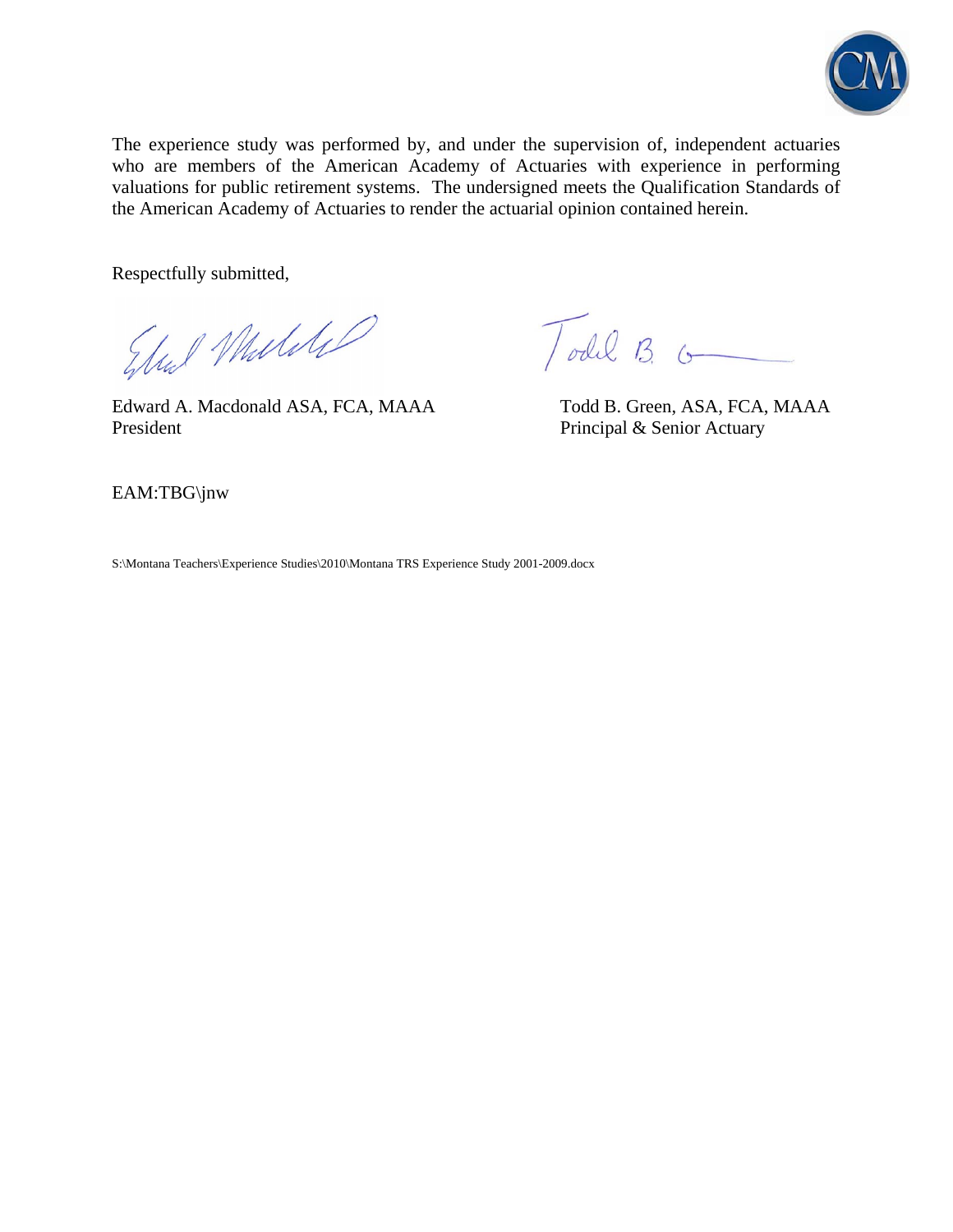

#### **Summary of Results**

The following summarizes the findings and recommendations with regard to the assumptions utilized by the Montana Teachers' Retirement System. Explanations for the recommendations are found in the sections that follow.

#### **Recommended Economic Assumption Changes**

The table below lists the three economic assumptions used in the actuarial valuation and their current and proposed rates. We recommend no changes to these assumptions.

| <b>Item</b>              | <b>Current</b> | <b>Proposed</b> |  |
|--------------------------|----------------|-----------------|--|
| Price Inflation          | 3.50%          | 3.50%           |  |
| <b>Investment Return</b> | 7.75%          | 7.75%           |  |
| <b>Real Wage Growth</b>  | 1.00%          | 1.00%           |  |

#### **Recommended Demographic Assumption Changes**

The table below lists the demographic assumptions that we recommend be changed based on the experience of the last five years.

| <b>Assumption Change</b>                 |
|------------------------------------------|
| Increase rates of withdrawal             |
| Decrease rates of disability retirements |
| Adjust rates of service retirement       |

#### **Recommended Method Changes**

The table below lists the recommended method changes.

#### **Method Changes**

Calculation of normal rate Discontinue adjusting the unfunded accrued liability by the present value of future ORP supplemental contributions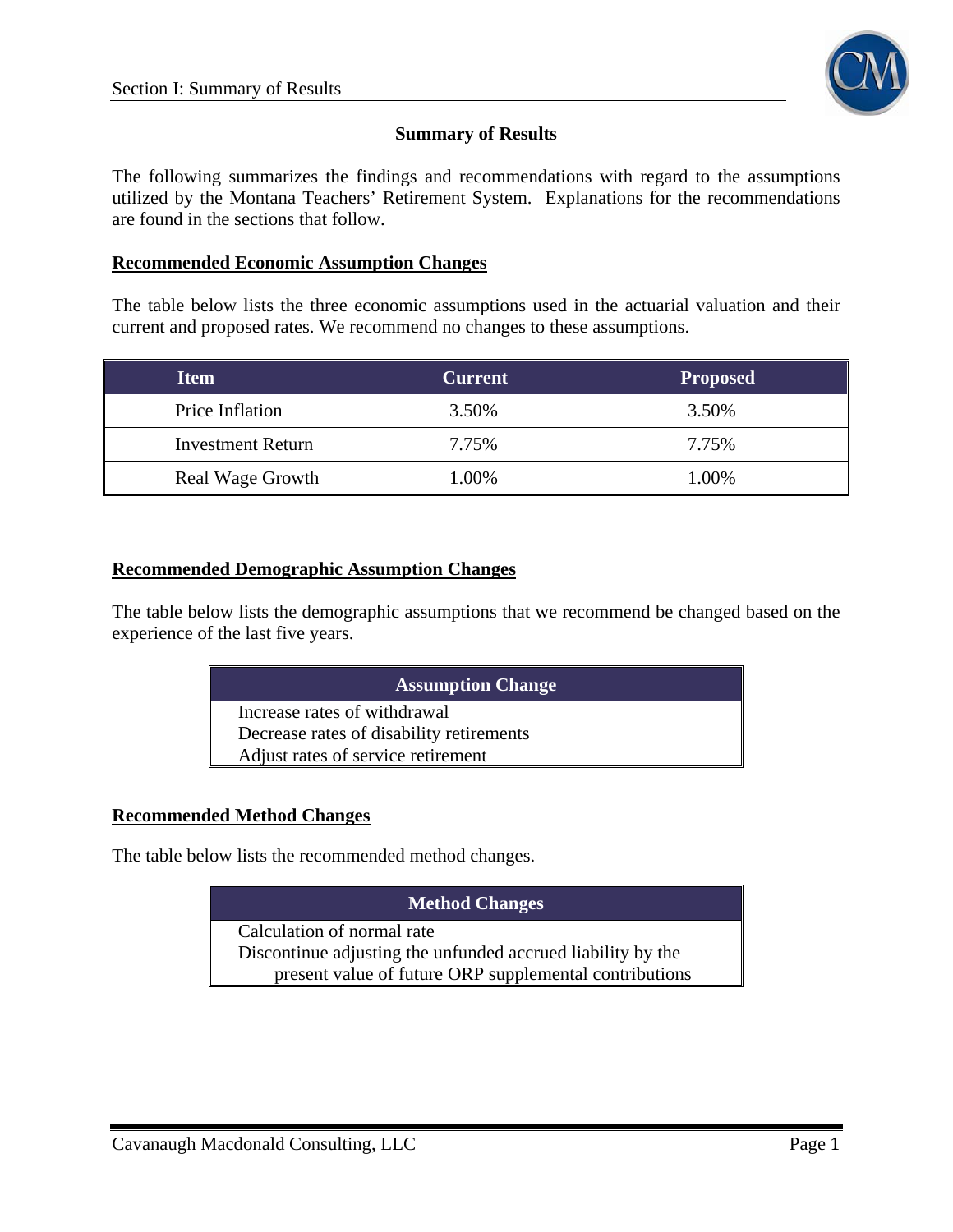

## **Financial Impact**

The following table highlights the impact of the recommended changes noted on the previous page on the unfunded accrued liability (UAL) and funded status for the System as of July 1, 2009.

| <b>Pension</b>                              |                           |                           |  |  |  |  |
|---------------------------------------------|---------------------------|---------------------------|--|--|--|--|
| <b>After Change</b><br><b>Before Change</b> |                           |                           |  |  |  |  |
| UAL<br><b>Funded Status</b>                 | \$1,411,583,000<br>66.18% | \$1,566,414,000<br>63.81% |  |  |  |  |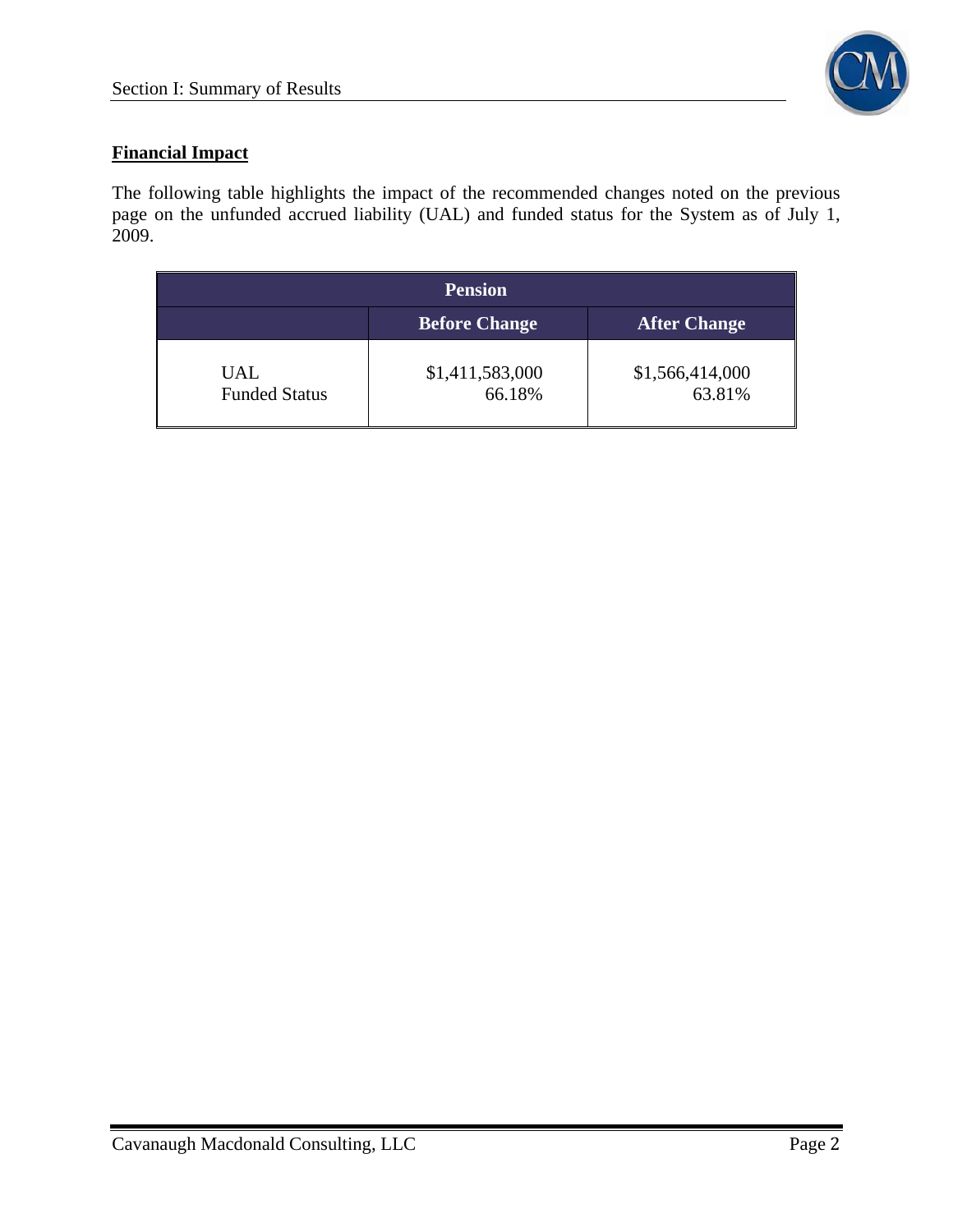

#### **Economic Assumptions**

There are three economic assumptions used in performing the actuarial valuation for the Montana Teachers' Retirement System. The assumptions are:

- Price Inflation
- Investment Return
- Wage Inflation

The Actuarial Standards Board has issued Actuarial Standard of Practice (ASOP) No. 27, *"Selection of Economic Assumptions for Measuring Pension Obligations"*, which provides guidance to actuaries in selecting economic assumptions for measuring obligations under defined benefit plans. As noted in ASOP No. 27, because no one knows what the future holds, the best an actuary can do is to use professional judgment to estimate possible future economic outcomes based on a mixture of past experience and future expectations. These estimates therefore are best stated as a range utilizing the actuary's professional judgment. In setting the range and the single point within that range to use, the actuary should consider a number of factors, including the purpose and nature of the measurement, and appropriate recent and long-term historical economic data. However, the standard explicitly advises the actuary not to give undue weight to recent experience.

Each economic assumption should individually satisfy this standard. Furthermore, with respect to any particular valuation, each economic assumption should be consistent with every other economic assumption over the measurement period.

In our opinion, the economic assumptions recommended in this report have been developed in accordance with ASOP No. 27. The following table shows our recommendations followed by explanations of each assumption.

| Item                       | Current | Proposed |
|----------------------------|---------|----------|
| Price Inflation            | 3.50%   | 3.50%    |
| <b>Real Rate of Return</b> | 4.25    | 4.25     |
| <b>Investment Return</b>   | 7.75%   | 7.75%    |
|                            |         |          |
| Price Inflation            | 3.50%   | 3.50%    |
| Real Wage Growth           | 1.00    | 1.00     |
| Wage Inflation             | 4.50%   | 4.50%    |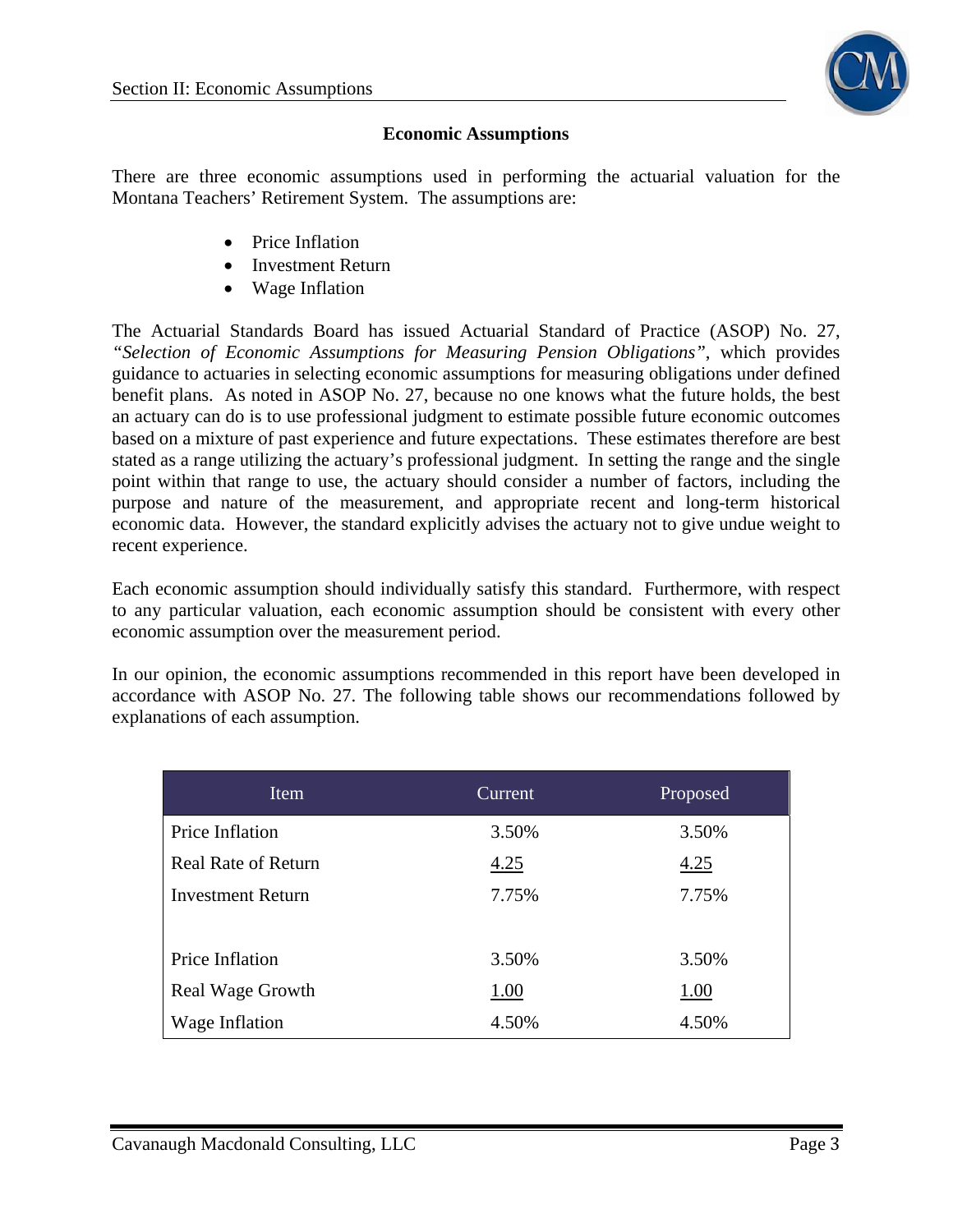

## **Price Inflation**

**Background:** As seen in the table on the previous page, assumed price inflation is used as a component for both the investment return assumption and the wage inflation assumption. The latter two assumptions will be discussed in detail in the following sections.

It is important that the price inflation assumption be consistently applied throughout the economic assumptions utilized in an actuarial valuation. This is called for in ASOP No. 27 and is also required to meet the parameters for determining pension liabilities and expense under Governmental Accounting Standards Board (GASB) Statements No. 25 and 27.

The current price inflation assumption is 3.50% per year.

*Past Experience:* The Consumer Price Index, US City Average, All Urban Consumers, CPI (U), has been used as the basis for reviewing historical levels of price inflation. The level of that index in June of each of the last 50 years is provided in Appendix A.

In analyzing this data, average rates of inflation have been determined by measuring the compound growth rate of the CPI (U) over various time periods. The results are as follows:

| Period        | <b>Average Annual</b><br>Rate of Inflation |
|---------------|--------------------------------------------|
| $2004 - 2009$ | 2.60%                                      |
| $1999 - 2009$ | 2.64%                                      |
| $1989 - 2009$ | 3.06%                                      |
| $1979 - 2009$ | 4.07%                                      |
| 1969 - 2009   | 4.53%                                      |
| $1959 - 2009$ | 4.09%                                      |
| 1926 - 2009   | 3.06%                                      |

Over shorter historic periods, the average annual rate of increase in the CPI-U has been below 3.00%. The years of high inflation occurring from 1973 to 1982 has a significant impact on the averages over periods which include these rates. We should add that since 1926, the average annual rate of inflation was 3.06%.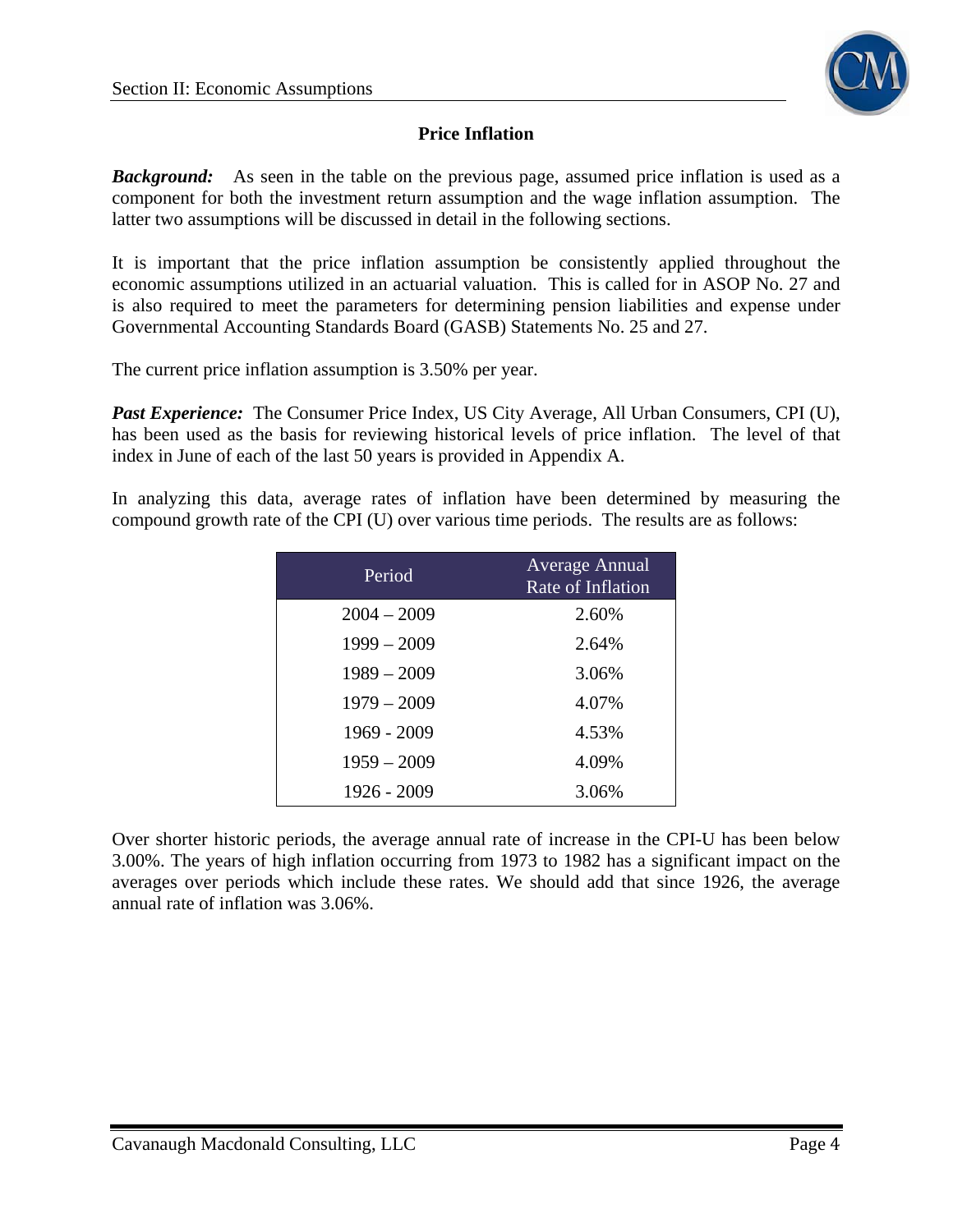



The graph below shows the annual increases in the CPI (U) over a 50 year period.

Additional information to consider when determining the reasonable range is obtained from measuring the spread on inflation protected treasury bills (TIPS) and from the prevailing economic forecasts. The spread between the nominal yield on treasury securities and the inflation indexed nominal yield on TIPS of the same maturity is referred to as the "breakeven rate of inflation" and represents the bond market's expectation of inflation over the period to maturity. The table below provides the calculation of the breakeven rate of inflation as of December 31, 2009 over various periods.

| <b>Years to</b><br><b>Maturity</b> | <b>Bond Nominal</b><br><b>Yield</b> | <b>TIPS Nominal</b><br><b>Yield</b> | <b>Breakeven Rate of</b><br><b>Inflation</b> |
|------------------------------------|-------------------------------------|-------------------------------------|----------------------------------------------|
| 5                                  | 2.69%                               | 0.56%                               | 2.13%                                        |
| 10                                 | 3.85%                               | 1.48%                               | 2.37%                                        |
| 20                                 | 4.58%                               | 2.03%                               | 2.55%                                        |

The bond market's expectation for the rate of inflation is significantly lower than historical average annual rates. Additionally, based upon information provided from the "Survey of Professional Forecasters" published by the Philadelphia Federal Reserve Bank, the median annual rate of inflation for the ten years beginning January 1, 2010 is 2.39%.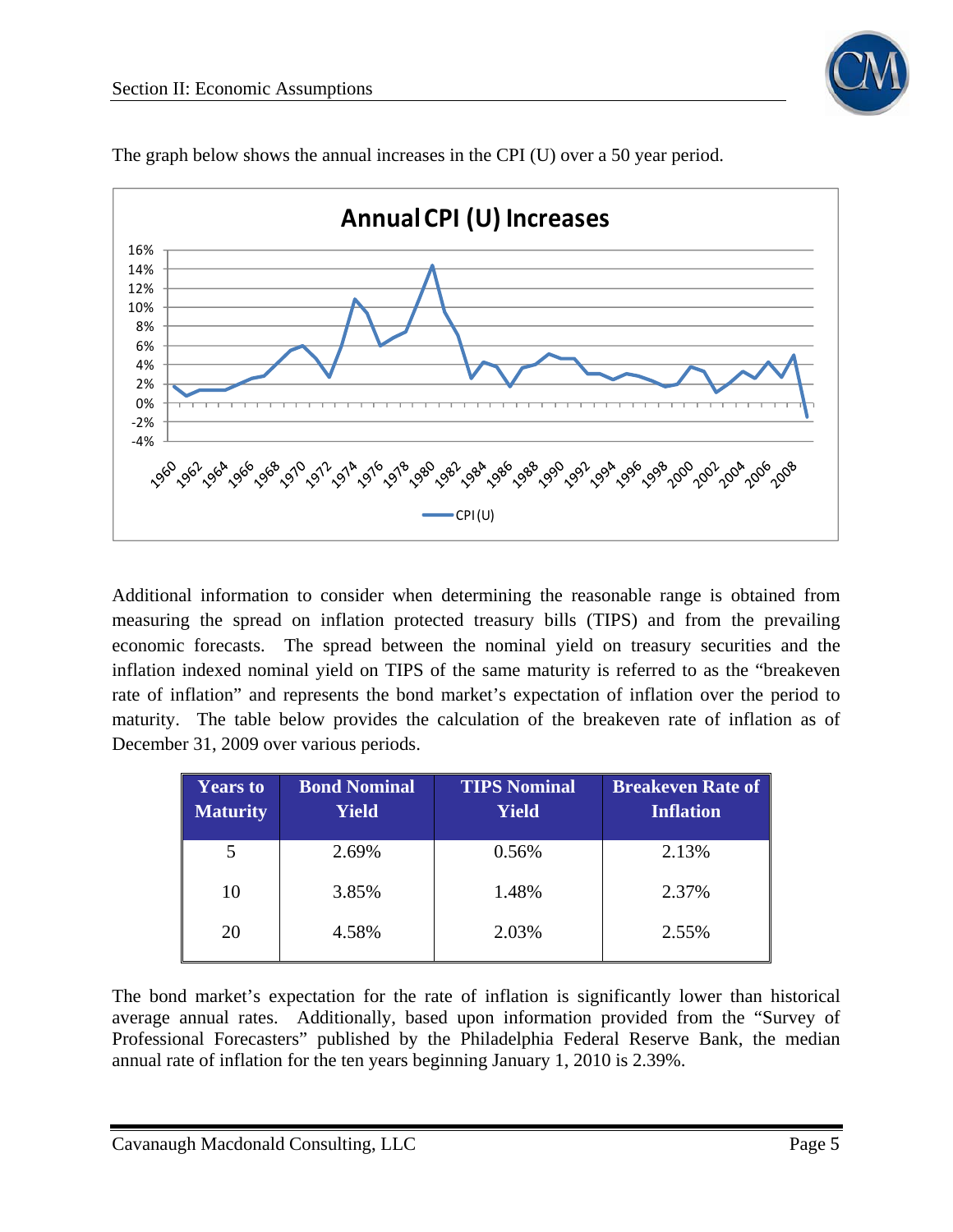**Recommendation:** It is difficult to accurately predict inflation. Current economic forecasts and the bond market suggest lower inflation over the next ten to twenty years when compared to the historical averages, which is a shorter time period than appropriate for our purposes. In the 2009 OASDI Trustees Report, the Chief Actuary for Social Security bases the 75 year cost projections on an intermediate inflation assumption of 2.8% with a range of 1.8% - 3.8%. We concur in general with a range of 2.0% - 4.0%, and recommend use of a 3.50% per year rate recognizing the likely inflation pressures built into the economy at the current time.

| <b>Price Inflation Assumption</b> |                   |  |  |  |  |
|-----------------------------------|-------------------|--|--|--|--|
| 3.50%<br>Current                  |                   |  |  |  |  |
| <b>Reasonable Range</b>           | $2.00\% - 4.00\%$ |  |  |  |  |
| Recommended                       | 3.50%             |  |  |  |  |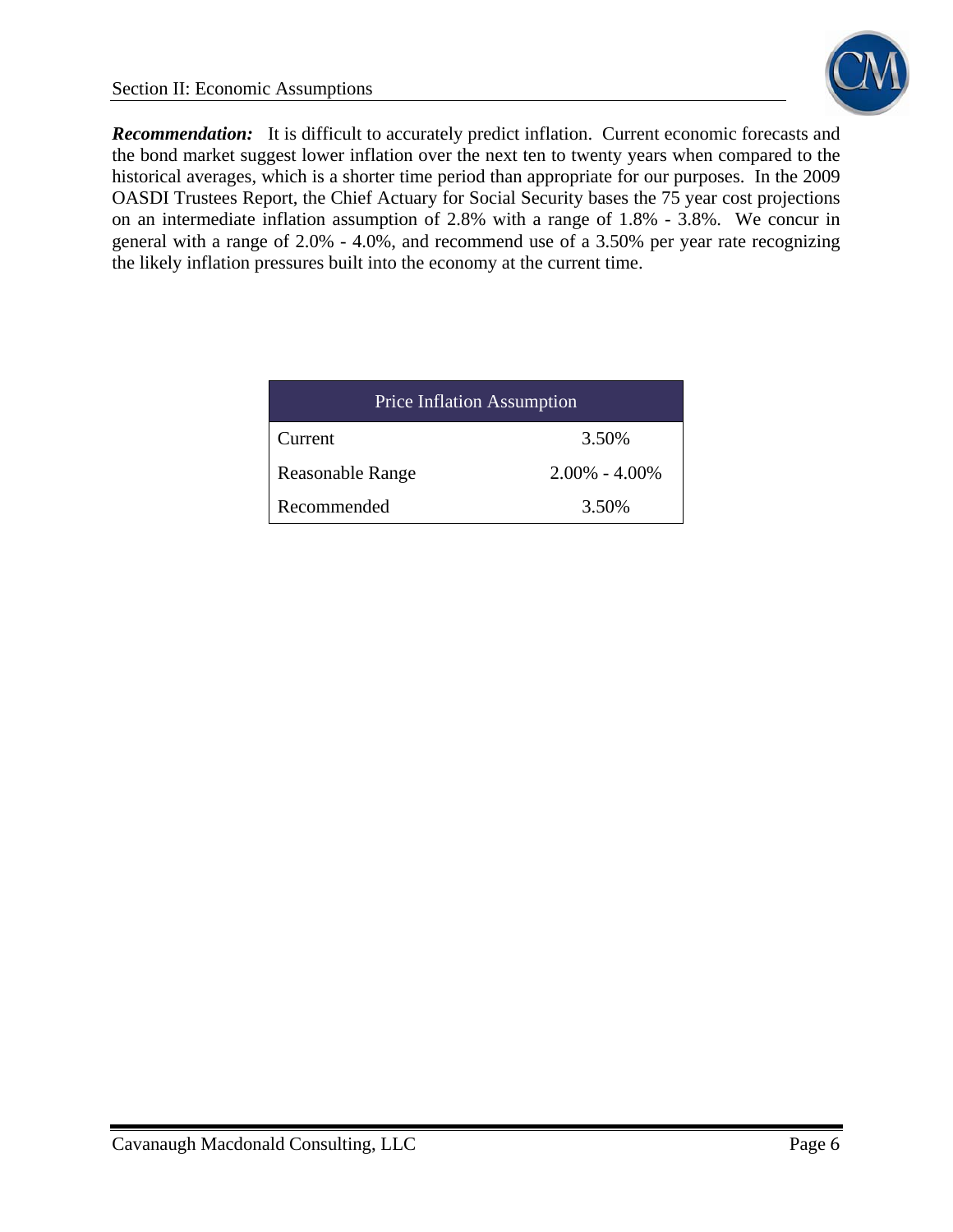

#### **Investment Return**

*Background:* The assumed investment return is one of the most significant assumptions in the annual actuarial valuation process as it is used to discount the expected benefit payments for all active, inactive and retired members of the System. Minor changes in this assumption can have a major impact on valuation results. The investment return assumption should reflect the asset allocation target for the funds set by the Board of Investments.

The current assumption is 7.75%, consisting of a price inflation assumption of 3.50% and a real rate of return assumption of 4.25%. The return is net of all investment and administrative expenses.

**Past Experience:** The actuarial value of assets of the System are developed using a widely accepted asset-smoothing methodology that fully recognizes investment gains and losses over a four year period. The recent experience for the retirement funds over the last fifteen years is shown in the table below.

| Nominal Total Rate of Return |                     |                        |  |  |  |  |
|------------------------------|---------------------|------------------------|--|--|--|--|
| Year<br>Ending<br>6/30       | <b>Market Value</b> | <b>Actuarial Value</b> |  |  |  |  |
| 1995                         | 15.7%               | 8.9%                   |  |  |  |  |
| 1996                         | 12.4%               | 10.4%                  |  |  |  |  |
| 1997                         | 19.4%               | 14.9%                  |  |  |  |  |
| 1998                         | 16.6%               | 16.0%                  |  |  |  |  |
| 1999                         | 11.9%               | 12.3%                  |  |  |  |  |
| 2000                         | 7.8%                | 12.8%                  |  |  |  |  |
| 2001                         | $(5.1)\%$           | 9.2%                   |  |  |  |  |
| 2002                         | $(7.3)\%$           | 3.8%                   |  |  |  |  |
| 2003                         | 6.2%                | 1.6%                   |  |  |  |  |
| 2004                         | 13.3%               | 2.1%                   |  |  |  |  |
| 2005                         | 8.0%                | 2.7%                   |  |  |  |  |
| 2006                         | 8.9%                | 8.5%                   |  |  |  |  |
| 2007                         | 17.6%               | 10.2%                  |  |  |  |  |
| 2008                         | (4.9)%              | 7.2%                   |  |  |  |  |
| 2009                         | $(20.8)\%$          | $(10.3)\%$             |  |  |  |  |
| Average                      | 6.0%                | 7.2%                   |  |  |  |  |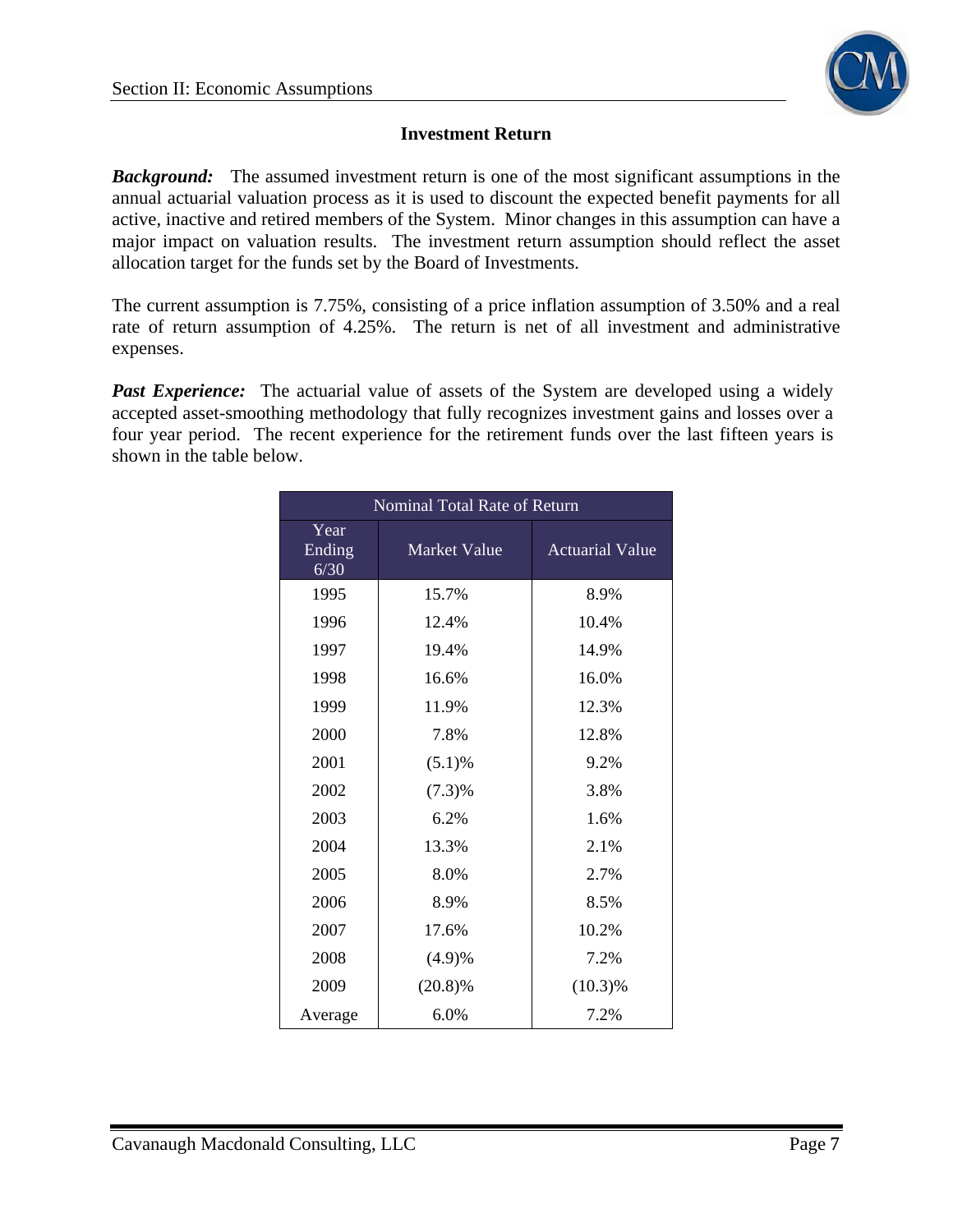

Because of the significant variability in past year-to-year results and the inter-play of inflation on those results in the short term, we prefer to base our investment return assumption on the capital market assumptions utilized by the Board of Investments in setting investment policy and the asset allocation established by the Board of Investments as a result of that policy. This approach is referred to as the building block method in ASOP No. 27.

*Historical Analysis:* The historical real rate of return of the S&P 500 over the long-term has averaged 6.4%, and the approximate historical real rate of return of intermediate high quality bonds over the long term has averaged 2.3%. By weighting these rates by common allocation of large retirement funds (30%/70% to 70%/30%) we construct the reasonable range for real rates of return to be from 3.5% to 5.2%. This correlates well with the information above and the latest *Public Fund Survey* which shows the median plan real return assumption of 4.5% with a median equity allocation of 54%.

*Analysis:* The current capital market assumptions and asset allocation are shown in Appendix B. Using stochastic projection results provides an expected range of real rates of return over various time horizons. Looking at one year results produces an expected real return of 5.35% but also has a high standard deviation, which means there is high volatility. Over larger time horizons, the median return does not change much but the volatility declines significantly. The following table provides a summary of results.

| Time                    | Mean<br><b>Standard</b> | <b>Real Returns by Percentile</b> |                 |                  |                  |                  |                  |
|-------------------------|-------------------------|-----------------------------------|-----------------|------------------|------------------|------------------|------------------|
| Span In<br><b>Years</b> | Real<br>Return          | Deviation                         | 5 <sup>th</sup> | $25^{\text{th}}$ | 50 <sup>th</sup> | $75^{\text{th}}$ | $95^{\text{th}}$ |
|                         | 5.31%                   | 12.53%                            | $-9.9\%$        | $-1.8%$          | 4.6%             | 11.6%            | 22.9%            |
| 5                       | 4.76                    | 5.56                              | $-2.3$          | 1.7              | 4.6              | 7.7              | 12.3             |
| 10                      | 4.69                    | 3.93                              | $-0.3$          | 2.5              | 4.6              | 6.8              | 10.0             |
| 20                      | 4.66                    | 2.78                              | 1.1             | 3.1              | 4.6              | 6.1              | 8.4              |
| 30                      | 4.65                    | 2.27                              | 1.7             | 3.4              | 4.6              | 5.9              | 7.7              |
| 50                      | 4.64                    | 1.76                              | 2.4             | 3.7              | 4.6              | 5.6              | 7.0              |

The percentile ranks are the outcomes based on the log normal random variable distribution that produce returns of less than the return at that particular percentile level over the time span. Thus for the 20 year time span, 5% of the resulting real rates of return were below 1.1% and 95% were above that. As the time span increases, the results begin to merge. Over a 50 year time span, the result indicate there is a 25% chance that real return will be below 3.7% and a 25% chance they will be above 5.6%. In other words there is a 50% chance the real returns will be between 3.7% and 5.6%.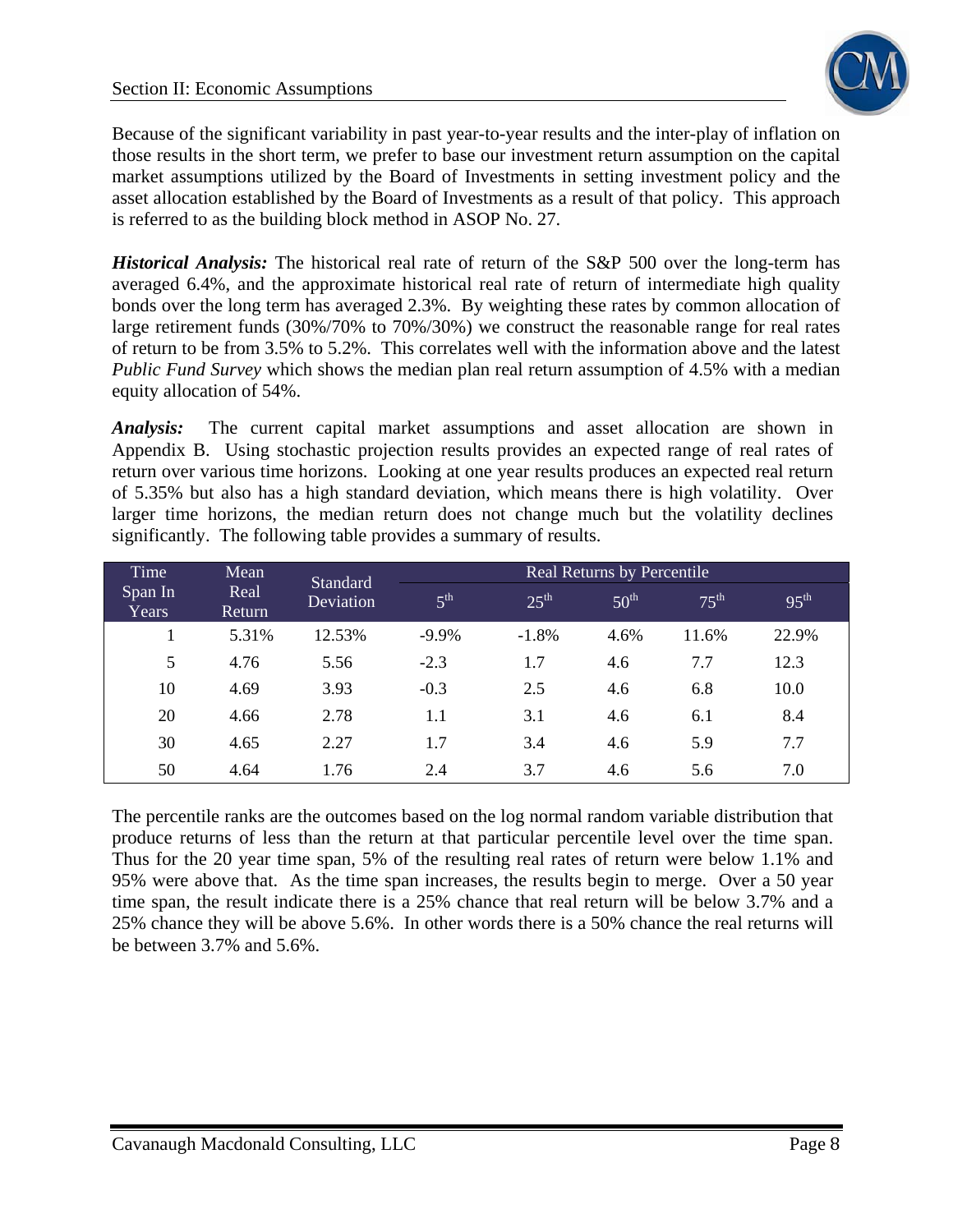

*Administrative and Investment Expenses:* The investment return is assumed to be net of administrative and investment expenses. The table below compares, for the last five years, the expense levels during the fiscal year to the market value of assets for the systems at the end of the fiscal years.

| FY Ending<br>June 30 | Administrative<br><b>Expenses</b> | Investment<br><b>Expenses</b> | Total<br><b>Expenses</b> | Market Value<br>of Assets | <b>Expense Ratio</b> |
|----------------------|-----------------------------------|-------------------------------|--------------------------|---------------------------|----------------------|
| 2005                 | 1,560,820                         | 5,988,496                     | 7,549,316                | 2,487,136,540             | 0.30                 |
| 2006                 | 1,579,155                         | 7,687,038                     | 9,266,193                | 2,745,771,047             | 0.34                 |
| 2007                 | 1,434,103                         | 13,126,101                    | 14,560,204               | 3,209,259,107             | 0.45                 |
| 2008                 | 1,750,765                         | 23,228,638                    | 24,979,403               | 2,993,392,632             | 0.83                 |
| 2009                 | 1,853,873                         | 15,459,976                    | 17,313,849               | 2,301,828,565             | 0.75                 |

Over the five-year period the expense ratio averaged approximately 0.50%. We recommend a long term expense ratio of 0.50% for the net investment return assumption. This represents an increase of 0.30% from the current assumed expense ratio of 0.20%.

*Recommendation:* Using the building block approach of ASOP No. 27 and the projection results outlined above, we recommend a range for the investment return assumption of the  $25<sup>th</sup>$  to  $75<sup>th</sup>$  percentile real returns over the 50 year time span plus the recommended inflation assumption less the recommended expense ratio assumption. The following table details the range.

| Item                       |        | $25th$ Percentile $50th$ Percentile $75th$ Percentile |        |
|----------------------------|--------|-------------------------------------------------------|--------|
| <b>Real Rate of Return</b> | 3.70%  | 4.60%                                                 | 5.60%  |
| Inflation                  | 3.50   | 3.50                                                  | 3.50   |
| Expenses                   | (0.50) | (0.50)                                                | (0.50) |
| Net Investment Return      | 6.70%  | 7.60%                                                 | 8.60%  |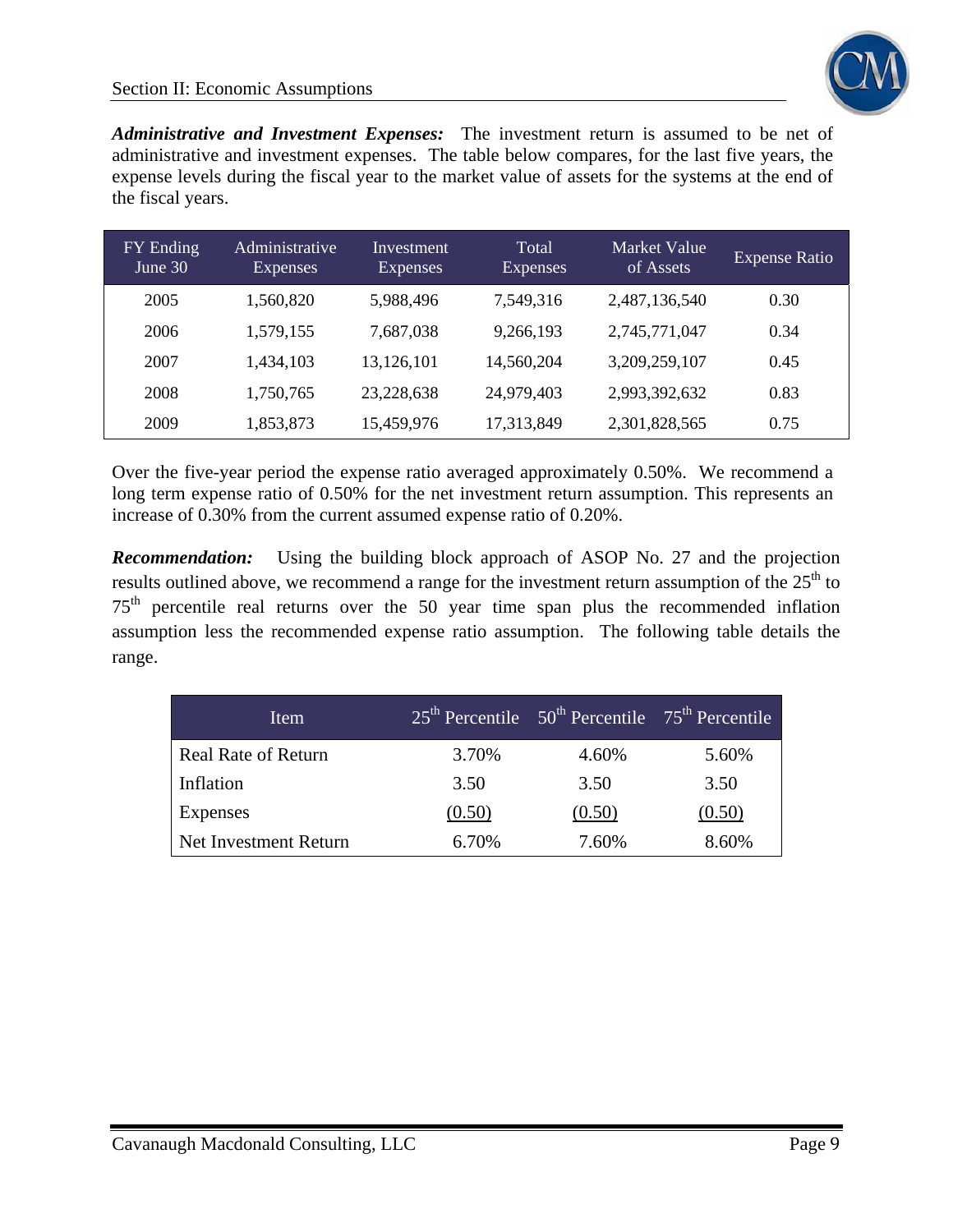

A net return of 7.75% is slightly greater than the 50th percentile. Although not in the center of the reasonable range, in our opinion 7.75% return is still reasonable. We recommend the longterm net investment return assumption of 7.75% be retained.

| <b>Investment Return Assumption</b> |                   |  |  |  |
|-------------------------------------|-------------------|--|--|--|
| Current                             | 7.75%             |  |  |  |
| Reasonable Range                    | $6.70\% - 8.60\%$ |  |  |  |
| Recommended                         | 7.75%             |  |  |  |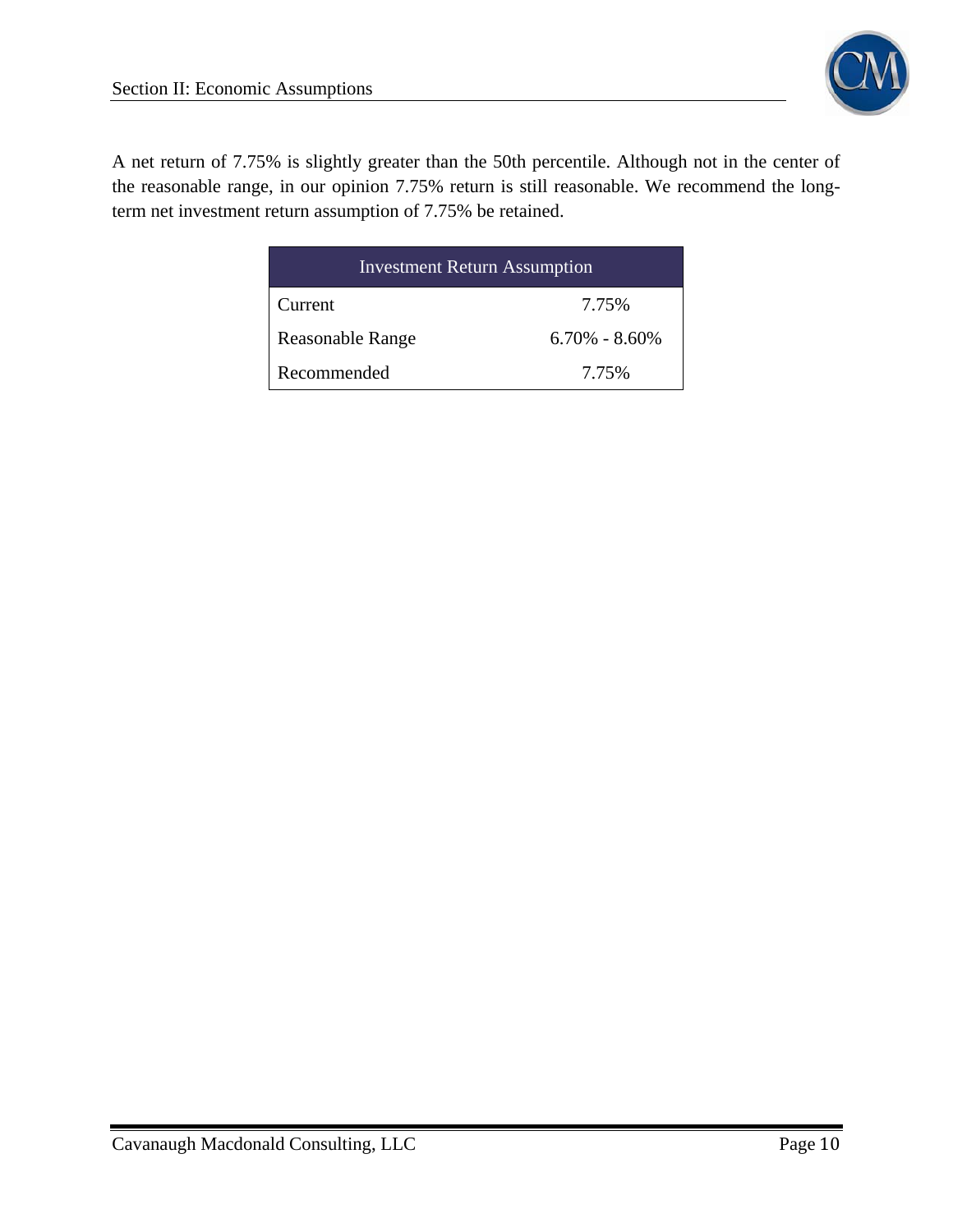

#### **Wage Inflation**

*Background:* The assumed future increases in salaries consist of an inflation component and a component for promotion and longevity, often called merit increases. Merit increases are generally age and or service related, and will be studied in the demographic assumption section of the report. Wage inflation normally is above price inflation, which reflects the overall return on labor in the economy. The current wage inflation assumption is 4.50%, or 1.00% above price inflation.

*Past Experience:* The Social Security Administration publishes data on wage growth in the United States. Appendix C shows the last 50 calendar years' data. As we did in our analysis of inflation, on the following page, we show the wage inflation and a comparison with the price inflation over various time periods. Since wage data is only available through 2008 we use that year as the end point.

| Period    | Wage Inflation | Price Inflation | Real Wage Growth |
|-----------|----------------|-----------------|------------------|
| 1998-2008 | 3.66%          | 2.52%           | 1.14%            |
| 1988-2008 | 3.87           | 2.82%           | 1.05             |
| 1978-2008 | 4.66           | 3.85            | 0.81             |
| 1968-2008 | 5.14           | 4.55            | 0.59             |
| 1958-2008 | 4.96           | 4.05            | 0.91             |

Thus, over the last 50 years, annual real wage growth has averaged 0.91%. The graph on the following page shows the annual increases in real wage growth over the entire 50 year period.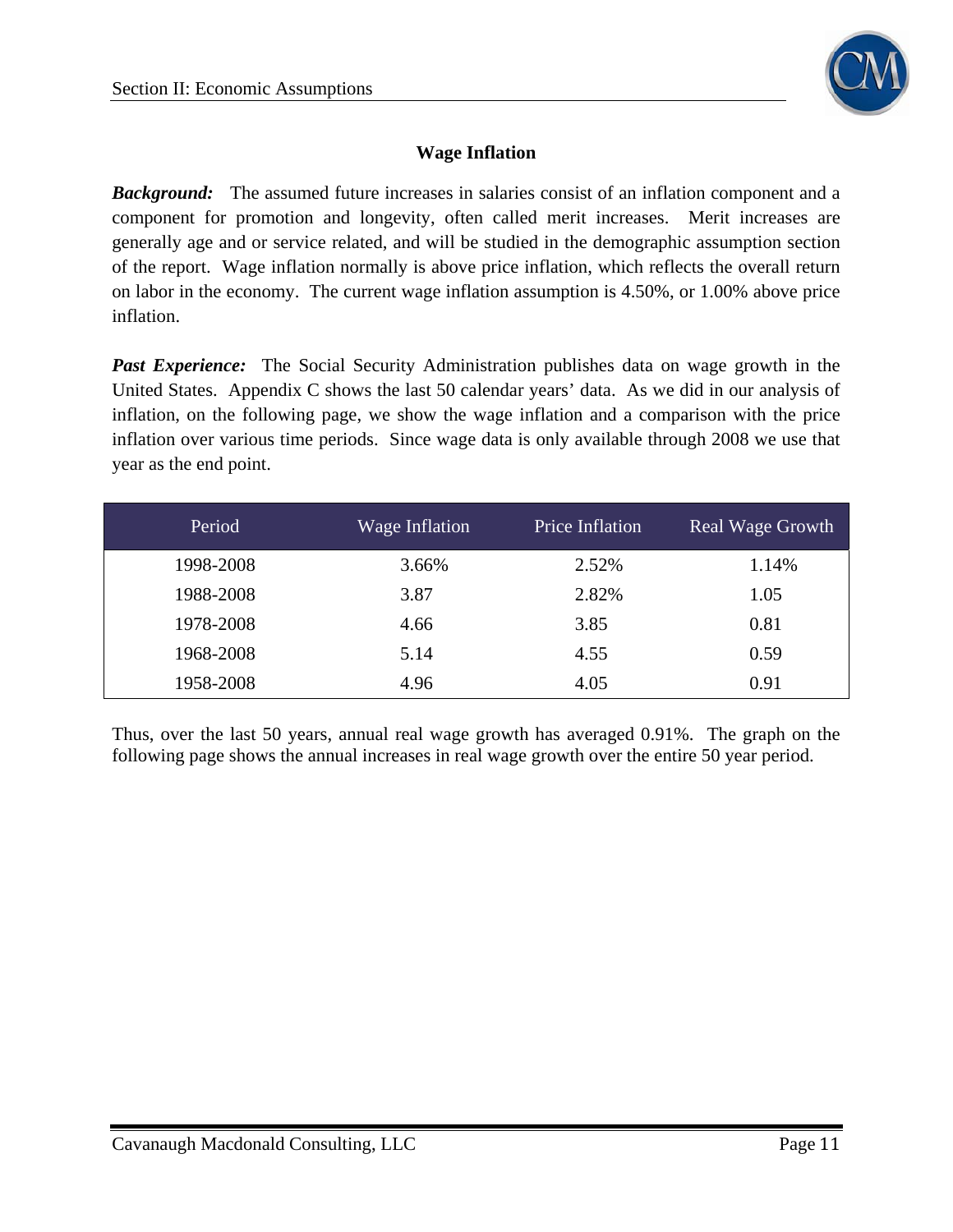



*Recommendation:* As we did with price inflation, we again look at the 2009 OASDI Trustees Report. The Chief Actuary for Social Security bases the 75 year cost projections on a national wage growth assumption 1.1% greater than the price inflation assumption of 2.8%. We concur in general with a range of .5% - 1.5%, and recommend use of a 1.00% per year rate at the current time.

| <b>Wage Inflation Assumption</b> |                         |       |  |  |  |
|----------------------------------|-------------------------|-------|--|--|--|
| 4.50%<br>Current                 |                         |       |  |  |  |
|                                  | <b>Reasonable Range</b> |       |  |  |  |
| <b>Real Wage Growth</b>          | 0.50%                   | 1.50% |  |  |  |
| Inflation                        | 3.50                    | 3.50  |  |  |  |
| Total                            | 5.00%<br>4.00%          |       |  |  |  |
| Recommended<br>4.50%             |                         |       |  |  |  |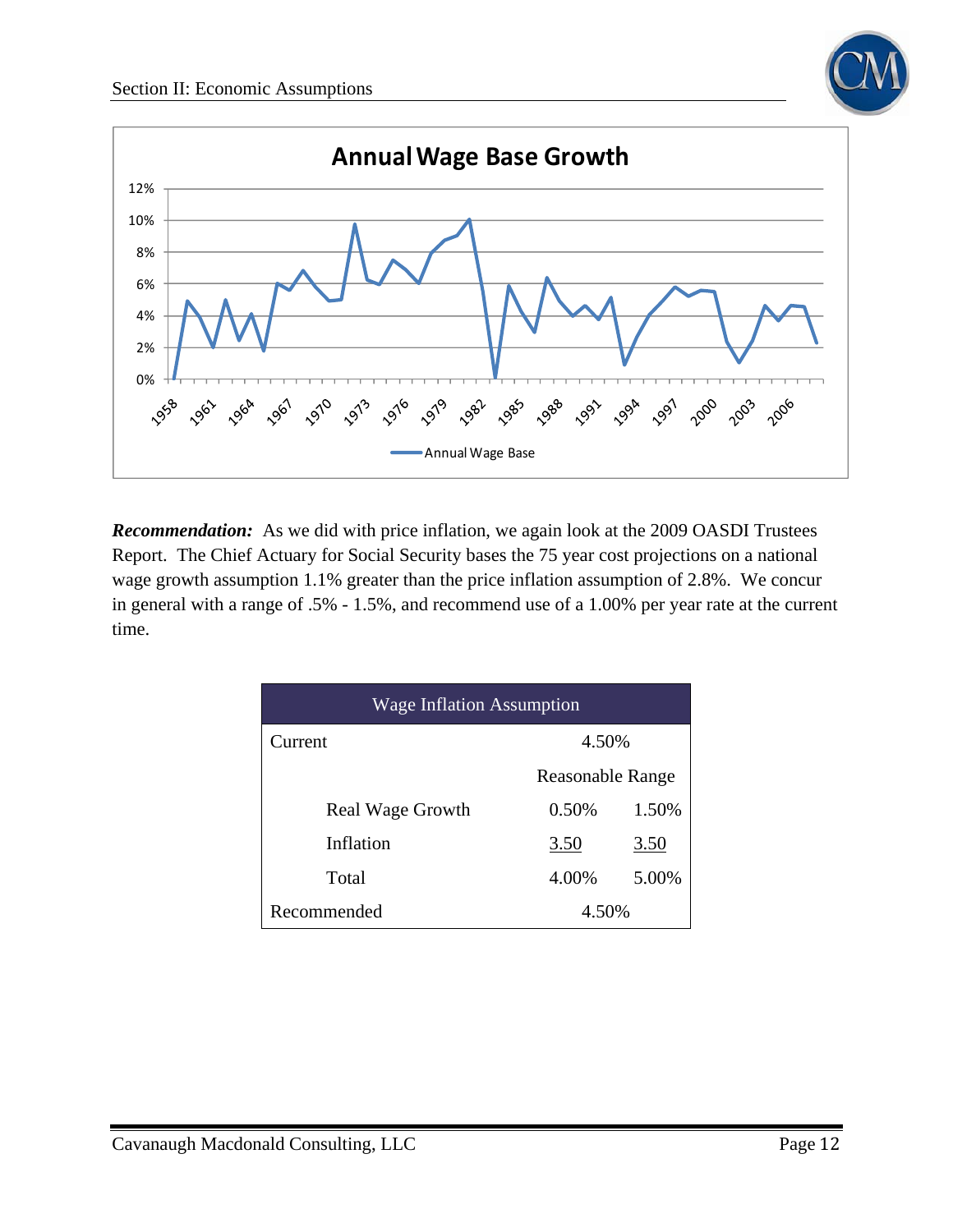

#### **Demographic Assumptions**

There are several demographic assumptions used in the actuarial valuations performed for the Montana Teachers' Retirement System. They are:

- Rates of Withdrawal
- Rates of Disability Retirement
- Rates of Service Retirement
- Rates of Post-retirement Mortality
- Rates of Post-retirement Disabled Mortality
- Rates of Salary Increase for Merit and Promotions

The Actuarial Standards Board has issued Actuarial Standard of Practice (ASOP) No. 35, *"Selection of Demographic and Other Noneconomic Assumptions for Measuring Pension Obligations"*, which provides guidance to actuaries in selecting demographic assumptions for measuring obligations under defined benefit plans. In our opinion, the demographic assumptions recommended in this report have been developed in accordance with ASOP No. 35.

The purpose of a study of demographic experience is to compare what actually happened to the membership during the study period (July 1, 2004 through July 1, 2009) with what was expected to happen based on the assumptions used in the most recent actuarial valuations.

Detailed tabulations by age, service and/or gender are performed over the entire study period. These tabulations look at all active and retired members during the period as well as separately identifying those who experience a demographic event, also referred to as a decrement. In addition, the tabulation of all members together with the current assumptions permits the calculation of the number of expected decrements during the study period.

If the actual experience differs significantly from the overall expected results, or if the pattern of actual decrements, or rates of decrement, by age, gender, or service does not follow the expected pattern, new assumptions are recommended. Recommended changes usually do not follow the exact actual experience during the observation period. Judgment is required to extrapolate future experience from past trends and current member behavior. In addition non-recurring events, such as early retirement windows, need to be taken into account in determining the weight to give to recent experience.

The remainder of this section presents the results of the demographic study. We have prepared tables that show a comparison of the actual and expected decrements and the overall ratio of actual to expected results under the current assumptions. If a change is being proposed, the revised actual to expected ratios are shown as well.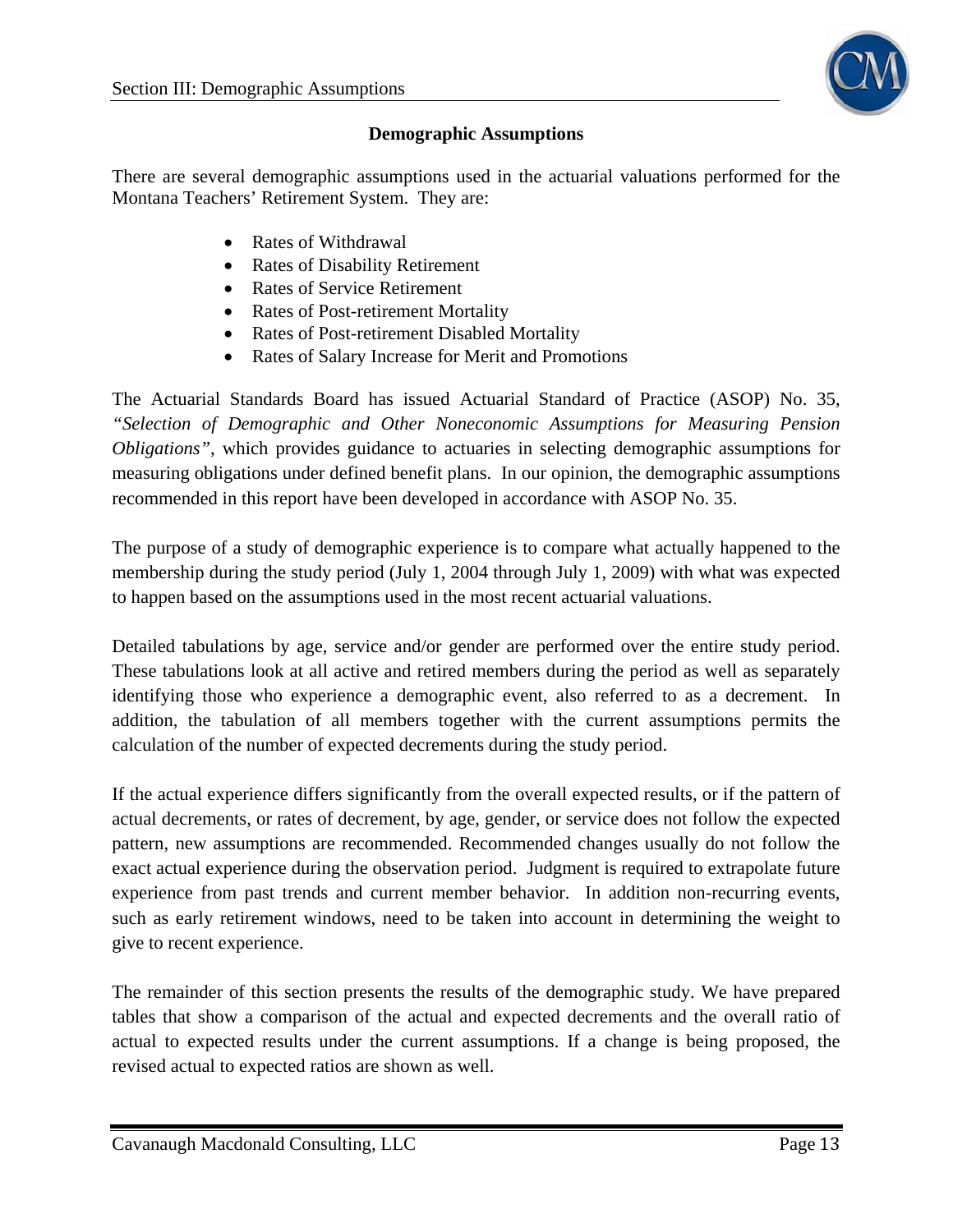

## **Rates of Withdrawal**

The rates of withdrawal adopted by the Board are used to determine the expected number of separations from active service that will occur prior to attaining the eligibility requirement for a retirement benefit as a result of resignation or dismissal.

The current assumption utilizes a service based approach that sets the withdrawal rates based on years of service. Withdrawal experience was investigated without regard to gender for both Non-University and University members combined.

The analysis of the actual withdrawal experience for both University and Non-University members over the five-year period indicates an overall actual/expected ratio of 134%. This ratio indicates that more members withdrew during study period than expected. The table below shows in detail the actual/expected ratio by years of service and in total.

|                | Withdrawal Experience |          |                 |  |  |  |  |
|----------------|-----------------------|----------|-----------------|--|--|--|--|
| Years of       | Actual                | Expected | Ratio           |  |  |  |  |
| Service        |                       |          | Actual/Expected |  |  |  |  |
| Less than 1    | 72                    | 67.28    | 1.07            |  |  |  |  |
| $\mathbf{1}$   | 763                   | 559.55   | 1.36            |  |  |  |  |
| $\sqrt{2}$     | 555                   | 386.33   | 1.44            |  |  |  |  |
| $\overline{3}$ | 435                   | 265.18   | 1.64            |  |  |  |  |
| $\overline{4}$ | 300                   | 184.76   | 1.62            |  |  |  |  |
| 5              | 192                   | 132.29   | 1.45            |  |  |  |  |
| 6              | 125                   | 112.40   | 1.11            |  |  |  |  |
| $\overline{7}$ | 108                   | 97.81    | 1.10            |  |  |  |  |
| 8              | 94                    | 84.47    | 1.11            |  |  |  |  |
| 9              | 92                    | 72.07    | 1.28            |  |  |  |  |
| 10             | 64                    | 61.63    | 1.04            |  |  |  |  |
| 11             | 51                    | 53.87    | 0.95            |  |  |  |  |
| 12             | 47                    | 46.32    | 1.01            |  |  |  |  |
| 13             | 41                    | 42.03    | 0.98            |  |  |  |  |
| 14             | 41                    | 35.97    | 1.14            |  |  |  |  |
| 15             | 29                    | 31.13    | 0.93            |  |  |  |  |
| 16             | 30                    | 24.73    | 1.21            |  |  |  |  |
| 17             | 12                    | 18.93    | 0.63            |  |  |  |  |
| 18             | 13                    | 15.91    | 0.82            |  |  |  |  |
| 19             | 16                    | 13.85    | 1.16            |  |  |  |  |
| 20             | 9                     | 12.18    | 0.74            |  |  |  |  |
| 21             | 11                    | 11.54    | 0.95            |  |  |  |  |
| 22             | 10                    | 10.12    | 0.99            |  |  |  |  |
| 23             | $\overline{7}$        | 9.41     | 0.74            |  |  |  |  |
| 24             | 47                    | 8.41     | 5.59            |  |  |  |  |
| <b>TOTAL</b>   | 3,164                 | 2,358.17 | 1.34            |  |  |  |  |

## **EXPERIENCE UNDER CURRENT ASSUMPTIONS**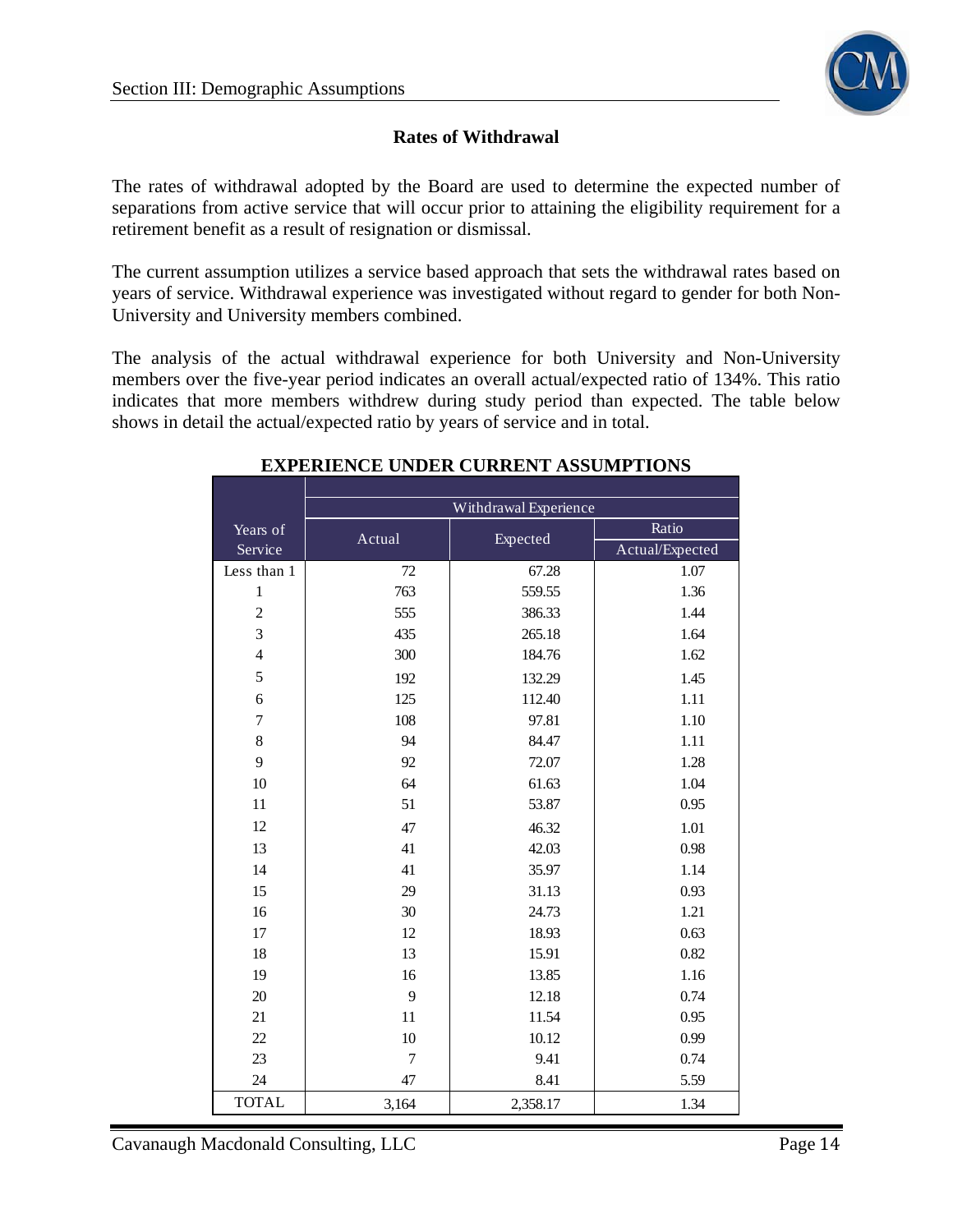The chart below shows (i) the actual average withdrawal rates of employment by years of service during the past five years, (ii) the current assumed withdrawal rates, and (iii) the recommended withdrawal rates.



#### **Findings and Recommendations**

The data reflects a general increase in the rates of withdrawal for those members with less than nine years of service. As a result, we recommend increasing withdrawal rates to more closely reflect the actual experience. The proposed rates can be considered conservative and reflect a significant margin as compared to the actual experience.

The complete tables of recommended withdrawal rates are shown in Appendix D.

The actual/expected ratios based on the recommended assumption are shown in the table on the following page. The overall ratio has been reduced from 134% to 116%.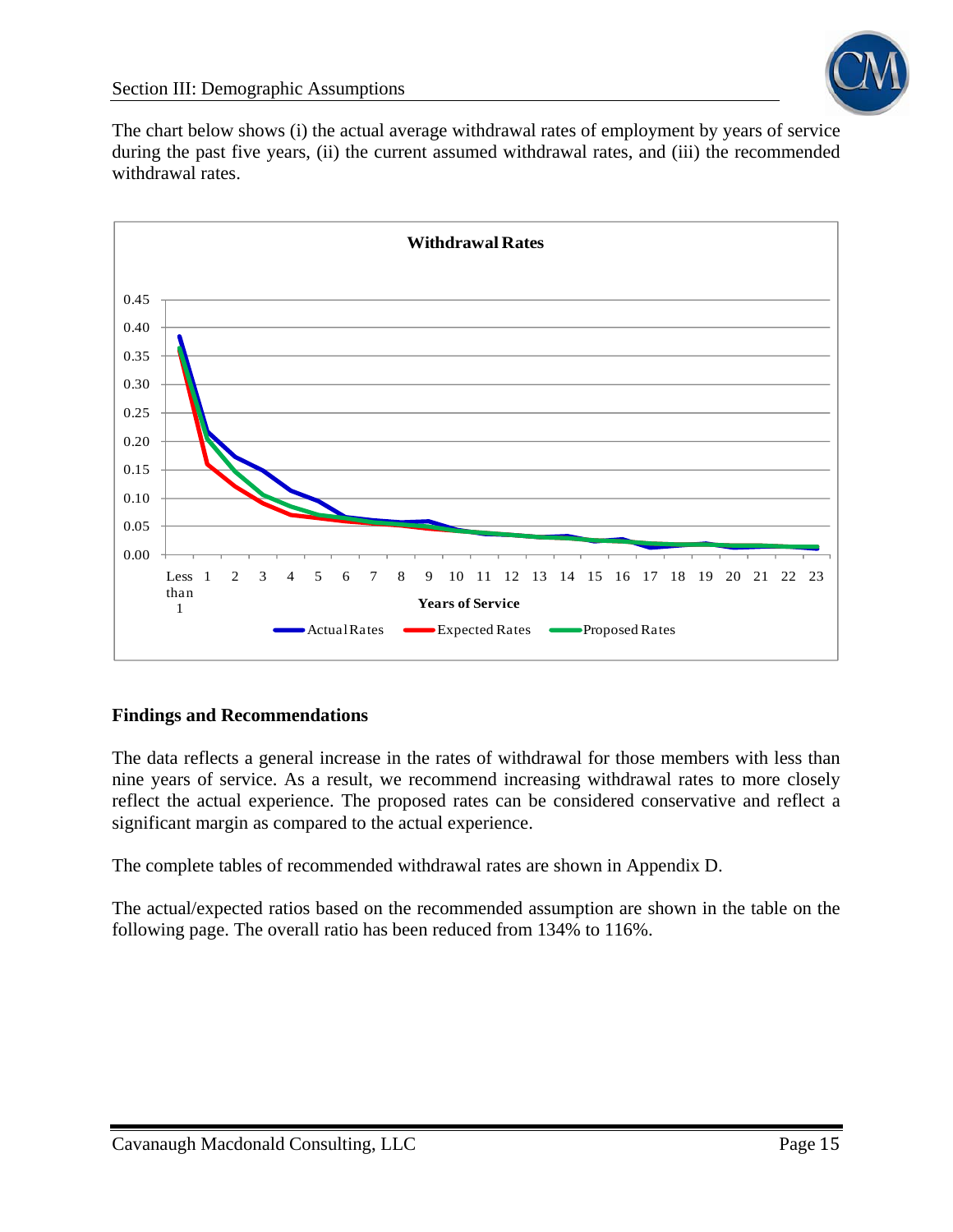

|                  |                | Withdrawal Experience |                 |  |  |
|------------------|----------------|-----------------------|-----------------|--|--|
| Years of         | Actual         | Proposed              | Ratio           |  |  |
| Service          |                |                       | Actual/Proposed |  |  |
| Less than 1      | 72             | 68.26                 | 1.05            |  |  |
| $\mathbf{1}$     | 763            | 717.30                | 1.06            |  |  |
| $\mathfrak 2$    | 555            | 470.27                | 1.18            |  |  |
| $\overline{3}$   | 435            | 309.54                | 1.41            |  |  |
| $\overline{4}$   | 300            | 224.49                | 1.34            |  |  |
| 5                | 192            | 142.52                | 1.35            |  |  |
| 6                | 125            | 119.94                | 1.04            |  |  |
| $\boldsymbol{7}$ | 108            | 103.18                | 1.05            |  |  |
| 8                | 94             | 89.48                 | 1.05            |  |  |
| 9                | 92             | 76.70                 | 1.20            |  |  |
| 10               | 64             | 61.66                 | 1.04            |  |  |
| 11               | 51             | 53.90                 | 0.95            |  |  |
| 12               | 47             | 46.34                 | 1.01            |  |  |
| 13               | 41             | 42.05                 | 0.98            |  |  |
| 14               | 41             | 35.99                 | 1.14            |  |  |
| 15               | 29             | 31.15                 | 0.93            |  |  |
| 16               | 30             | 24.75                 | 1.21            |  |  |
| 17               | 12             | 18.94                 | 0.63            |  |  |
| 18               | 13             | 15.92                 | 0.82            |  |  |
| 19               | 16             | 13.86                 | 1.15            |  |  |
| 20               | 9              | 12.19                 | 0.74            |  |  |
| 21               | 11             | 11.55                 | 0.95            |  |  |
| 22               | 10             | 10.13                 | 0.99            |  |  |
| 23               | $\overline{7}$ | 9.42                  | 0.74            |  |  |
| 24               | 47             | 8.42                  | 5.59            |  |  |
| <b>TOTAL</b>     | 3,164          | 2,717.91              | 1.16            |  |  |

## **EXPERIENCE UNDER PROPOSED ASSUMPTIONS**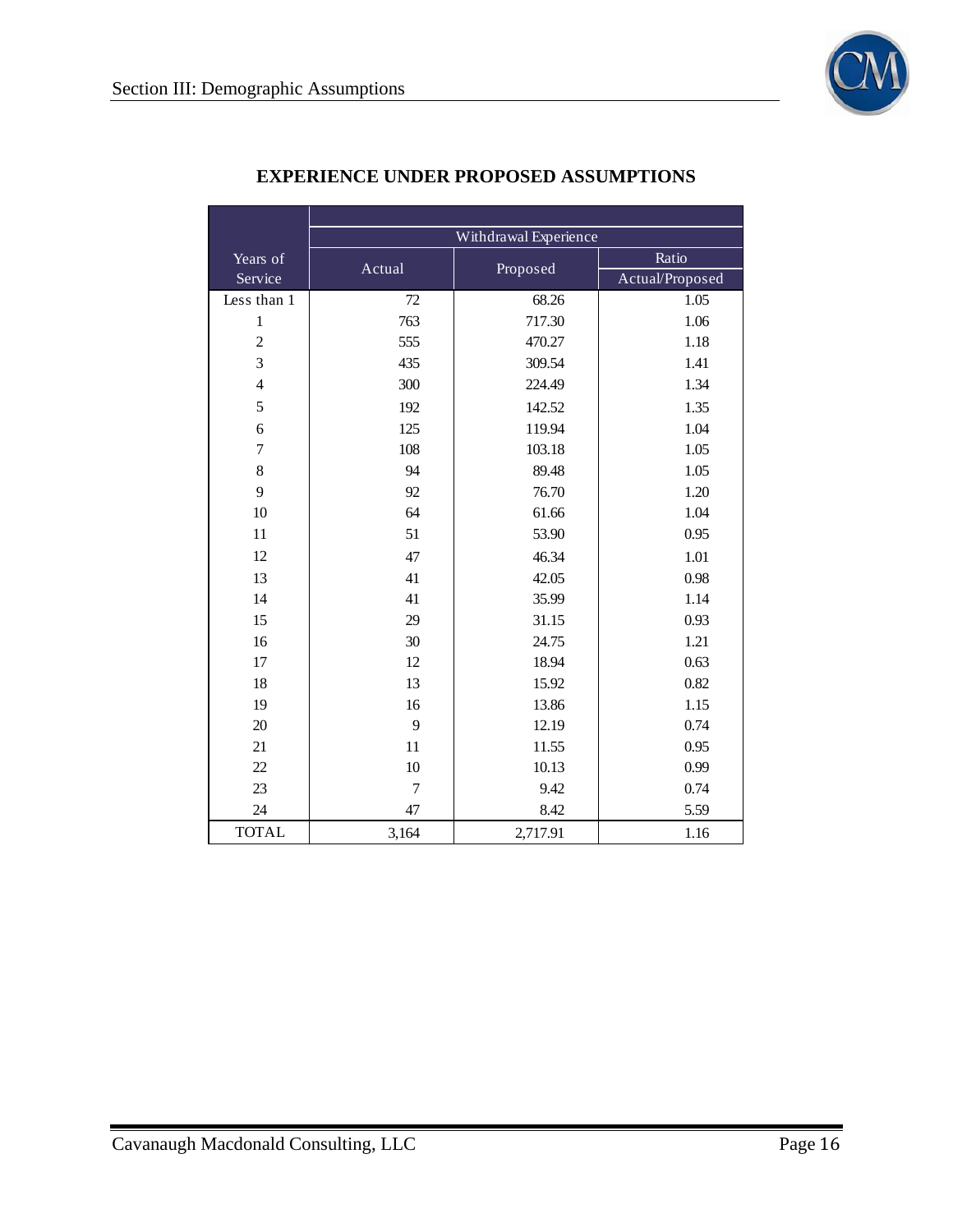

## **Rates of Disability Retirement**

The rates of disability used in the actuarial valuation project the percentage of employees who are expected to become disabled each year.

Disability experience was investigated without regard to gender for both Non-University and University members combined.

The analysis of the actual disability experience for both Non-University and University members over the five-year experience period yields an actual/expected ratio of 68%. The table below details the actual/expected ratio by age group and in total.

|              | Disability Experience |          |                 |  |  |
|--------------|-----------------------|----------|-----------------|--|--|
|              |                       |          | Ratio           |  |  |
| Age Group    | Actual                | Expected | Actual/Expected |  |  |
| Under 20     | $\overline{0}$        | 0.00     | 0.00            |  |  |
| $20 - 24$    | $\Omega$              | 0.05     | 0.00            |  |  |
| $25 - 29$    | $\theta$              | 0.47     | 0.00            |  |  |
| $30 - 34$    | $\theta$              | 0.58     | 0.00            |  |  |
| $35 - 39$    | 1                     | 1.31     | 0.76            |  |  |
| $40 - 44$    | 3                     | 2.66     | 1.13            |  |  |
| $45 - 49$    | $\overline{4}$        | 5.97     | 0.67            |  |  |
| $50 - 54$    | $\overline{4}$        | 9.67     | 0.41            |  |  |
| $55 - 59$    | 9                     | 11.08    | 0.81            |  |  |
| $60 - 64$    | $\overline{4}$        | 5.03     | 0.80            |  |  |
| 65 & Over    |                       | 1.22     | 0.82            |  |  |
| <b>TOTAL</b> | 26                    | 38.04    | 0.68            |  |  |

## **EXPERIENCE UNDER CURRENT ASSUMPTIONS**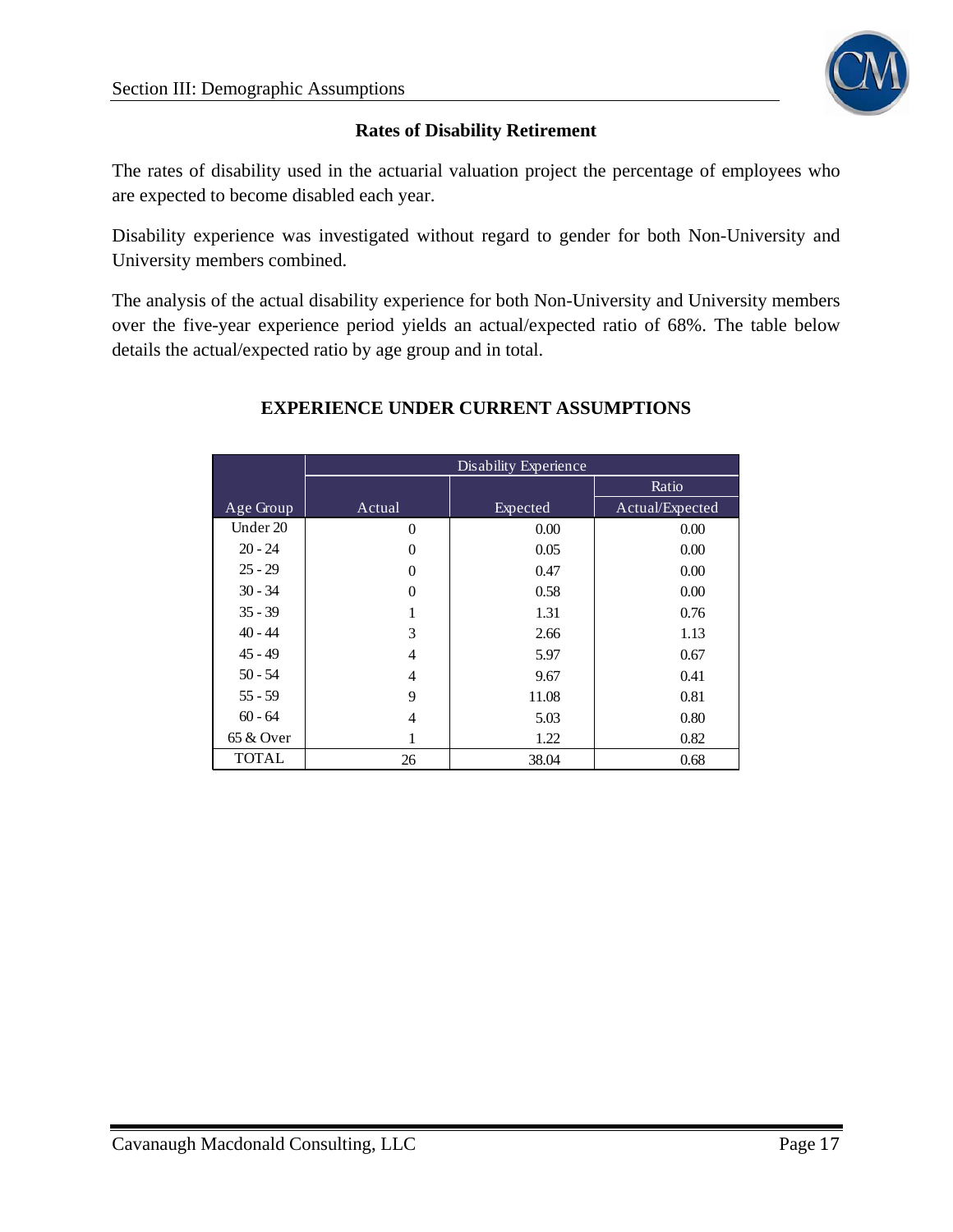



The chart below shows (i) the actual disability rates for employees by age during the past five years, (ii) the current assumed disability rates, and (iii) the recommended disability rates.

#### **Findings and Recommendations**

During the period under investigation, the actual rates of disability retirement were less than expected over all age groups except ages 40 to 44. For ages 40 to 44 there were greater than expected disability retirements. As a result, we recommend the rates of disability retirement be revised to more closely reflect the experience of the System. The proposed rates reflect the partial credibility given to the most recent experience and provides for a significant margin for conservatism.

The complete table of recommended disability rates is shown in Appendix D.

The actual/expected ratios based on the recommended assumptions are shown in the table on the following page. The total actual/expected ratio is 78% compared to 68% under the current assumption.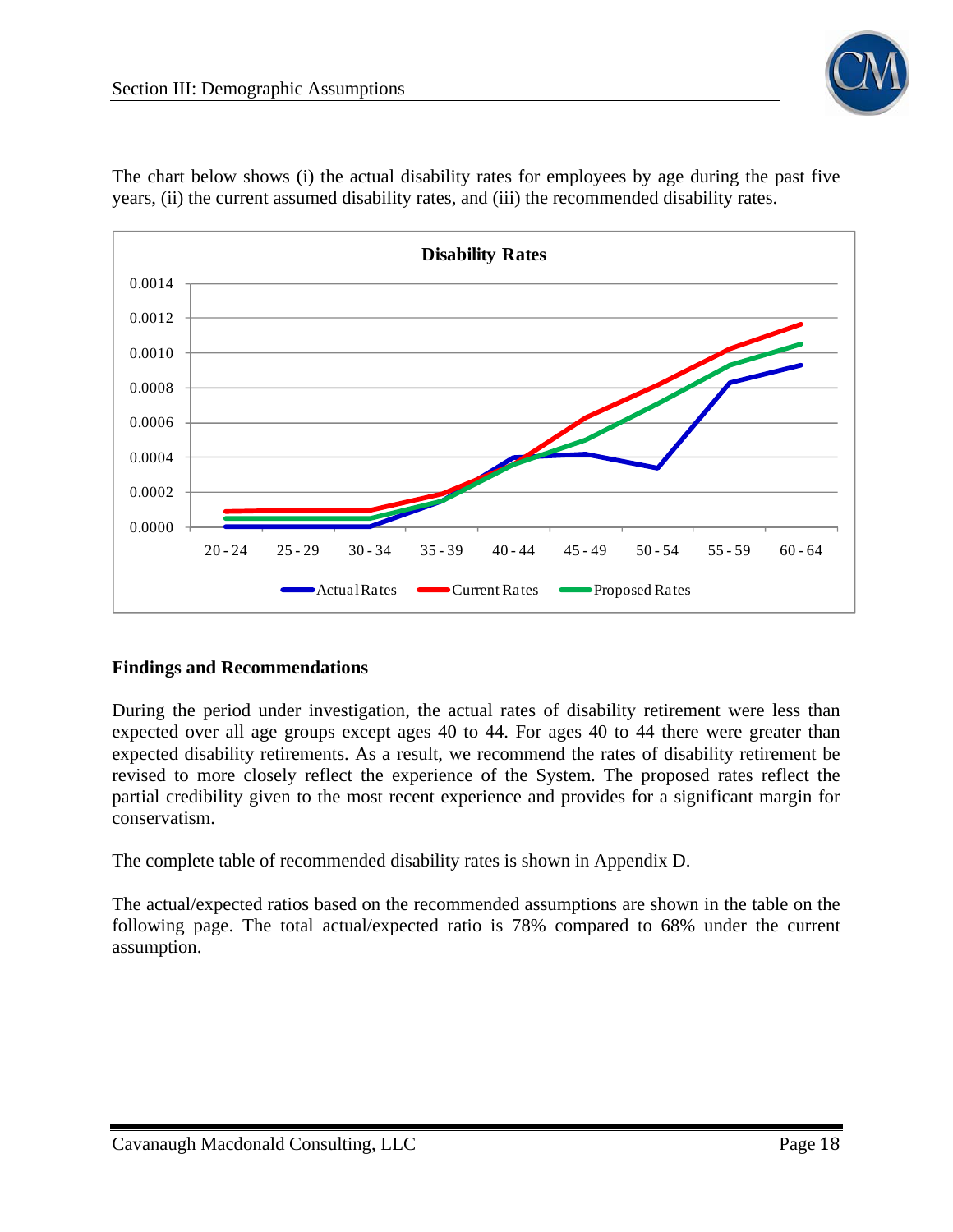

|              | Disability Experience |          |                 |  |  |  |
|--------------|-----------------------|----------|-----------------|--|--|--|
|              |                       |          | Ratio           |  |  |  |
| Age Group    | Actual                | Proposed | Actual/Expected |  |  |  |
| Under 20     | $\theta$              | 0.00     | 0.00            |  |  |  |
| $20 - 24$    | 0                     | 0.03     | 0.00            |  |  |  |
| $25 - 29$    | $\theta$              | 0.25     | 0.00            |  |  |  |
| $30 - 34$    | $\theta$              | 0.30     | 0.00            |  |  |  |
| $35 - 39$    | 1                     | 1.01     | 0.99            |  |  |  |
| $40 - 44$    | 3                     | 2.68     | 1.12            |  |  |  |
| $45 - 49$    | $\overline{4}$        | 4.74     | 0.84            |  |  |  |
| $50 - 54$    | 4                     | 8.40     | 0.48            |  |  |  |
| $55 - 59$    | 9                     | 10.09    | 0.89            |  |  |  |
| $60 - 64$    | 4                     | 4.53     | 0.88            |  |  |  |
| 65 & Over    | 1                     | 1.11     | 0.90            |  |  |  |
| <b>TOTAL</b> | 26                    | 33.14    | 0.78            |  |  |  |

## **EXPERIENCE UNDER PROPOSED ASSUMPTIONS**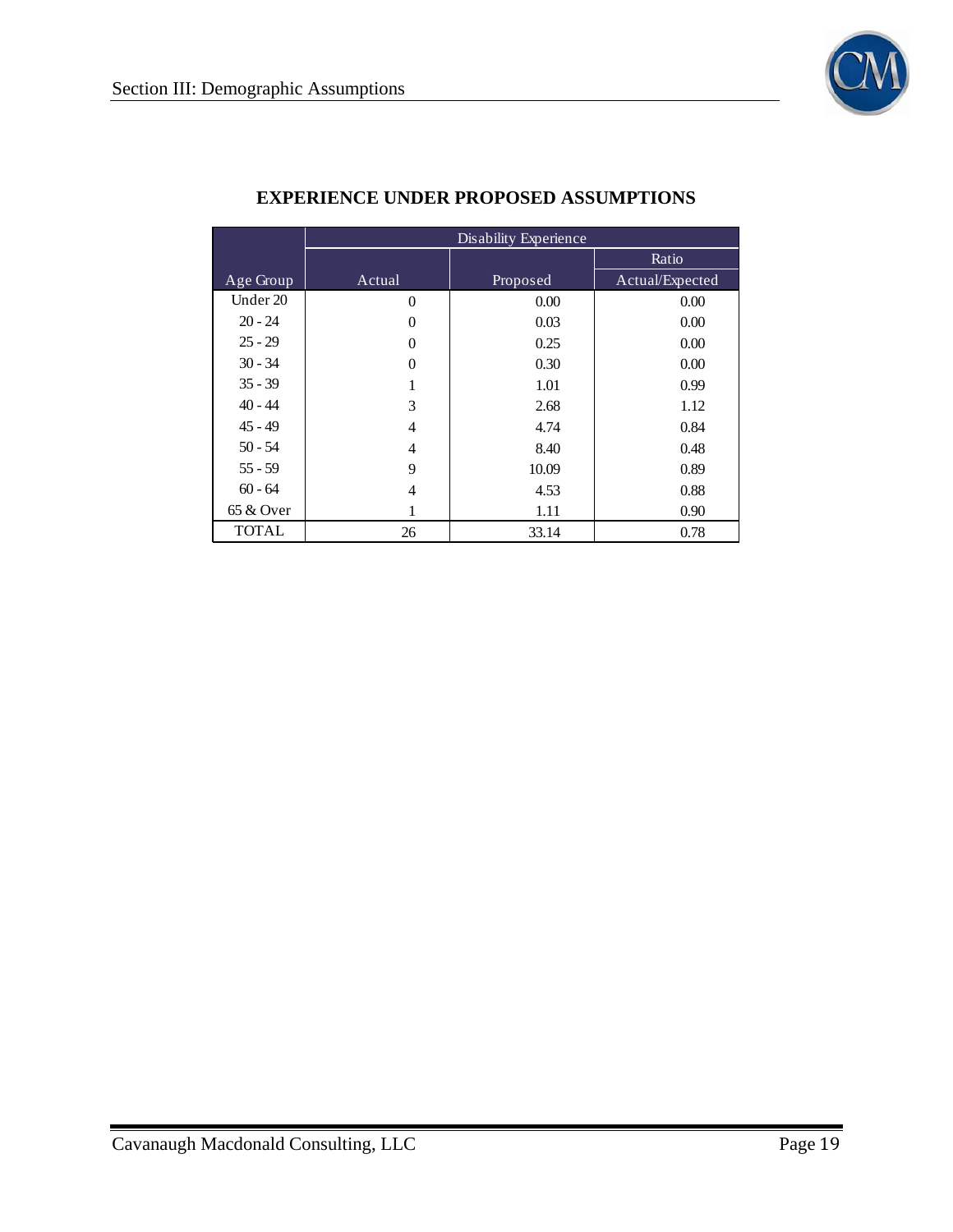

#### **Rates of Retirement**

The retirement rates used in the actuarial valuation project the percentage of employees who are expected to retire during the upcoming year. Separate rates are assumed for University and Non-University members.

In addition to membership type, retirement rates are set based on type of retirement. The rates of retirement were studied separately for those eligible for a reduced benefit, first eligible for an unreduced benefit and beyond first eligibility for an unreduced benefit.

#### **Eligible for an Unreduced Benefit**

The analysis of the actual retirement experience over the five-year period yields actual/expected ratios of 153% and 213% respectively for Non-University and University members.

| <b>Number of Service Retirements</b> |        |                 |                      |        |                 |                 |  |  |
|--------------------------------------|--------|-----------------|----------------------|--------|-----------------|-----------------|--|--|
| Eligible for a Reduced Benefit       |        |                 |                      |        |                 |                 |  |  |
|                                      |        |                 | <b>Current Rates</b> |        |                 |                 |  |  |
|                                      |        | Non-University  |                      |        | Universtiy      |                 |  |  |
|                                      |        |                 | Ratio                |        |                 | Ratio           |  |  |
| Age                                  | Actual | <b>Expected</b> | Actual/Expected      | Actual | <b>Expected</b> | Actual/Expected |  |  |
| 50                                   | 77     | 42.05           | 1.83                 | 8      | 1.25            | 6.40            |  |  |
| 51                                   | 49     | 40.43           | 1.21                 | 5      | 1.60            | 3.13            |  |  |
| 52                                   | 63     | 40.42           | 1.56                 | 4      | 2.02            | 1.98            |  |  |
| 53                                   | 72     | 40.51           | 1.78                 | 4      | 2.38            | 1.68            |  |  |
| 54                                   | 78     | 37.87           | 2.06                 | 5      | 2.66            | 1.88            |  |  |
| 55                                   | 71     | 58.96           | 1.20                 | 8      | 3.39            | 2.36            |  |  |
| 56                                   | 70     | 55.86           | 1.25                 |        | 3.36            | 2.08            |  |  |
| 57                                   | 66     | 49.61           | 1.33                 | 8      | 4.07            | 1.97            |  |  |
| 58                                   | 71     | 42.22           | 1.68                 | 3      | 3.82            | 0.79            |  |  |
| 59                                   | 61     | 34.32           | 1.78                 | 8      | 3.66            | 2.19            |  |  |
| <b>TOTAL</b>                         | 678    | 442.25          | 1.53                 | 60     | 28.21           | 2.13            |  |  |

#### **EXPERIENCE UNDER CURRENT ASSUMPTIONS**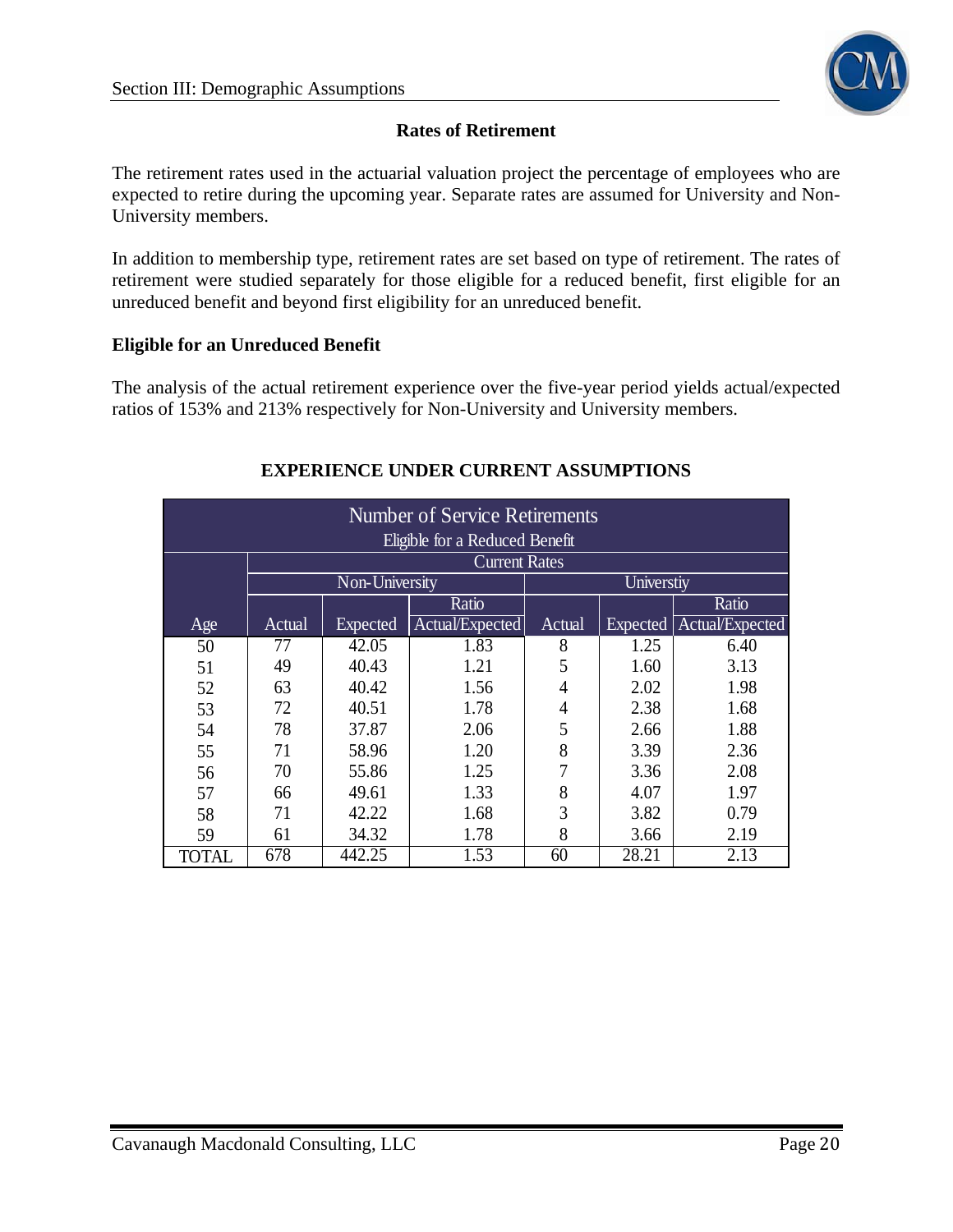

The charts below show (i) the actual retirement rates for employees by age during the past five years, (ii) the current assumed retirement rates and (iii) the recommended retirement rates separately for Non-University and University members.



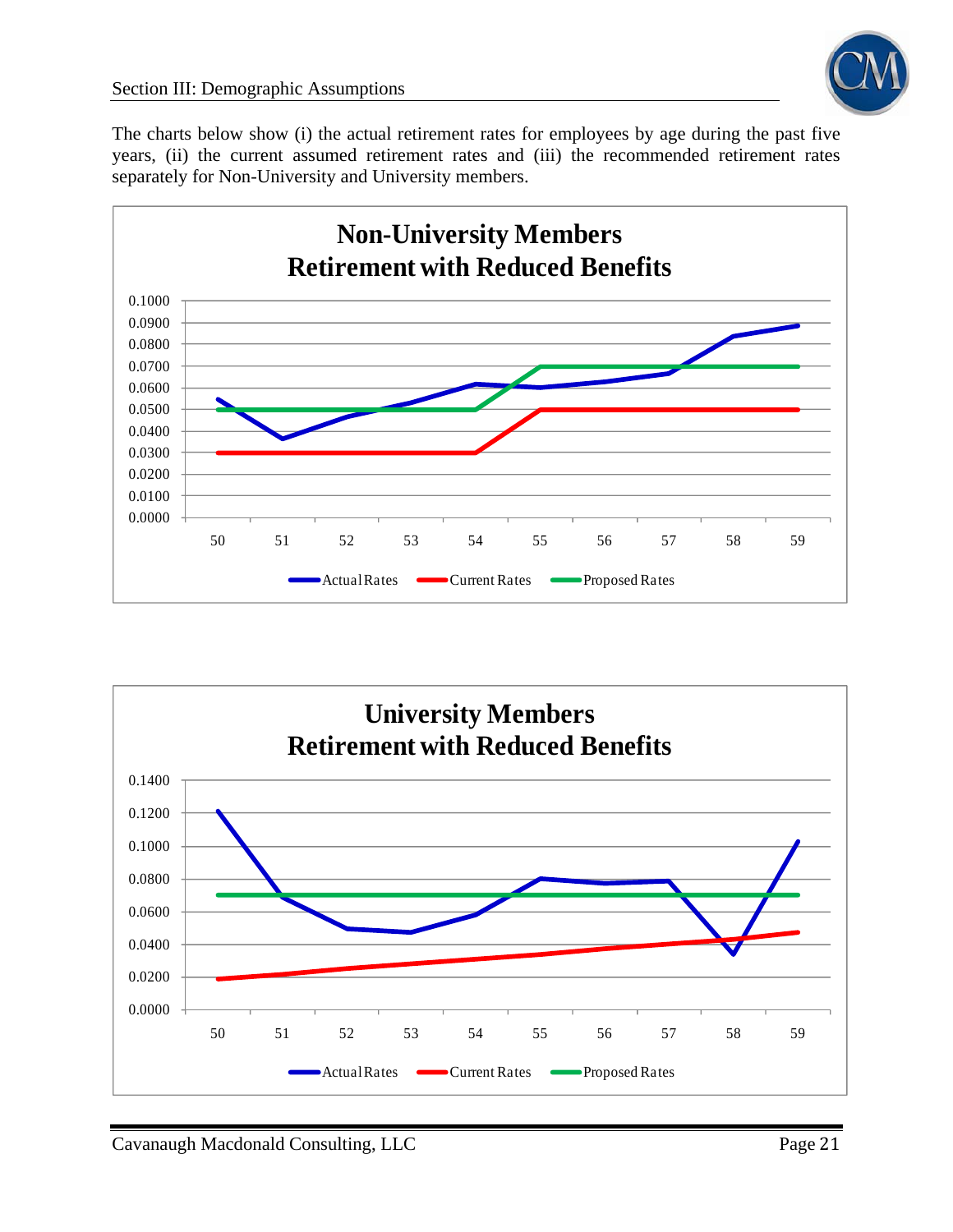

#### **Findings and Recommendations**

In general, actual retirements for members who were eligible for a reduced benefit were greater than expected for both Non-University and University members. We recommend increasing retirement rates during eligibility for a reduced benefit to reflect this trend.

The complete table of recommended retirement rates is shown in Appendix D.

The actual/expected ratios based on the recommended assumptions are 101% for both Non-University and University members.

The table below shows in detail the actual/expected ratios by individual age and total.

## **EXPERIENCE UNDER PROPOSED ASSUMPTIONS**

| <b>Number of Service Retirements</b> |        |                       |                       |                |                 |                 |  |
|--------------------------------------|--------|-----------------------|-----------------------|----------------|-----------------|-----------------|--|
| Eligible for a Reduced Benefit       |        |                       |                       |                |                 |                 |  |
|                                      |        |                       | <b>Proposed Rates</b> |                |                 |                 |  |
|                                      |        | <b>Non-University</b> |                       |                | University      |                 |  |
|                                      |        |                       | Ratio                 |                |                 | Ratio           |  |
| Age                                  | Actual | <b>Expected</b>       | Actual/Expected       | Actual         | <b>Expected</b> | Actual/Expected |  |
| 50                                   | 77     | 70.15                 | 1.10                  | 8              | 4.62            | 1.73            |  |
| 51                                   | 49     | 67.45                 | 0.73                  | 5              | 5.11            | 0.98            |  |
| 52                                   | 63     | 67.45                 | 0.93                  | $\overline{4}$ | 5.67            | 0.71            |  |
| 53                                   | 72     | 67.60                 | 1.07                  | $\overline{4}$ | 5.95            | 0.67            |  |
| 54                                   | 78     | 63.20                 | 1.23                  | 5              | 6.02            | 0.83            |  |
| 55                                   | 71     | 82.67                 | 0.86                  | 8              | 7.00            | 1.14            |  |
| 56                                   | 70     | 78.33                 | 0.89                  | 7              | 6.37            | 1.10            |  |
| 57                                   | 66     | 69.58                 | 0.95                  | 8              | 7.14            | 1.12            |  |
| 58                                   | 71     | 59.22                 | 1.20                  | 3              | 6.23            | 0.48            |  |
| 59                                   | 61     | 48.16                 | 1.27                  | 8              | 5.46            | 1.47            |  |
| TOTAL                                | 678    | 673.81                | 1.01                  | 60             | 59.57           | 1.01            |  |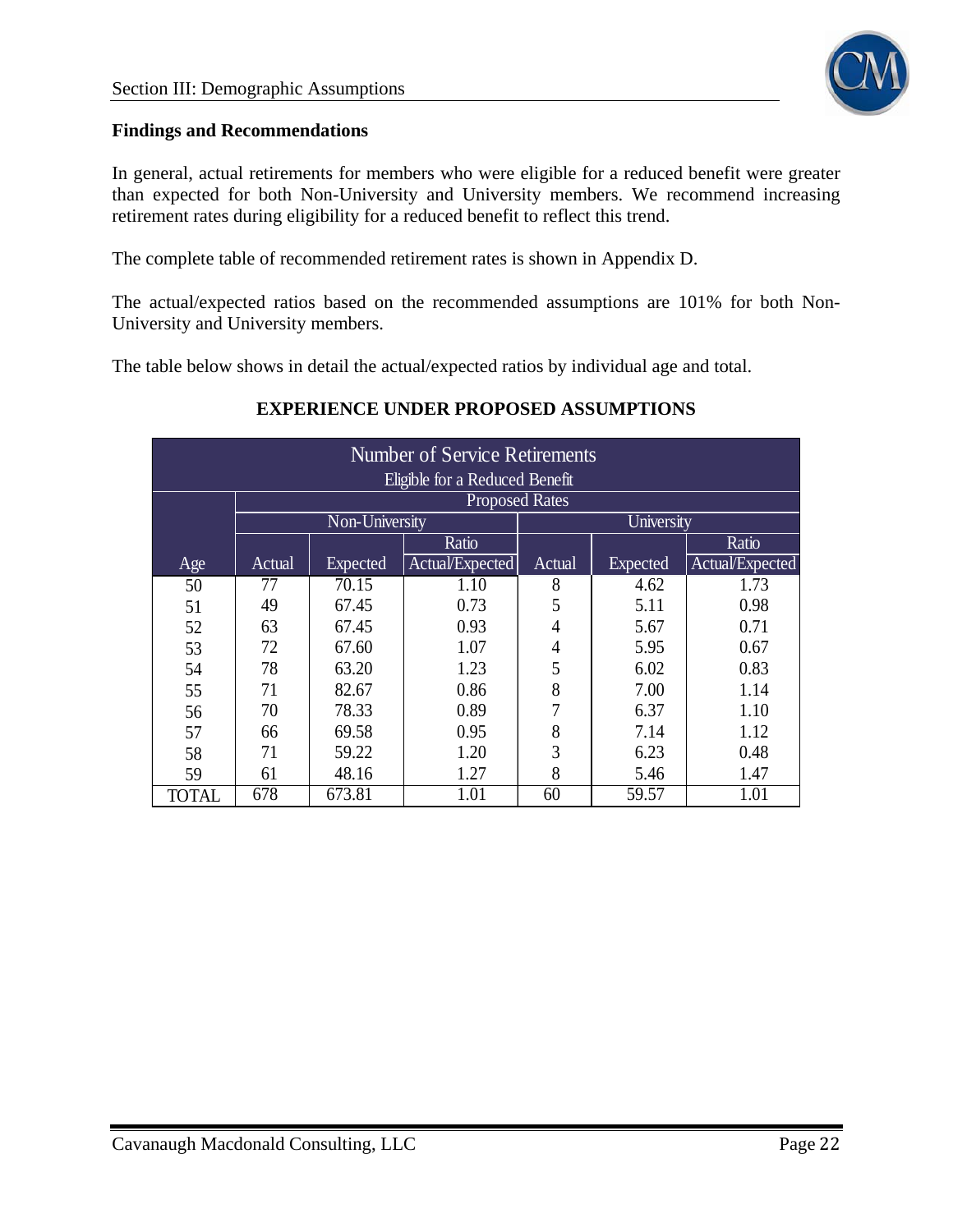

## **First Eligible for an Unreduced Benefit**

The analysis of the actual retirement experience over the five-year period yields an actual/expected ratio of 53% and 58% respectively for Non-University and University members respectively.

| <b>Number of Service Retirements</b>                            |                |                   |                                      |                  |                   |                         |
|-----------------------------------------------------------------|----------------|-------------------|--------------------------------------|------------------|-------------------|-------------------------|
| First Eligible for an Unreduced Benefit<br><b>Current Rates</b> |                |                   |                                      |                  |                   |                         |
|                                                                 |                |                   |                                      |                  |                   |                         |
|                                                                 |                | Non-University    |                                      |                  | University        |                         |
|                                                                 | Actual         | Expected          | Ratio                                | Actual           | <b>Expected</b>   | Ratio                   |
| Age<br>45                                                       | $\overline{0}$ | $\overline{0.00}$ | Actual/Expected<br>$\overline{0.00}$ | $\overline{0}$   | $\overline{0.00}$ | Actual/Expected<br>0.00 |
| 46                                                              | $\overline{0}$ | 0.36              | 0.00                                 | $\boldsymbol{0}$ | 0.00              | 0.00                    |
| 47                                                              | 6              | 13.36             | 0.45                                 | $\overline{0}$   | 0.27              | 0.00                    |
| 48                                                              | 8              | 19.36             | 0.41                                 | $\overline{0}$   | 0.09              | 0.00                    |
|                                                                 | 8              | 18.73             | 0.43                                 | $\overline{0}$   | 0.09              | 0.00                    |
| 49                                                              | 6              | 13.74             | 0.44                                 | $\mathbf{1}$     | 0.45              | 2.22                    |
| 50                                                              | $\overline{4}$ | 15.98             | 0.25                                 | $\mathbf{1}$     | 0.36              | 2.78                    |
| 51                                                              | 6              | 14.86             | 0.40                                 | $\overline{1}$   | 0.45              |                         |
| 52                                                              |                |                   |                                      |                  |                   | 2.22                    |
| 53                                                              | 12             | 13.42             | 0.89                                 | $\mathbf{1}$     | 0.63              | 1.59                    |
| 54                                                              | 5              | 12.78             | 0.39                                 | $\mathbf{1}$     | 0.90              | 1.11                    |
| 55                                                              | 11             | 18.45             | 0.60                                 | $\mathbf{1}$     | 1.35              | 0.74                    |
| 56                                                              | 5              | 17.73             | 0.28                                 | $\overline{0}$   | 1.95              | 0.00                    |
| 57                                                              | 5              | 18.45             | 0.27                                 | $\mathbf{1}$     | 1.65              | 0.61                    |
| 58                                                              | $\overline{7}$ | 15.33             | 0.46                                 | $\overline{0}$   | 1.20              | 0.00                    |
| 59                                                              | $\overline{7}$ | 11.49             | 0.61                                 | $\mathbf{1}$     | 1.05              | 0.95                    |
| 60                                                              | 70             | 122.45            | 0.57                                 | 3                | 6.88              | 0.44                    |
| 61                                                              | 9              | 8.79              | 1.02                                 | $\overline{0}$   | 1.26              | 0.00                    |
| 62                                                              | 10             | 10.71             | 0.93                                 | $\mathbf{1}$     | 0.80              | 1.25                    |
| 63                                                              | $\overline{2}$ | 6.36              | 0.31                                 | $\overline{0}$   | 0.56              | 0.00                    |
| 64                                                              | $\overline{c}$ | 2.75              | 0.73                                 | $\overline{0}$   | 0.40              | 0.00                    |
| 65                                                              | $\overline{6}$ | 2.30              | 2.61                                 | $\overline{0}$   | 1.11              | 0.00                    |
| 66                                                              | $\overline{0}$ | 0.26              | 0.00                                 | $\boldsymbol{0}$ | 0.21              | 0.00                    |
| 67                                                              | $\overline{2}$ | 1.32              | 1.52                                 | $\overline{0}$   | 0.21              | 0.00                    |
| 68                                                              | $\overline{0}$ | 0.60              | 0.00                                 | $\mathbf{1}$     | 0.21              | 4.76                    |
| 69                                                              | $\overline{0}$ | 0.40              | 0.00                                 | $\boldsymbol{0}$ | 0.21              | 0.00                    |
| <b>TOTAL</b>                                                    | 191            | 359.98            | 0.53                                 | $\overline{13}$  | 22.29             | 0.58                    |

## **EXPERIENCE UNDER CURRENT ASSUMPTIONS**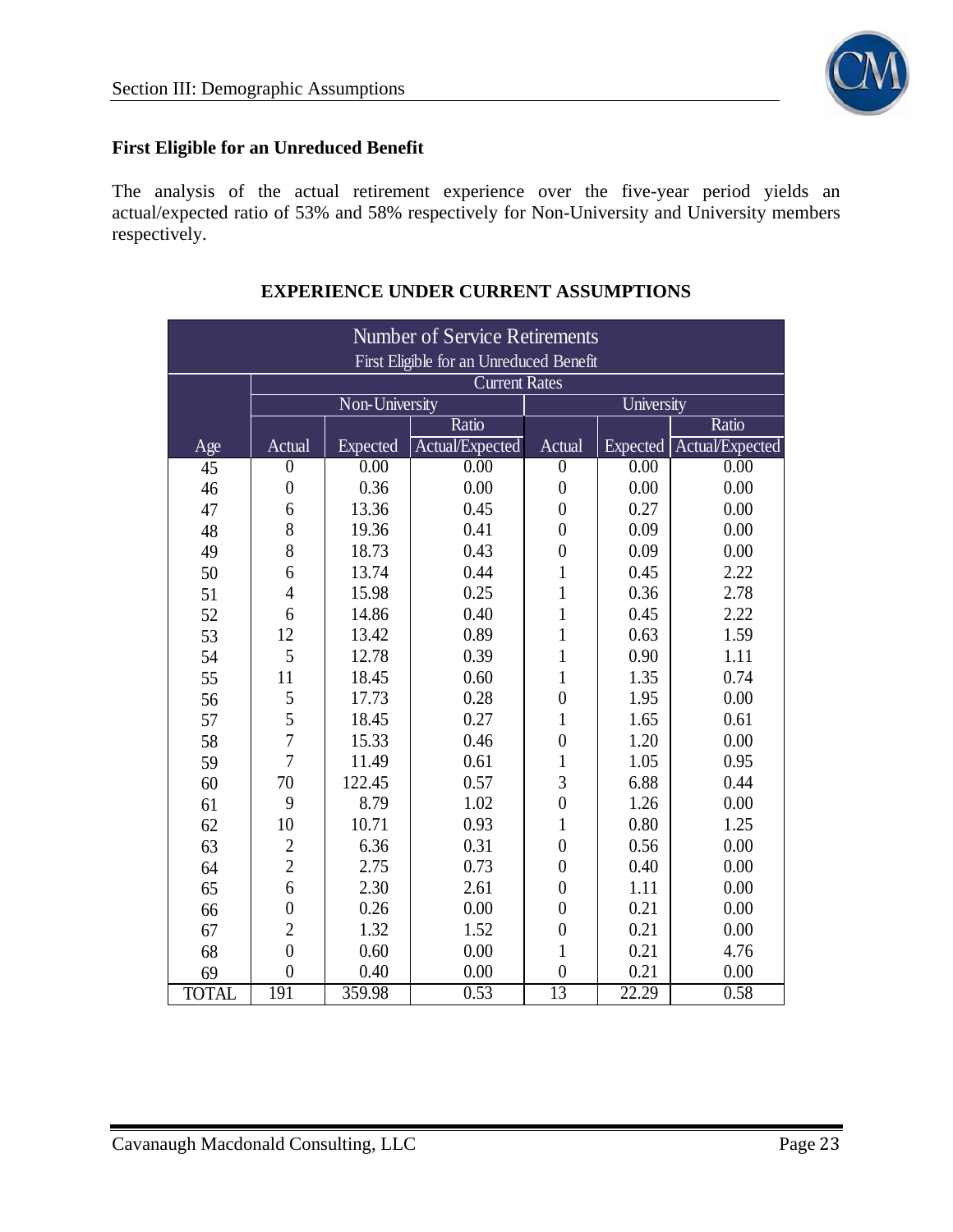

The charts below show (i) the actual rates of retirement for employees by age during past five years, (ii) the current assumed rates of retirement and (iii) the recommended rates of retirement.



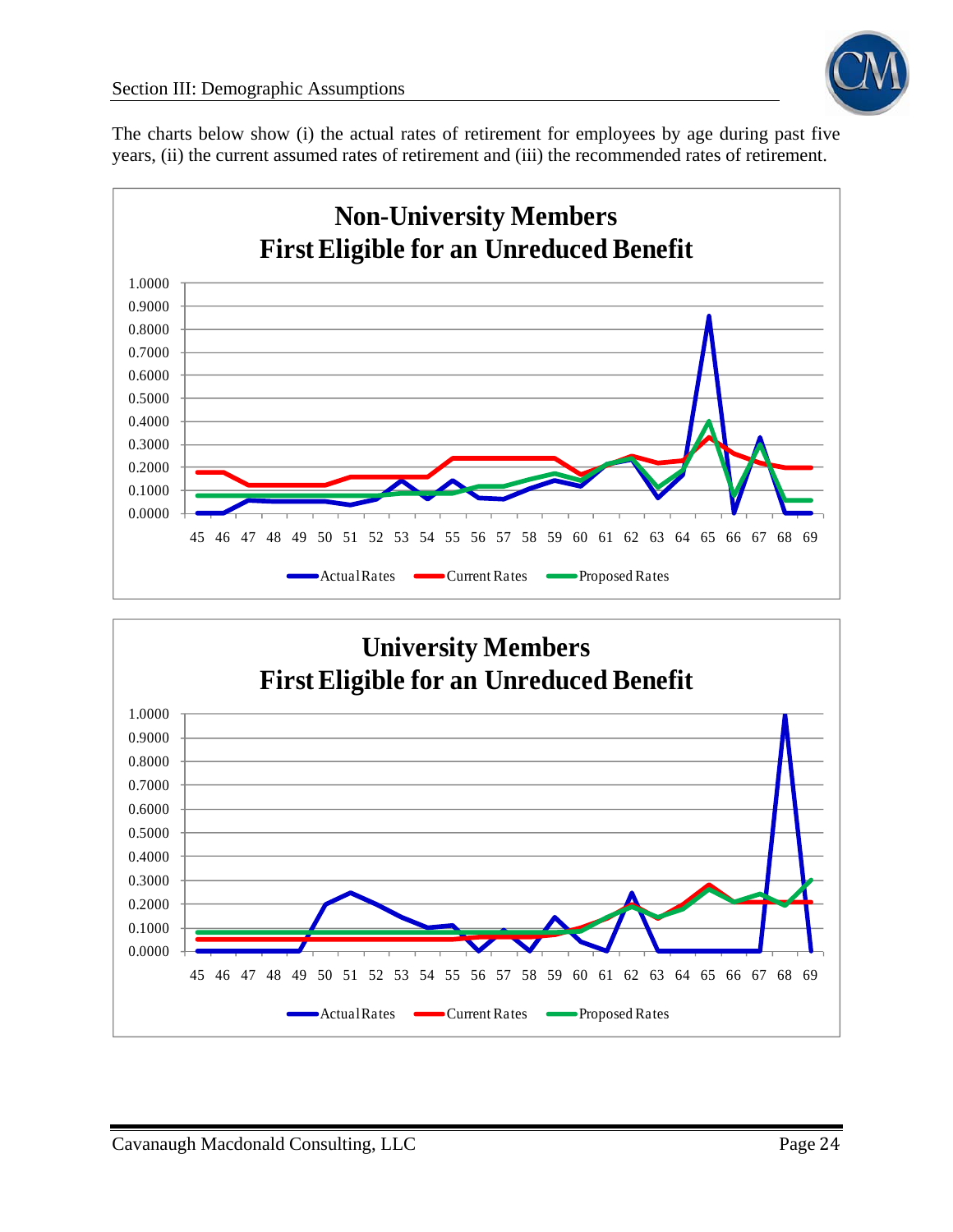

#### **Findings and Recommendations**

We recommend revising retirement rates during first eligibility for an unreduced benefit to more closely reflect actual experience.

The complete tables of recommended retirement rates are shown in Appendix D.

The actual/expected ratios based on the recommended assumptions are 83% and 45% respectively for both Non-University and University members.

The table on the following page shows in detail the actual/expected ratios by individual age and total based on the recommended rates of retirement.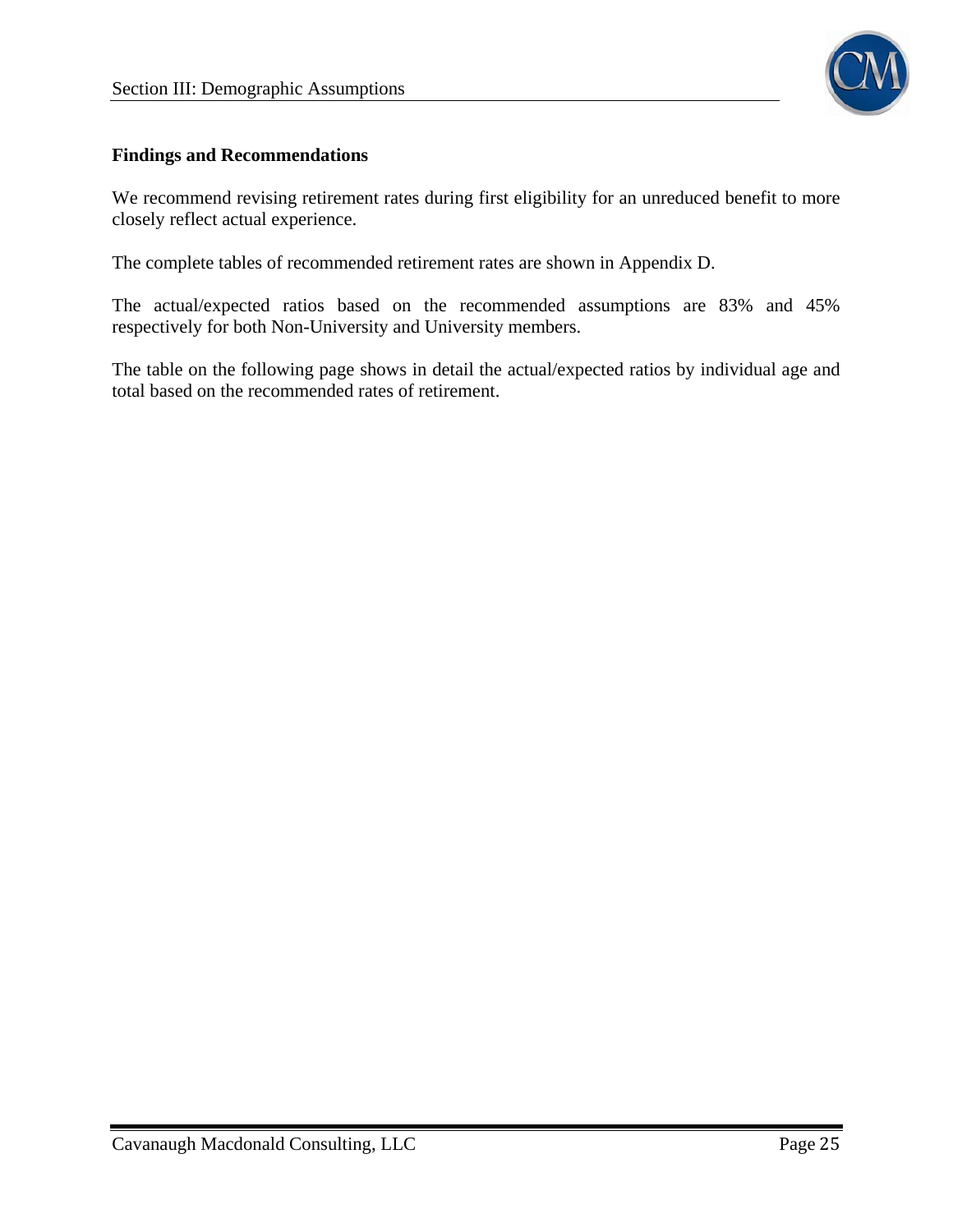| <b>Number of Service Retirements</b> |                                         |                       |                 |                  |                   |                 |  |
|--------------------------------------|-----------------------------------------|-----------------------|-----------------|------------------|-------------------|-----------------|--|
|                                      | First Eligible for an Unreduced Benefit |                       |                 |                  |                   |                 |  |
|                                      |                                         | <b>Proposed Rates</b> |                 |                  |                   |                 |  |
|                                      |                                         | Non-University        |                 |                  | University        |                 |  |
|                                      |                                         |                       | Ratio           |                  |                   | Ratio           |  |
| Age                                  | Actual                                  | Expected              | Actual/Expected | Actual           | Expected          | Actual/Expected |  |
| 45                                   | $\boldsymbol{0}$                        | $\overline{0.00}$     | 0.00            | $\boldsymbol{0}$ | $\overline{0.00}$ | 0.00            |  |
| 46                                   | $\boldsymbol{0}$                        | 0.16                  | 0.00            | $\overline{0}$   | 0.00              | 0.00            |  |
| 47                                   | 6                                       | 8.56                  | 0.70            | $\overline{0}$   | 0.51              | 0.00            |  |
| 48                                   | 8                                       | 12.40                 | 0.65            | $\boldsymbol{0}$ | 0.17              | 0.00            |  |
| 49                                   | 8                                       | 12.00                 | 0.67            | $\overline{0}$   | 0.17              | 0.00            |  |
| 50                                   | 6                                       | 8.80                  | 0.68            | $\mathbf{1}$     | 0.85              | 1.18            |  |
| 51                                   | $\overline{4}$                          | 8.00                  | 0.50            | $\mathbf{1}$     | 0.68              | 1.47            |  |
| 52                                   | 6                                       | 7.44                  | 0.81            | $\mathbf{1}$     | 0.85              | 1.18            |  |
| 53                                   | 12                                      | 7.56                  | 1.59            | $\mathbf{1}$     | 1.19              | 0.84            |  |
| 54                                   | 5                                       | 7.20                  | 0.69            | $\mathbf{1}$     | 1.70              | 0.59            |  |
| 55                                   | 11                                      | 6.93                  | 1.59            | $\mathbf{1}$     | 1.35              | 0.74            |  |
| 56                                   | 5                                       | 8.88                  | 0.56            | $\overline{0}$   | 1.95              | 0.00            |  |
| 57                                   | $\overline{5}$                          | 9.09                  | 0.55            | $\mathbf{1}$     | 1.65              | 0.61            |  |
| 58                                   | $\overline{7}$                          | 9.47                  | 0.74            | $\overline{0}$   | 1.20              | 0.00            |  |
| 59                                   | $\overline{7}$                          | 8.35                  | 0.84            | $\mathbf{1}$     | 1.05              | 0.95            |  |
| 60                                   | 70                                      | 85.85                 | 0.82            | 3                | 10.35             | 0.29            |  |
| 61                                   | 9                                       | 8.95                  | 1.01            | $\overline{0}$   | 1.26              | 0.00            |  |
| 62                                   | 10                                      | 10.23                 | 0.98            | $\mathbf{1}$     | 0.80              | 1.25            |  |
| 63                                   | $\overline{2}$                          | 3.31                  | 0.60            | $\overline{0}$   | 0.56              | 0.00            |  |
| 64                                   | $\overline{2}$                          | 2.28                  | 0.88            | $\overline{0}$   | 0.40              | 0.00            |  |
| 65                                   | 6                                       | 2.80                  | 2.14            | $\boldsymbol{0}$ | 1.11              | 0.00            |  |
| 66                                   | $\overline{0}$                          | 0.08                  | 0.00            | $\overline{0}$   | 0.21              | 0.00            |  |
| 67                                   | $\overline{c}$                          | 1.80                  | 1.11            | $\boldsymbol{0}$ | 0.21              | 0.00            |  |
| 68                                   | $\overline{0}$                          | 0.18                  | 0.00            | $\mathbf{1}$     | 0.21              | 4.76            |  |
| 69                                   | $\overline{0}$                          | 0.12                  | 0.00            | $\boldsymbol{0}$ | 0.21              | 0.00            |  |
| <b>TOTAL</b>                         | 191                                     | 230.43                | 0.83            | $\overline{13}$  | 28.64             | 0.45            |  |

## **EXPERIENCE UNDER PROPOSED ASSUMPTIONS**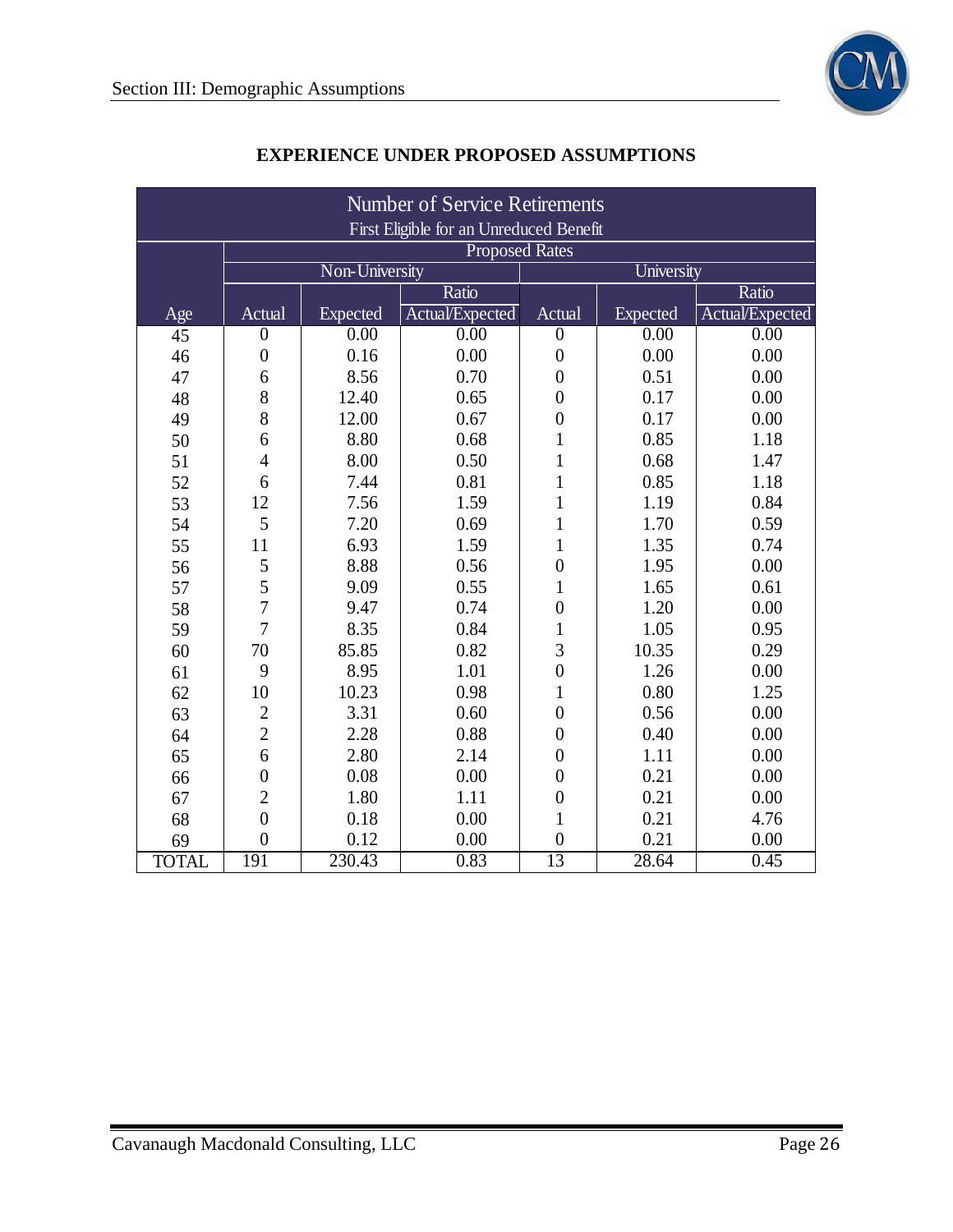

## **Beyond First Year of Eligibility for an Unreduced Benefit**

The analysis of the actual retirement experience over the five-year period yields an actual/expected ratio of 88% and 102% respectively for Non-University and University members respectively.

| Beyond First Year of Eligibility for an Unreudced Benefit |                  |                      |                 |                  |                 |                 |  |  |  |  |  |
|-----------------------------------------------------------|------------------|----------------------|-----------------|------------------|-----------------|-----------------|--|--|--|--|--|
|                                                           |                  | <b>Current Rates</b> |                 |                  |                 |                 |  |  |  |  |  |
|                                                           | Non-University   |                      |                 | University       |                 |                 |  |  |  |  |  |
|                                                           |                  |                      | Ratio           |                  |                 | Ratio           |  |  |  |  |  |
| Age                                                       | Actual           | Expected             | Actual/Expected | Actual           | <b>Expected</b> | Actual/Expected |  |  |  |  |  |
| 45                                                        | $\boldsymbol{0}$ | $\overline{0.07}$    | 0.00            | $\boldsymbol{0}$ | 0.00            | 0.00            |  |  |  |  |  |
| 46                                                        | $\boldsymbol{0}$ | 0.14                 | 0.00            | $\boldsymbol{0}$ | 0.00            | 0.00            |  |  |  |  |  |
| 47                                                        | $\boldsymbol{0}$ | 0.21                 | 0.00            | $\overline{0}$   | 0.00            | 0.00            |  |  |  |  |  |
| 48                                                        | 5                | 7.13                 | 0.70            | $\overline{0}$   | 0.15            | 0.00            |  |  |  |  |  |
| 49                                                        | 11               | 18.95                | 0.58            | $\overline{0}$   | 0.25            | 0.00            |  |  |  |  |  |
| 50                                                        | 16               | 29.23                | 0.55            | $\mathbf{1}$     | 0.30            | 3.33            |  |  |  |  |  |
| 51                                                        | 27               | 41.35                | 0.65            | $\overline{0}$   | 0.50            | 0.00            |  |  |  |  |  |
| 52                                                        | 53               | 52.42                | 1.01            | $\boldsymbol{0}$ | 0.85            | 0.00            |  |  |  |  |  |
| 53                                                        | 46               | 65.70                | 0.70            | $\mathbf{1}$     | 1.15            | 0.87            |  |  |  |  |  |
| 54                                                        | 56               | 75.49                | 0.74            | $\overline{c}$   | 1.55            | 1.29            |  |  |  |  |  |
| 55                                                        | 66               | 97.20                | 0.68            | $\overline{4}$   | 2.30            | 1.74            |  |  |  |  |  |
| 56                                                        | 91               | 109.37               | 0.83            | $\frac{3}{3}$    | 3.53            | 0.85            |  |  |  |  |  |
| 57                                                        | 106              | 119.63               | 0.89            |                  | 4.31            | 0.70            |  |  |  |  |  |
| 58                                                        | 91               | 112.47               | 0.81            | 8                | 5.69            | 1.41            |  |  |  |  |  |
| 59                                                        | 88               | 110.62               | 0.80            | 14               | 7.40            | 1.89            |  |  |  |  |  |
| 60                                                        | 85               | 120.65               | 0.70            | $\overline{7}$   | 9.67            | 0.72            |  |  |  |  |  |
| 61                                                        | 206              | 182.39               | 1.13            | 22               | 20.66           | 1.06            |  |  |  |  |  |
| 62                                                        | 136              | 141.56               | 0.96            | 22               | 25.72           | 0.86            |  |  |  |  |  |
| 63                                                        | 75               | 85.06                | 0.88            | 17               | 15.21           | 1.12            |  |  |  |  |  |
| 64                                                        | 90               | 64.83                | 1.39            | 16               | 20.51           | 0.78            |  |  |  |  |  |
| 65                                                        | 67               | 59.13                | 1.13            | 20               | 23.41           | 0.85            |  |  |  |  |  |
| 66                                                        | 24               | 26.64                | 0.90            | 14               | 14.00           | 1.00            |  |  |  |  |  |
| 67                                                        | 10               | 15.09                | 0.66            | 15               | 10.44           | 1.44            |  |  |  |  |  |
| 68                                                        | 15               | 11.32                | 1.33            | 6                | 7.30            | 0.82            |  |  |  |  |  |
| 69                                                        | 5                | 7.75                 | 0.65            | 9                | 5.62            | 1.60            |  |  |  |  |  |
| <b>TOTAL</b>                                              | 1,369            | 1,554.40             | 0.88            | 184              | 180.52          | 1.02            |  |  |  |  |  |

#### **EXPERIENCE UNDER CURRENT ASSUMPTIONS**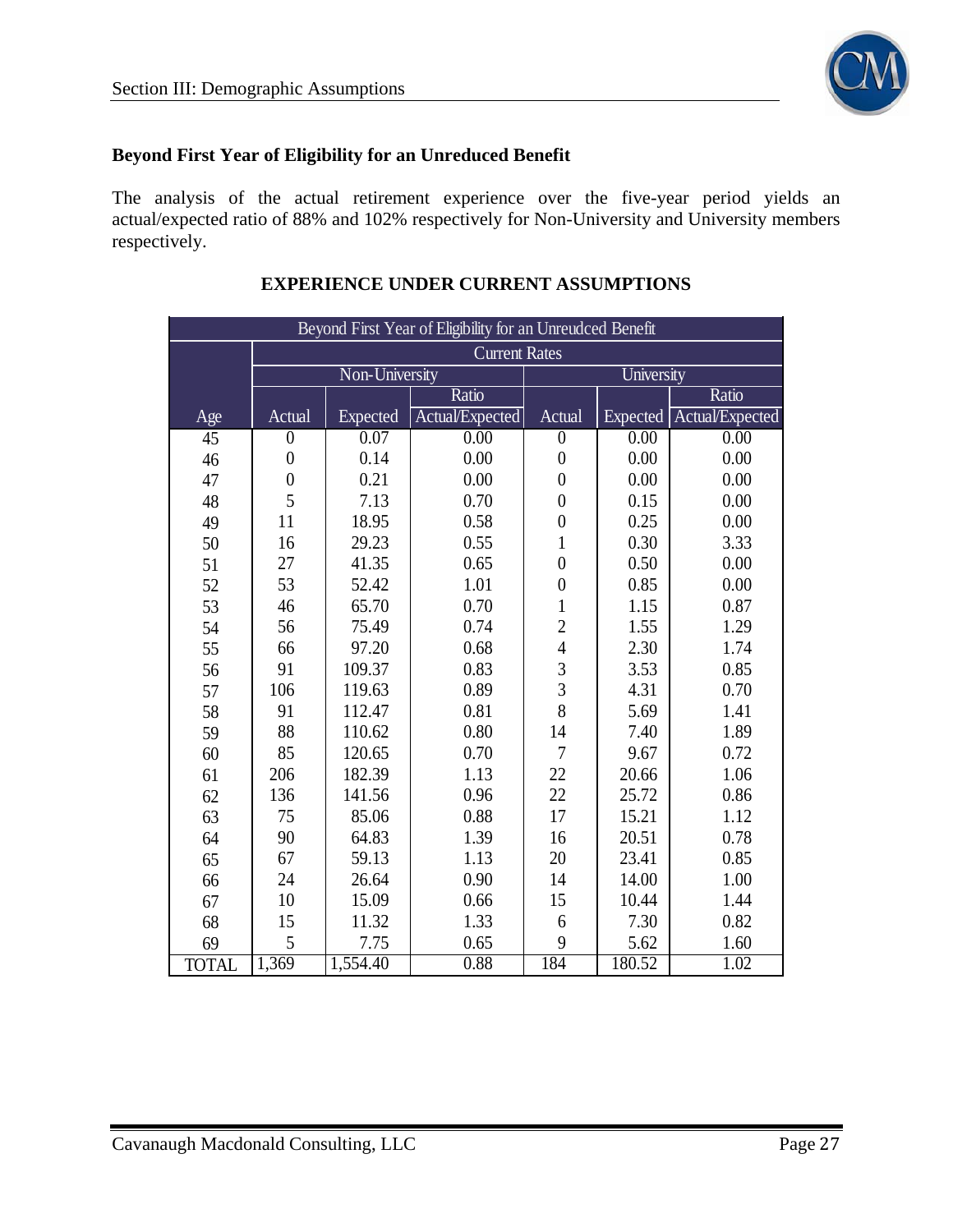

The charts below show (i) the actual retirement rates by age, (ii) the current assumed rates of retirement, and (iii) the recommended rates of retirement.



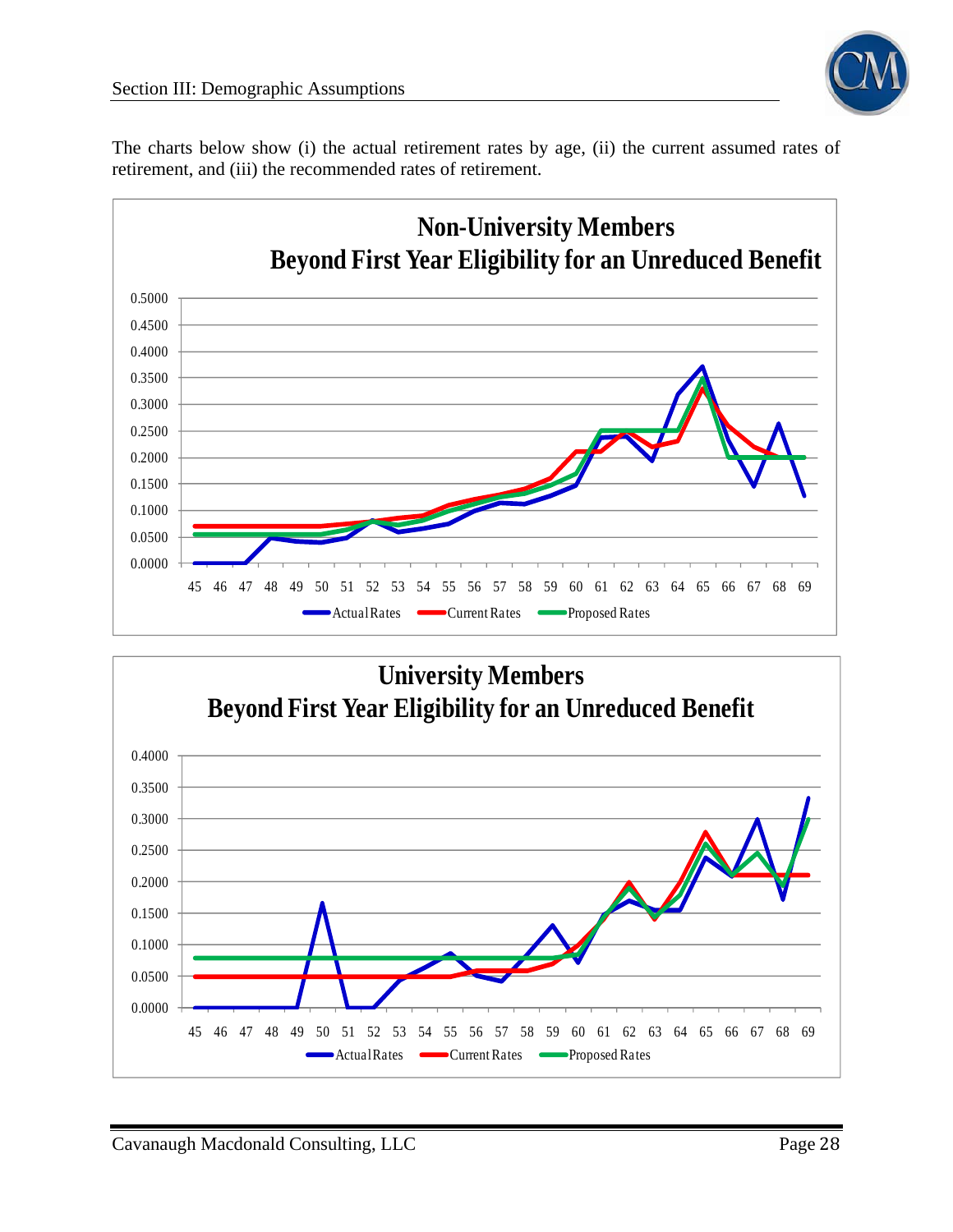

#### **Findings and Recommendations**

We recommend revising retirement rates beyond first eligibility for an unreduced benefit to partially reflect actual experience.

The complete tables of recommended retirement rates are shown in Appendix D.

The actual/expected ratios based on the recommended assumptions are 91% and 97% respectively for both Non-University and University members.

The table on the following page shows in detail the actual/expected ratios by individual age and total based on the new recommended assumption.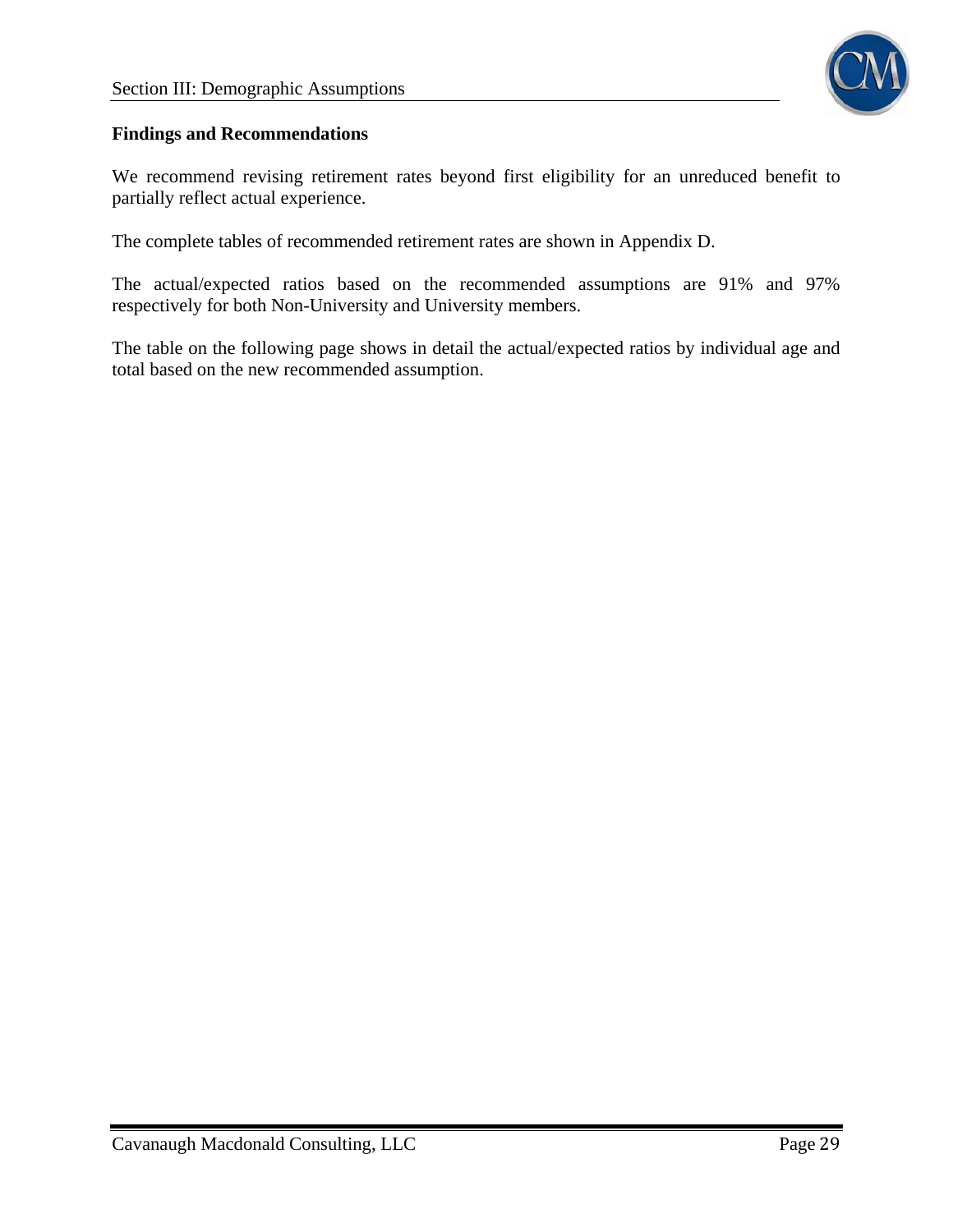

| Beyond First Year of Eligibility for an Unreduced Benefit |                       |                |                 |                                            |          |                 |  |  |  |  |
|-----------------------------------------------------------|-----------------------|----------------|-----------------|--------------------------------------------|----------|-----------------|--|--|--|--|
|                                                           | <b>Proposed Rates</b> |                |                 |                                            |          |                 |  |  |  |  |
|                                                           |                       | Non-University |                 | University                                 |          |                 |  |  |  |  |
|                                                           |                       |                | Ratio           |                                            |          | Ratio           |  |  |  |  |
| Age                                                       | Actual                | Expected       | Actual/Expected | Actual                                     | Expected | Actual/Expected |  |  |  |  |
| $\overline{45}$                                           | $\overline{0}$        | 0.06           | 0.00            | $\overline{0}$                             | 0.00     | 0.00            |  |  |  |  |
| 46                                                        | $\boldsymbol{0}$      | 0.11           | 0.00            | $\boldsymbol{0}$                           | 0.00     | 0.00            |  |  |  |  |
| 47                                                        | $\boldsymbol{0}$      | 0.17           | 0.00            | $\boldsymbol{0}$                           | 0.00     | 0.00            |  |  |  |  |
| 48                                                        | 5                     | 5.61           | 0.89            | $\boldsymbol{0}$                           | 0.24     | 0.00            |  |  |  |  |
| 49                                                        | 11                    | 14.91          | 0.74            | $\boldsymbol{0}$                           | 0.40     | 0.00            |  |  |  |  |
| 50                                                        | 16                    | 22.99          | 0.70            | $\mathbf{1}$                               | 0.48     | 2.08            |  |  |  |  |
| 51                                                        | 27                    | 34.78          | 0.78            | $\boldsymbol{0}$                           | 0.80     | 0.00            |  |  |  |  |
| 52                                                        | 53                    | 52.48          | 1.01            | $\boldsymbol{0}$                           | 1.36     | 0.00            |  |  |  |  |
| 53                                                        | 46                    | 56.50          | 0.81            | $\mathbbm{1}$                              | 1.84     | 0.54            |  |  |  |  |
| 54                                                        | 56                    | 68.88          | 0.81            |                                            | 2.48     | 0.81            |  |  |  |  |
| 55                                                        | 66                    | 86.73          | 0.76            | $\frac{2}{4}$                              | 3.68     | 1.09            |  |  |  |  |
| 56                                                        | 91                    | 103.17         | 0.88            |                                            | 4.72     | 0.64            |  |  |  |  |
| 57                                                        | 106                   | 115.25         | 0.92            | $\begin{array}{c} 3 \\ 3 \\ 8 \end{array}$ | 5.76     | 0.52            |  |  |  |  |
| 58                                                        | 91                    | 105.46         | 0.86            |                                            | 7.60     | 1.05            |  |  |  |  |
| 59                                                        | 88                    | 102.56         | 0.86            | 14                                         | 8.48     | 1.65            |  |  |  |  |
| 60                                                        | 85                    | 97.92          | 0.87            | $\overline{7}$                             | 8.25     | 0.85            |  |  |  |  |
| 61                                                        | 206                   | 217.75         | 0.95            | 22                                         | 21.46    | 1.03            |  |  |  |  |
| 62                                                        | 136                   | 142.00         | 0.96            | 22                                         | 24.51    | 0.90            |  |  |  |  |
| 63                                                        | 75                    | 97.00          | 0.77            | 17                                         | 15.81    | 1.08            |  |  |  |  |
| 64                                                        | 90                    | 70.75          | 1.27            | 16                                         | 18.54    | 0.86            |  |  |  |  |
| 65                                                        | 67                    | 63.00          | 1.06            | 20                                         | 21.84    | 0.92            |  |  |  |  |
| 66                                                        | 24                    | 20.60          | 1.17            | 14                                         | 14.07    | 1.00            |  |  |  |  |
| 67                                                        | 10                    | 13.80          | 0.72            | 15                                         | 12.25    | 1.22            |  |  |  |  |
| 68                                                        | 15                    | 11.40          | 1.32            | 6                                          | 6.83     | 0.88            |  |  |  |  |
| 69                                                        | 5                     | 7.80           | 0.64            | 9                                          | 8.10     | 1.11            |  |  |  |  |
| <b>TOTAL</b>                                              | 1,369                 | 1,511.66       | 0.91            | 184                                        | 189.49   | 0.97            |  |  |  |  |

## **EXPERIENCE UNDER PROPOSED ASSUMPTIONS**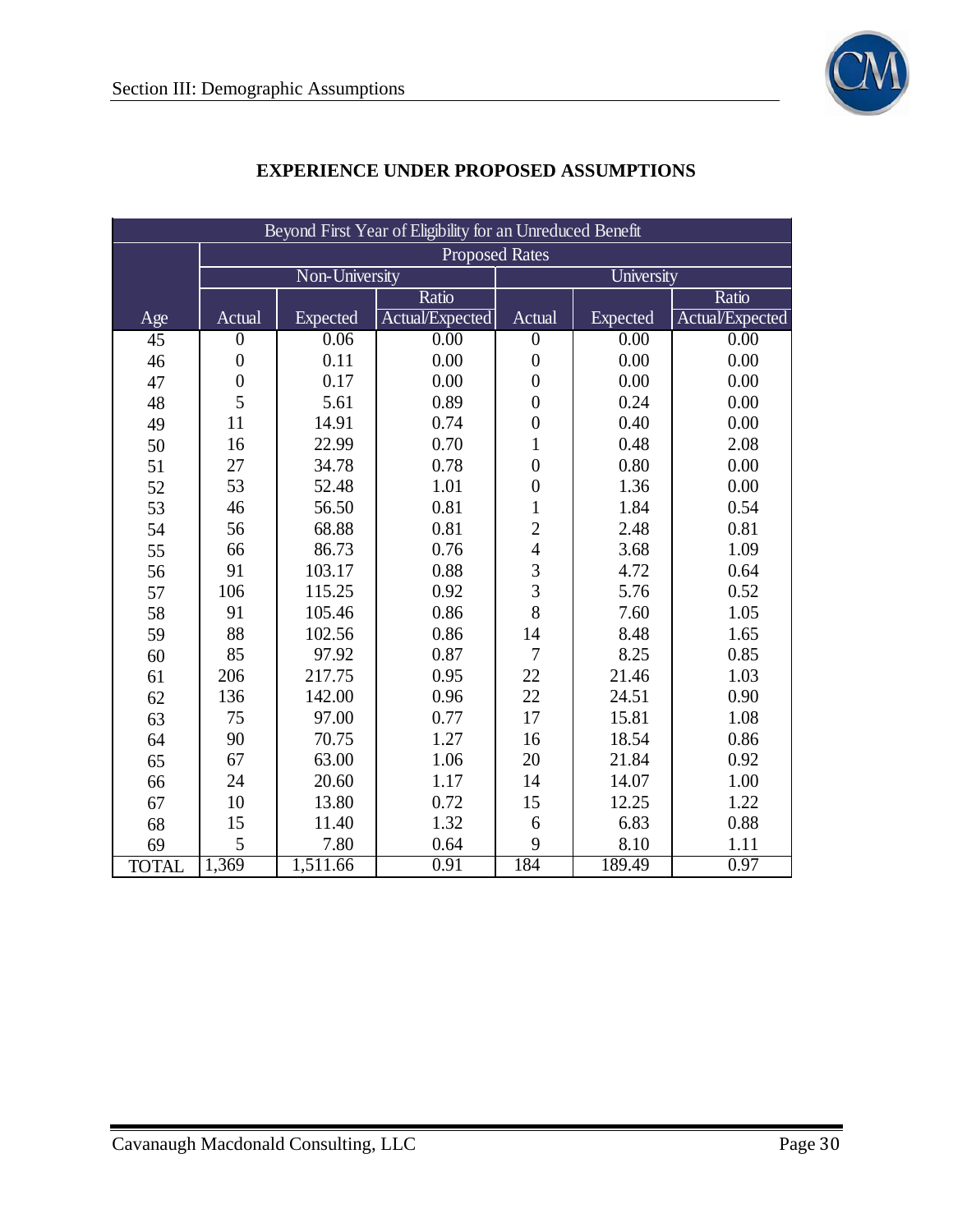

## **Rates of Healthy Post-Retirement Mortality**

The post-retirement mortality rates used in the actuarial valuation project the percentage of nondisabled retirees and beneficiaries who are expected to die in the upcoming year. This assumption is a very material demographic assumption. Based upon the long term trend of mortality improvement, actuaries seek to maintain a sufficient margin in expected rates of mortality to account for future improvements in longevity.

The analysis of the actual post-retirement mortality experience over the five-year experience study period yields actual/expected ratios of 113% and 109% respectively for males and females. The table below details the actual/expected ratios by individual age group and total.

|              |        |          |                 | Post-Retirement Mortality Experience |          |                 |  |
|--------------|--------|----------|-----------------|--------------------------------------|----------|-----------------|--|
|              | Males  |          |                 |                                      | Females  |                 |  |
|              | Actual |          | Ratio           | Actual                               |          | Ratio           |  |
| Age Group    |        | Expected | Actual/Expected |                                      | Expected | Actual/Expected |  |
| Under 50     | 7      | 0.28     | 25.00           | 22                                   | 1.87     | 11.76           |  |
| $50 - 54$    | 4      | 1.60     | 2.50            | 5                                    | 1.90     | 2.63            |  |
| $55 - 59$    | 22     | 8.54     | 2.58            | 11                                   | 10.03    | 1.10            |  |
| $60 - 64$    | 43     | 27.09    | 1.59            | 29                                   | 28.58    | 1.01            |  |
| $65 - 69$    | 59     | 48.78    | 1.21            | 42                                   | 48.75    | 0.86            |  |
| $70 - 74$    | 68     | 68.72    | 0.99            | 53                                   | 64.61    | 0.82            |  |
| $75 - 79$    | 81     | 81.66    | 0.99            | 73                                   | 87.19    | 0.84            |  |
| $80 - 84$    | 104    | 96.92    | 1.07            | 107                                  | 117.18   | 0.91            |  |
| $85 - 89$    | 81     | 81.75    | 0.99            | 196                                  | 177.14   | 1.11            |  |
| $90 - 94$    | 62     | 50.23    | 1.23            | 201                                  | 172.71   | 1.16            |  |
| $95 - 99$    | 21     | 21.84    | 0.96            | 130                                  | 96.78    | 1.34            |  |
| 100 & Over   | 6      | 4.83     | 1.24            | 39                                   | 26.90    | 1.45            |  |
| <b>TOTAL</b> | 558    | 492.24   | 1.13            | 908                                  | 833.64   | 1.09            |  |

## **EXPERIENCE UNDER CURRENT ASSUMPTIONS**

#### **Findings and Recommendations**

Experience indicates that overall more members have died than expected during the study period, resulting in actuarial gains to the system. The table currently in use is the RP-2000 Combined Healthy Mortality for Males set back three years, with mortality improvements projected by Scale AA to 2008, and Females set back two years, with mortality improvements projected by Scale AA to 2008. This assumption maintains a reasonable margin (13% for males and 9% for females) for further mortality improvement and conservatism, therefore, we recommend no change to the rates of healthy post-retirement mortality at this time.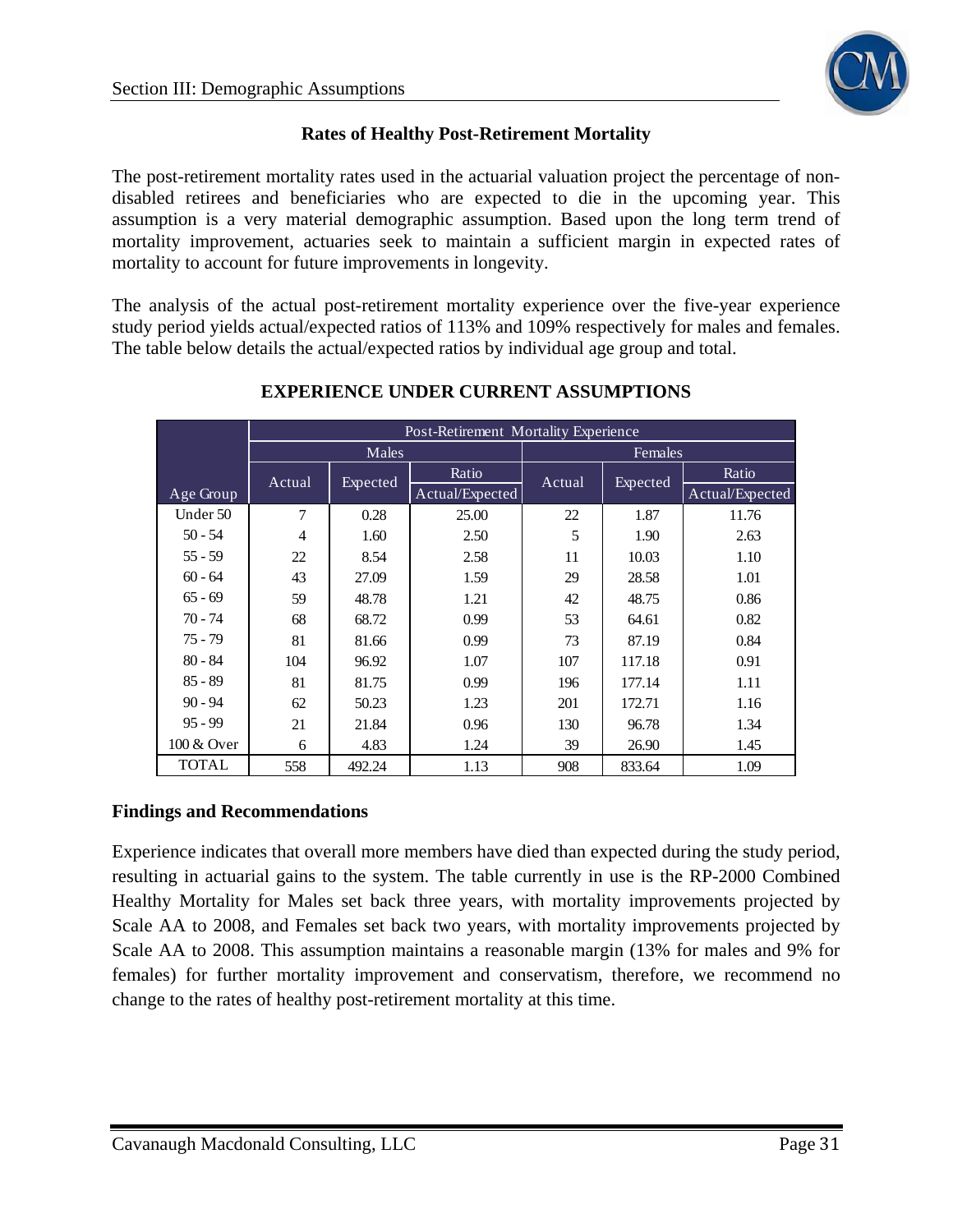

The number of deaths among active members is not large enough to provide statistics credible enough to develop a unique table. Therefore, it is assumed that pre-retirement mortality follows the same table for healthy post-retirement mortality.

The charts below show (i) actual mortality rates for retirees by age group and (ii) the currently assumed mortality rates for retirees.



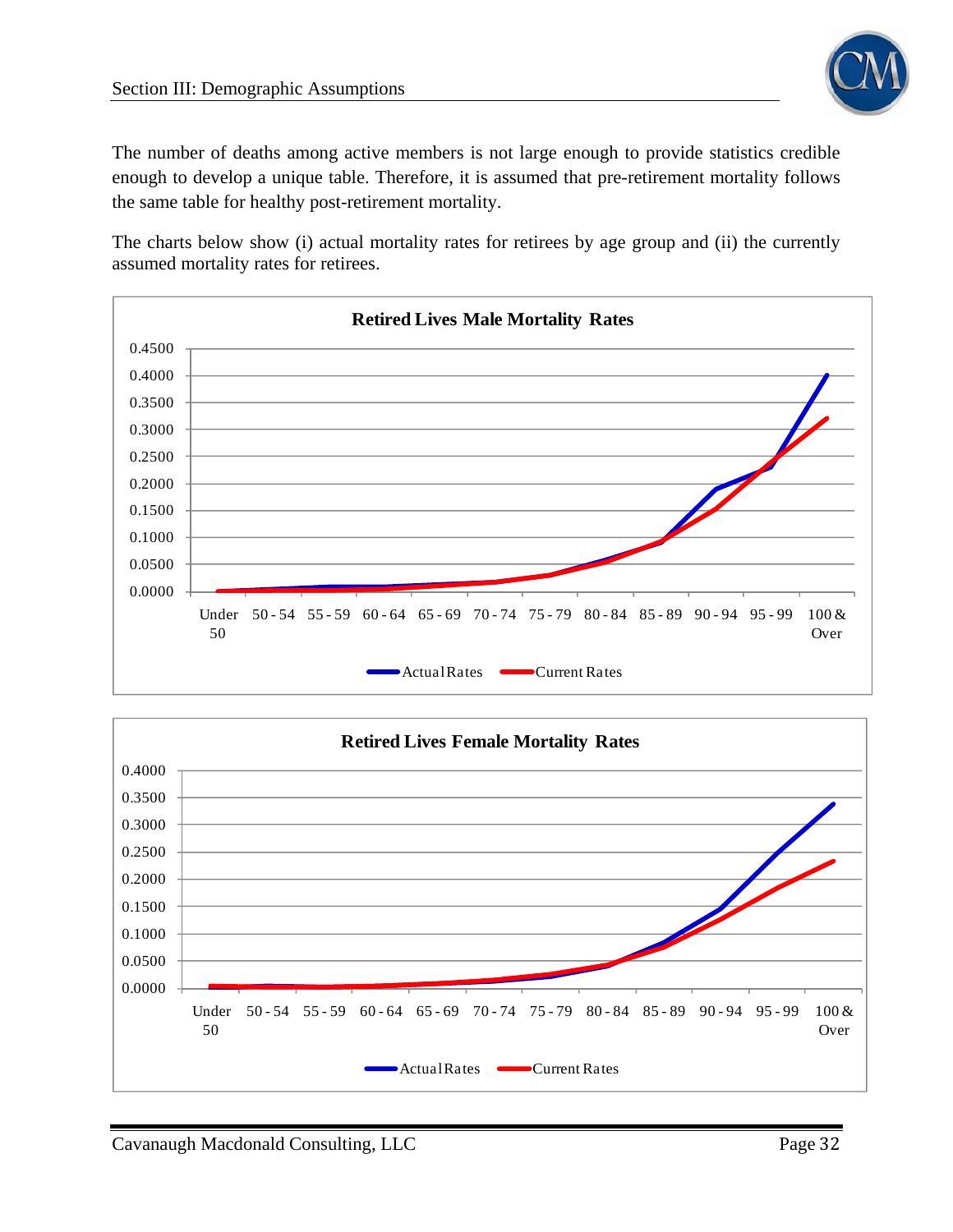

## **Rates of Disabled Post-Retirement Mortality**

The disability mortality rates used in the actuarial valuations project the percentage of disabled retirees who are expected to die in the upcoming year for both Non-University and University Members. Mortality for disabled retirees is expected to be higher than mortality for non-disabled retirees.

The analysis of the actual disabled mortality over the five-year experience study period yields actual/expected ratio of 73% and 93% respectively for disabled male and female retirees. The table below shows the actual/expected ratios by age groups and in total.

|              | Post-Disablement Mortality Experience |          |                 |                |          |                 |  |  |
|--------------|---------------------------------------|----------|-----------------|----------------|----------|-----------------|--|--|
|              |                                       | Males    |                 | Females        |          |                 |  |  |
|              | Actual                                | Expected | Ratio           | Actual         | Expected | Ratio           |  |  |
| Age Group    |                                       |          | Actual/Expected |                |          | Actual/Expected |  |  |
| Under 25     | $\theta$                              | 0.00     | 0.00            | $\overline{0}$ | 0.00     | 0.00            |  |  |
| $25 - 29$    | $\overline{0}$                        | 0.00     | 0.00            | $\overline{0}$ | 0.00     | 0.00            |  |  |
| $30 - 34$    | $\Omega$                              | 0.00     | 0.00            | $\theta$       | 0.00     | 0.00            |  |  |
| $35 - 39$    | $\theta$                              | 0.00     | 0.00            | $\theta$       | 0.01     | 0.00            |  |  |
| $40 - 44$    | $\theta$                              | 0.08     | 0.00            | $\theta$       | 0.10     | 0.00            |  |  |
| $45 - 49$    | $\theta$                              | 0.10     | 0.00            | 1              | 0.33     | 3.03            |  |  |
| $50 - 54$    | 1                                     | 0.56     | 1.79            | $\overline{c}$ | 1.06     | 1.89            |  |  |
| $55 - 59$    | $\overline{4}$                        | 1.91     | 2.09            | $\overline{4}$ | 3.02     | 1.32            |  |  |
| $60 - 64$    | 1                                     | 2.37     | 0.42            | 1              | 3.19     | 0.31            |  |  |
| $65 - 69$    | $\overline{2}$                        | 1.62     | 1.23            | 3              | 3.44     | 0.87            |  |  |
| $70 - 74$    | $\overline{2}$                        | 2.96     | 0.68            | $\overline{c}$ | 2.39     | 0.84            |  |  |
| $75 - 79$    | $\overline{c}$                        | 2.98     | 0.67            | $\theta$       | 4.35     | 0.00            |  |  |
| $80 - 84$    | $\theta$                              | 1.64     | 0.00            | 3              | 4.34     | 0.69            |  |  |
| $85 - 89$    | $\theta$                              | 2.14     | 0.00            | 8              | 4.29     | 1.86            |  |  |
| $90 - 94$    | $\mathbf{0}$                          | 0.15     | 0.00            | $\overline{2}$ | 2.14     | 0.93            |  |  |
| 100 & Over   | $\mathbf{0}$                          | 0.00     | 0.00            | 1              | 0.45     | 2.22            |  |  |
| <b>TOTAL</b> | 12                                    | 16.51    | 0.73            | 27             | 29.11    | 0.93            |  |  |

## **EXPERIENCE UNDER CURRENT ASSUMPTIONS**

## **Findings and Recommendations**

Experience indicates that overall fewer disabled retired members have died than expected during the study period. The table currently in use is the RP-2000 Disabled Mortality for Males, setback three years with mortality improvement projected by Scale AA to 2008 and RP-2000 Disabled Mortality for Females, set forward three years, with mortality improvements projected by Scale AA to 2008.

Since the number of disabled retirees exposed is low, the data was not sufficient to produce a credible statistic and the fact that the RP-2000 Mortality is a modern mortality table, we recommend no change in this assumption at this time.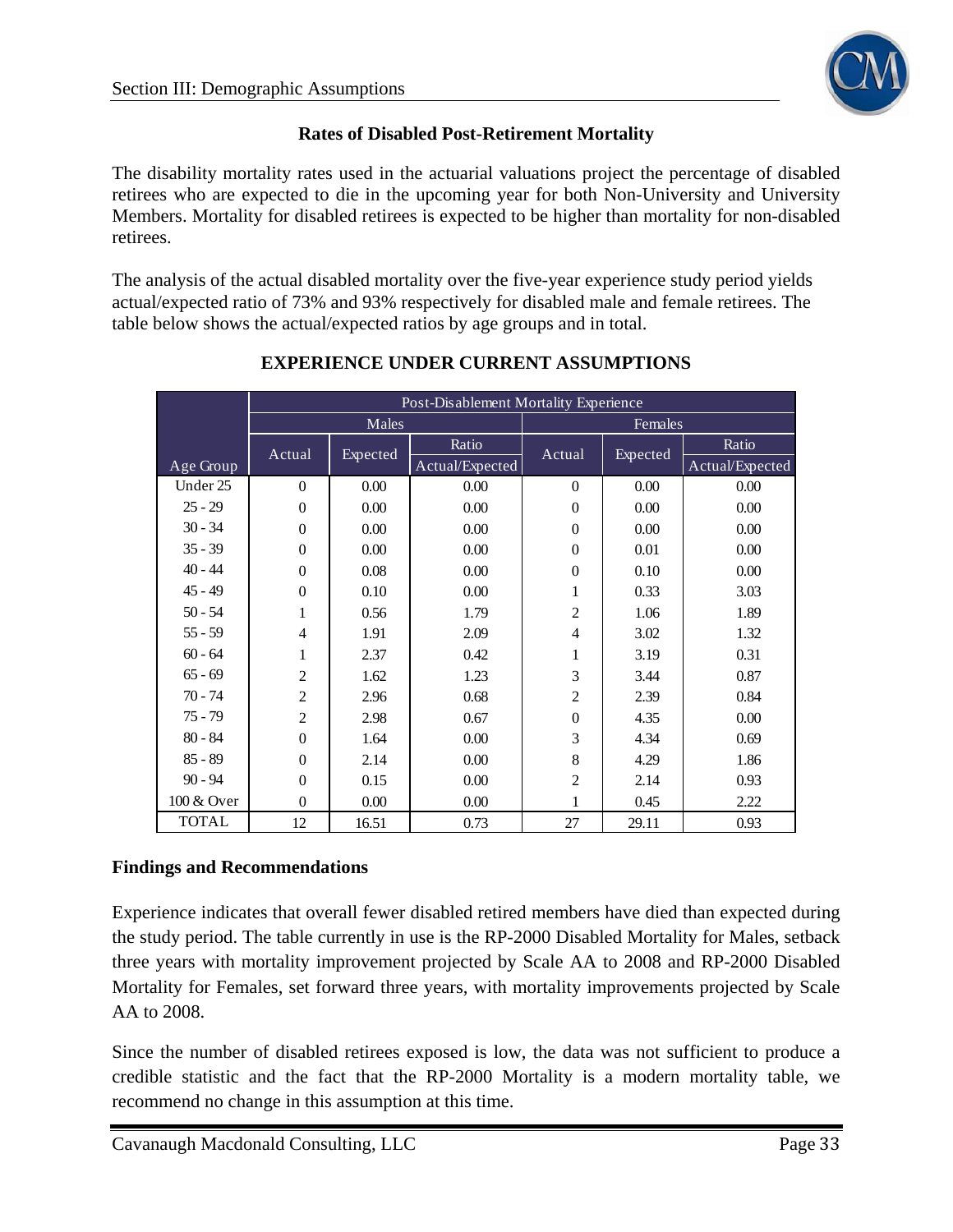

The charts below show (i) actual mortality rates for disabled retirees by age during the past five years and (ii) the currently assumed disabled mortality rates.



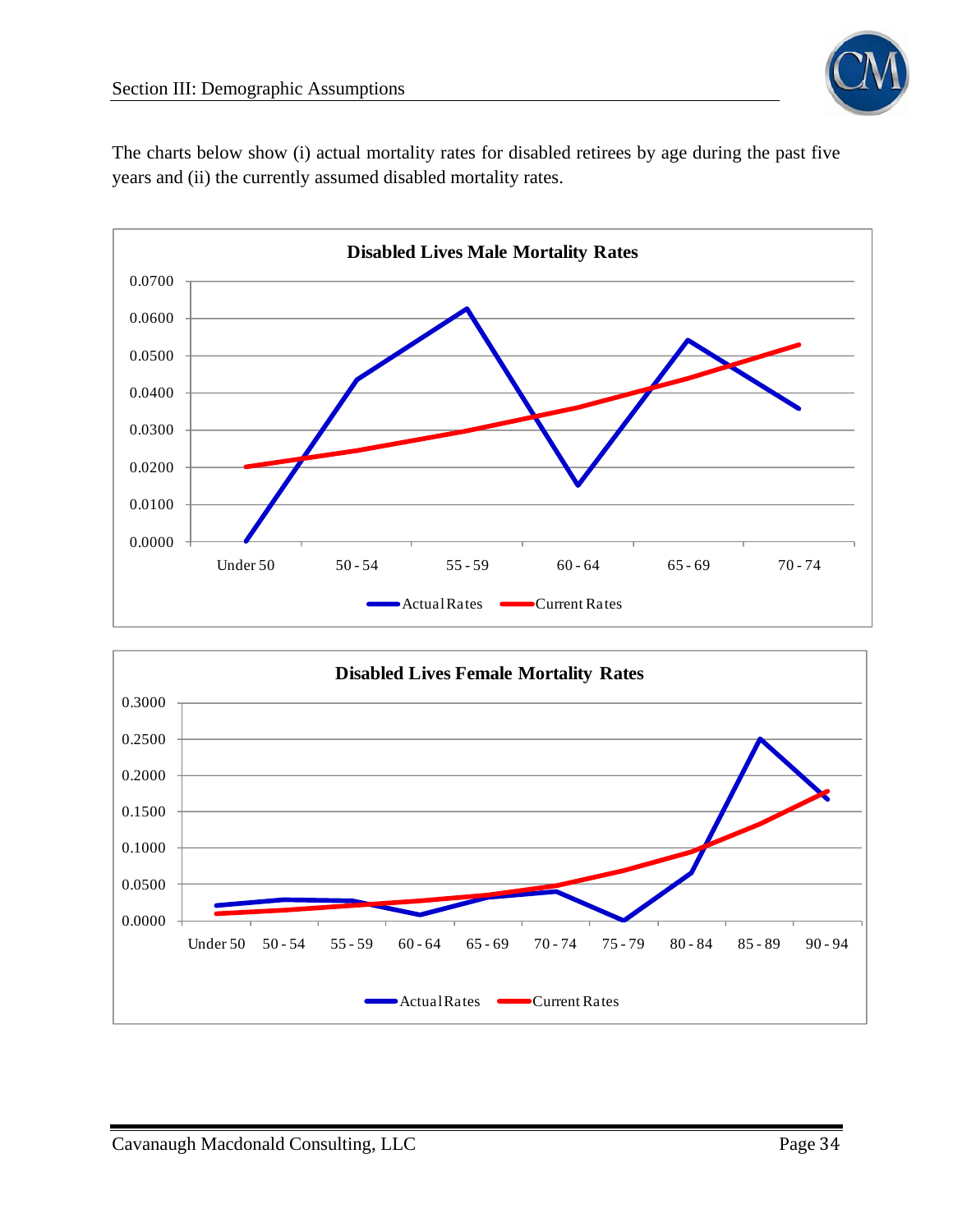

#### **Rates of Salary Increase**

Under the "building block" approach recommended in ASOP 27, this assumption is composed of three components; inflation, productivity, and merit/promotion. The inflation and productivity components are combined to produce the assumed rates of wage inflation. The rate represents the "across the board" average annual increase in salaries shown in the experience data. The merit component includes the additional increases in salary due to performance, seniority, promotions, etc.

The table below shows the actual/expected ratios for total salary increases over the five year period separately for Non-University and University members.

|                  | Salaries End of Year (in thousands) |           |                 |                           |          |                 |  |  |
|------------------|-------------------------------------|-----------|-----------------|---------------------------|----------|-----------------|--|--|
|                  | Non-University Members              |           |                 | <b>University Members</b> |          |                 |  |  |
|                  | Actual                              | Expected  | Ratio           | Actual                    | Expected | Ratio           |  |  |
| Years of Service |                                     |           | Actual/Expected |                           |          | Actual/Expected |  |  |
| 1                | 180,507                             | 176,000   | 1.026           | 656                       | 580      | 1.131           |  |  |
| $\boldsymbol{2}$ | 86,403                              | 86,763    | 0.996           | 511                       | 494      | 1.034           |  |  |
| 3                | 83,320                              | 83,123    | 1.002           | 672                       | 694      | 0.968           |  |  |
| $\overline{4}$   | 82,290                              | 81,764    | 1.006           | 645                       | 679      | 0.950           |  |  |
| 5                | 81,615                              | 80,829    | 1.010           | 646                       | 603      | 1.071           |  |  |
| 6                | 82,041                              | 81,164    | 1.011           | 734                       | 789      | 0.930           |  |  |
| $\tau$           | 81,482                              | 80,380    | 1.014           | 503                       | 544      | 0.925           |  |  |
| $8\,$            | 80,069                              | 79,601    | 1.006           | 547                       | 579      | 0.945           |  |  |
| 9                | 79,829                              | 78,856    | 1.012           | 922                       | 944      | 0.977           |  |  |
| 10               | 81,501                              | 80,820    | 1.008           | 1,502                     | 1,469    | 1.022           |  |  |
| 11               | 82,322                              | 81,540    | 1.010           | 2,196                     | 2,241    | 0.980           |  |  |
| 12               | 85,064                              | 84,599    | 1.005           | 3,448                     | 3,455    | 0.998           |  |  |
| 13               | 86,595                              | 86,056    | 1.006           | 4,219                     | 4,221    | 1.000           |  |  |
| 14               | 89,054                              | 88,216    | 1.009           | 5,042                     | 5,221    | 0.966           |  |  |
| 15               | 86,538                              | 86,177    | 1.004           | 6,296                     | 6,321    | 0.996           |  |  |
| 16               | 82,832                              | 82,549    | 1.003           | 6,858                     | 6,859    | 1.000           |  |  |
| 17               | 80,433                              | 80,304    | 1.002           | 6,632                     | 6,657    | 0.996           |  |  |
| 18               | 76,245                              | 75,969    | 1.004           | 7,086                     | 7,248    | 0.978           |  |  |
| 19               | 73,903                              | 74,169    | 0.996           | 6,957                     | 7,075    | 0.983           |  |  |
| 20               | 75,088                              | 75,042    | 1.001           | 6,756                     | 6,852    | 0.986           |  |  |
| 21               | 74,137                              | 74,030    | 1.001           | 7,320                     | 7,543    | 0.970           |  |  |
| 22 & Up          | 684,746                             | 687,358   | 0.996           | 104,586                   | 106,808  | 0.979           |  |  |
| <b>TOTAL</b>     | 2,496,014                           | 2,485,309 | 1.000           | 174,734                   | 177,876  | 0.980           |  |  |

## **EXPERIENCE UNDER CURRENT ASSUMPTIONS**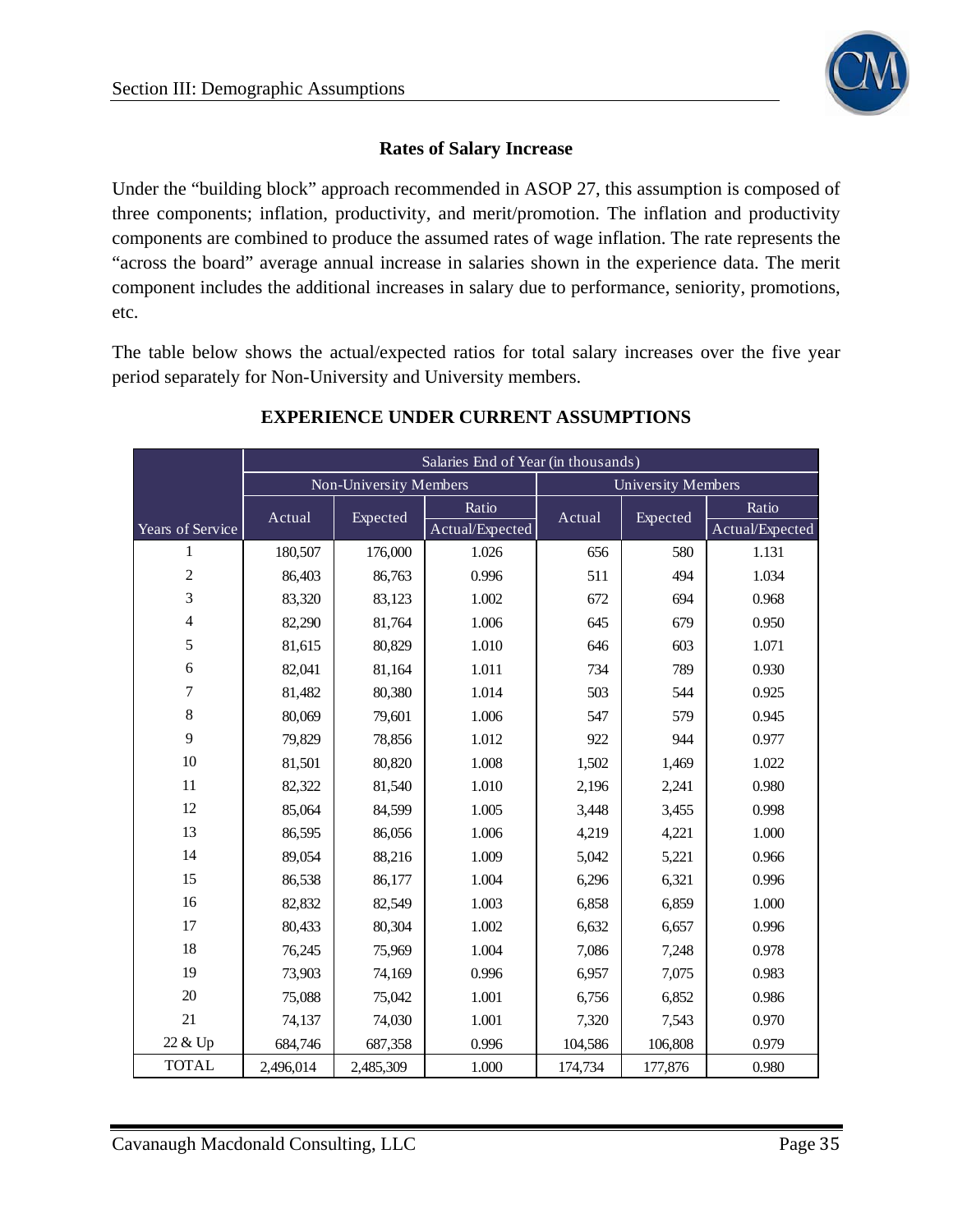## **Rates of Non-University Salary Increase**

Utilizing the "building block" approach, the first step in developing the merit based rates of increase is to remove the apparent wage inflation component from the actual salary rates of increase. The average annual rate of inflation over the five-year period ending June 30, 2009 was 2.61% and the apparent real rate of wage inflation (wage inflation above price inflation or CPI) in the data was 1.58%. These combined equal the apparent annual rate of wage inflation of 4.19% over the five-year period. The table below provides the analysis concerning the development of the merit component of this assumption for non-university members.

| Years of<br>Service | <b>Actual Rate</b> | <b>Actual Merit</b><br>Incease (Actual<br>Less Wage<br>Inflation) | <b>Assumed Merit</b><br>Increases |
|---------------------|--------------------|-------------------------------------------------------------------|-----------------------------------|
| 1                   | 11.41%             | 7.22%                                                             | 4.51%                             |
| $\overline{c}$      | 7.51%              | 3.32%                                                             | 4.09%                             |
| 3                   | 7.61%              | 3.42%                                                             | 3.46%                             |
| $\overline{4}$      | 7.71%              | 3.52%                                                             | 2.94%                             |
| 5                   | 7.75%              | 3.56%                                                             | 2.52%                             |
| 6                   | 7.54%              | 3.35%                                                             | 2.21%                             |
| 7                   | 7.63%              | 3.44%                                                             | 1.89%                             |
| 8                   | 6.59%              | 2.40%                                                             | 1.68%                             |
| 9                   | 7.09%              | 2.90%                                                             | 1.47%                             |
| 10                  | 6.55%              | 2.36%                                                             | 1.31%                             |
| 11                  | 6.51%              | 2.32%                                                             | 1.16%                             |
| 12                  | 5.92%              | 1.73%                                                             | 1.00%                             |
| 13                  | 5.84%              | 1.65%                                                             | 0.84%                             |
| 14                  | 6.08%              | 1.89%                                                             | 0.68%                             |
| 15                  | 5.41%              | 1.22%                                                             | 0.58%                             |
| 16                  | 5.23%              | 1.04%                                                             | 0.47%                             |
| 17                  | 4.93%              | 0.74%                                                             | 0.37%                             |
| 18                  | 5.09%              | 0.90%                                                             | 0.26%                             |
| 19                  | 4.29%              | 0.10%                                                             | 0.21%                             |
| 20                  | 4.19%              | 0.00%                                                             | 0.16%                             |
| 21                  | 4.19%              | 0.00%                                                             | 0.11%                             |
| 22 & Up             | 4.19%              | 0.00%                                                             | $0.00\%$                          |

## **Findings and Recommendations**

Based on the analysis above, it appears that the merit component of the salary increases have been higher than expected during the experience period. However, we recommend no change in the Non-University Members merit increase assumption at this time. We will continue to monitor this trend and address it in the future if this experience persists.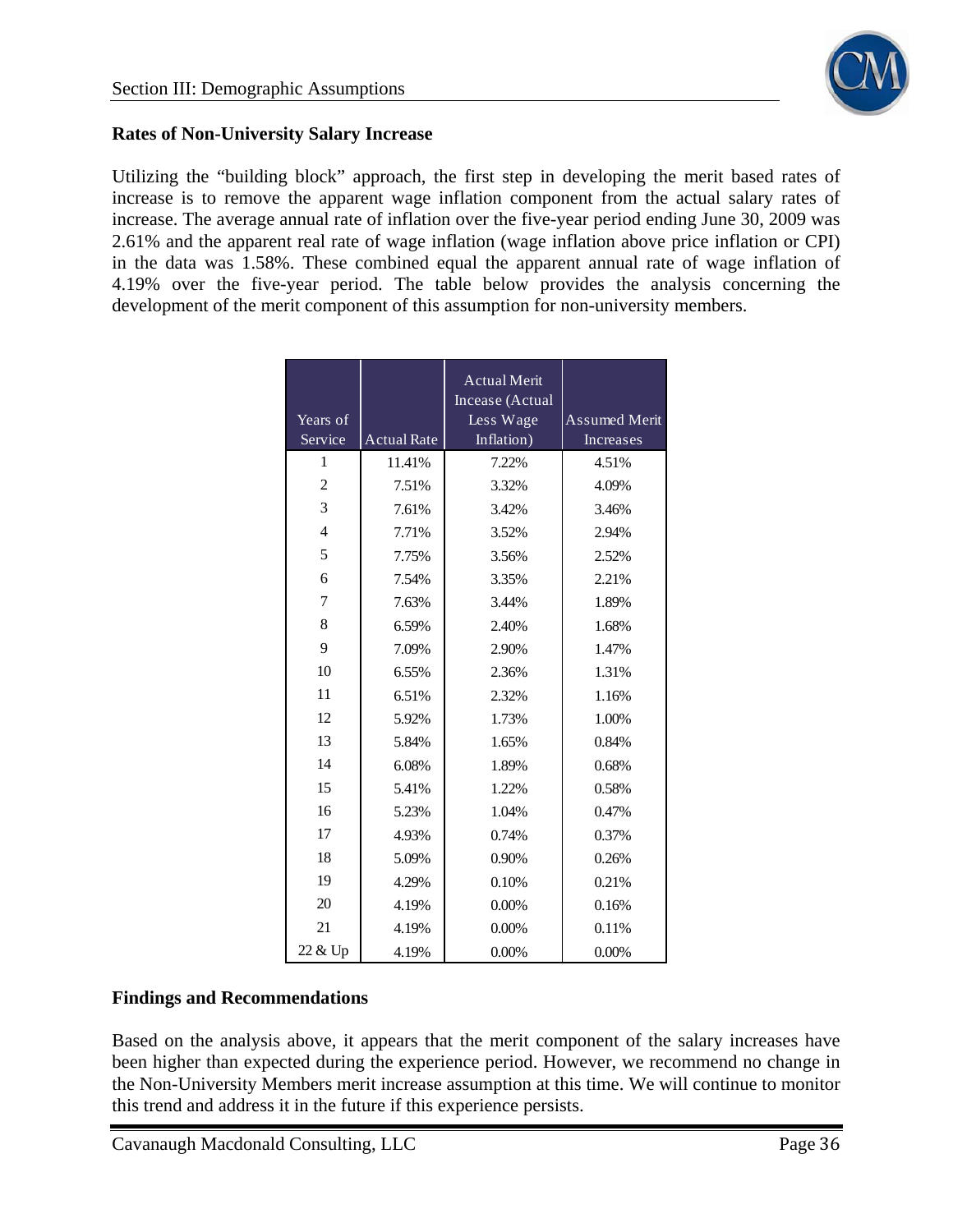

#### **Rates of University Salary Increases**

Overall, the rates of salary increase for University Members for the five-year experience study period where somewhat less than expected. However, we recommend no change in the salary increase rates for University Members.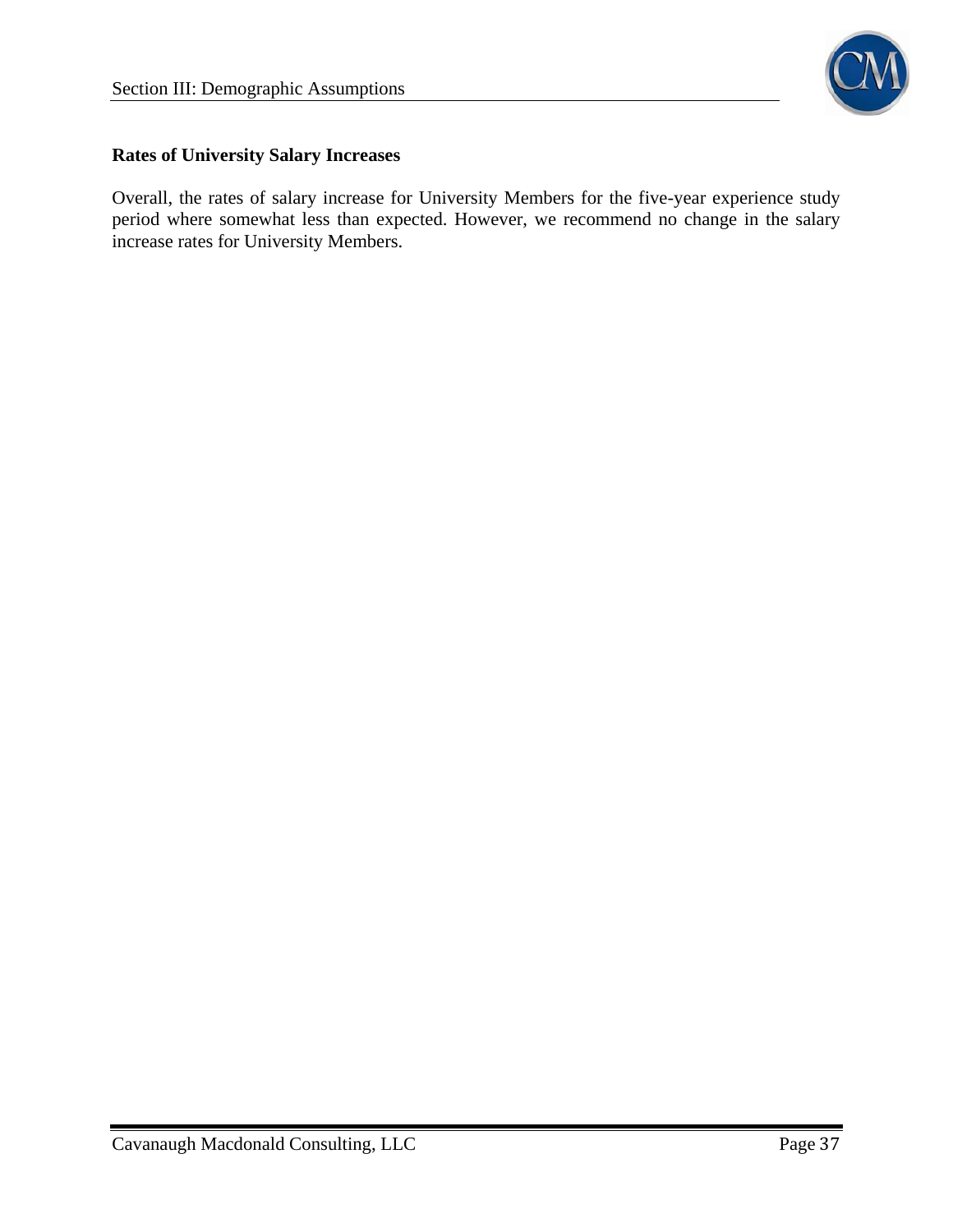

The following graphs show a comparison of current and actual rates of salary increase for Non-University members and for University members.



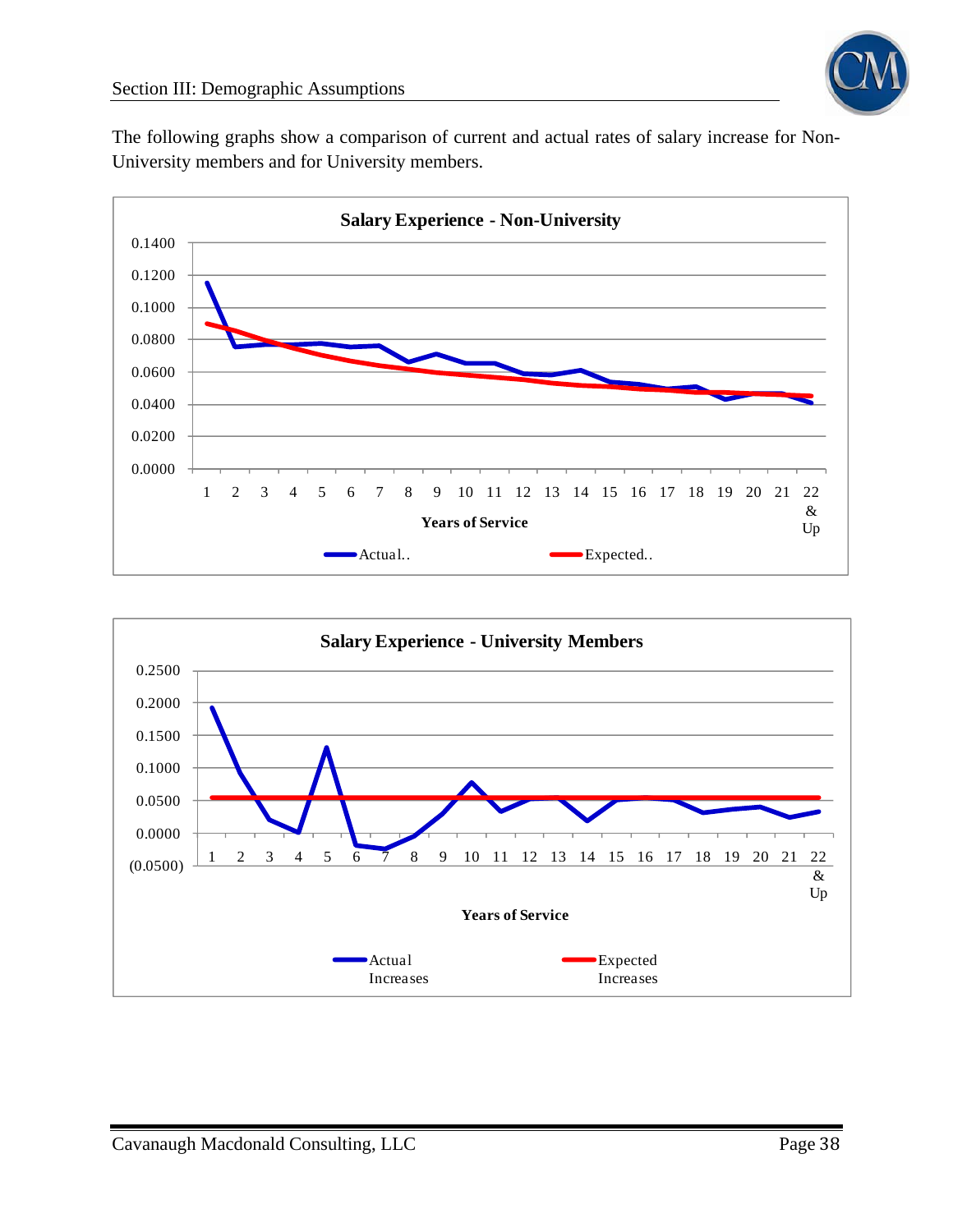

#### **Summary and Cost of Changes**

#### **Assumption Changes**

As a result of the experience investigation, we are recommending revised rates of withdrawal, disability and service retirement for active members. When these proposed assumption changes are applied to the July 1, 2009 valuation, the results will change. The change in results represents the financial impact of adopting the proposed assumptions.

#### **Method Changes**

In addition to assumption changes we also recommend two changes in the methodology in which the normal rate is determined. They are:

- **Calculation of the Normal Rate** Under the Entry Age Normal Cost Method the Actuarial Present Value of the Projected Benefits of each active member included in the Actuarial Valuation is allocated on a level basis over the earnings of the individual between entry age and the assumed exit age. The portion of this Actuarial Present Value allocated to the valuation year is called the Normal Cost. The calculation of the Normal Cost is based on each individual's expected salaries for the valuation year. The normal rate is traditionally the normal cost divided by the expected total salaries for the valuation year. Under the current method, the normal rate is developed by dividing the normal cost for the valuation year by the reported payroll of continuing active members for the prior year. For calculation of the normal rate, we recommend dividing the normal cost by the projected total salaries for the same period for which the normal cost is developed by increasing individual salaries with the assumed rates of salary increase. The impact of this change will lower the normal rate leaving a larger percentage of the total contribution rate available to amortize unfunded liabilities.
- **Present Value of Future ORP Contributions** University supplemental contributions to the System are made as a percent of pay for members of the Optional Retirement Plan (ORP) until June 30, 2033. Currently, the present value of these contributions is used to offset the System's Unfunded Accrued Liability (UAL). We propose instead, that the Systems' UAL is not offset by the present value of these additional contributions. Instead, the ORP contributions will be used as additional contributions toward the System's amortization of the unfunded liability.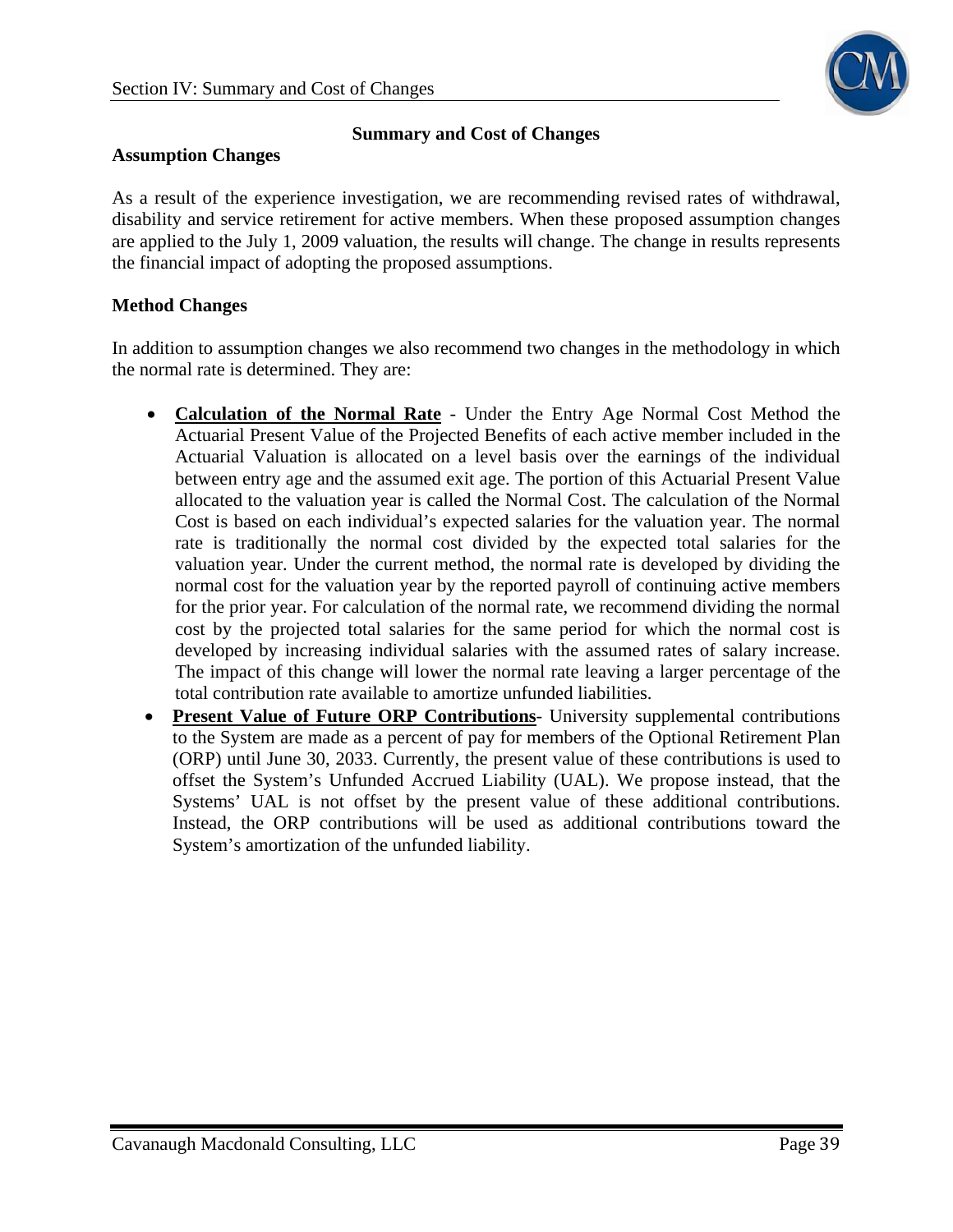

The table below summarizes the incremental financial impact of adopting (i) assumption changes, (ii) combination of adopting the assumption changes and the change in the calculation of the normal rate and (iii) the assumption changes, calculation of the normal rate and removing the adjustment to the unfunded liability by the present value of future ORP supplemental contributions.

|                                                           | <b>Valuation</b> | <b>Assumption</b> | <b>Normal Rate</b><br>&<br><b>Assumption</b> | <b>All</b>     |
|-----------------------------------------------------------|------------------|-------------------|----------------------------------------------|----------------|
|                                                           | 7/1/2009         | <b>Changes</b>    | <b>Changes</b>                               | <b>Changes</b> |
| <b>Employer Contribution Rate:</b>                        |                  |                   |                                              |                |
| Normal Rate                                               | 3.54%            | 3.17%             | 2.59%                                        | 2.59%          |
| <b>UAAL</b>                                               | 6.42%            | 6.79%             | 7.37%                                        | 7.37%          |
| <b>Total Statutory Employer Rate</b>                      | 9.96%            | 9.96%             | 9.96%                                        | 9.96%          |
| Actuarial accrued liability*                              | \$4,173,777      | \$4,170,329       | \$4,170,329                                  | \$4,328,608    |
| Actuarial value of assets*                                | \$2,762,194      | \$2,762,194       | \$2,762,194                                  | \$2,762,194    |
| $UAAL^*$                                                  | \$1,411,583      | \$1,408,135       | \$1,408,135                                  | \$1,566,414    |
| Amortization Period                                       | Infinite         | 87                | 54                                           | 54             |
| Required increase in stautory<br>rate to maintain 30-year |                  |                   |                                              |                |
| funding period                                            | 4.11%            | 3.71%             | 2.54%                                        | 2.54%          |

\* In thousands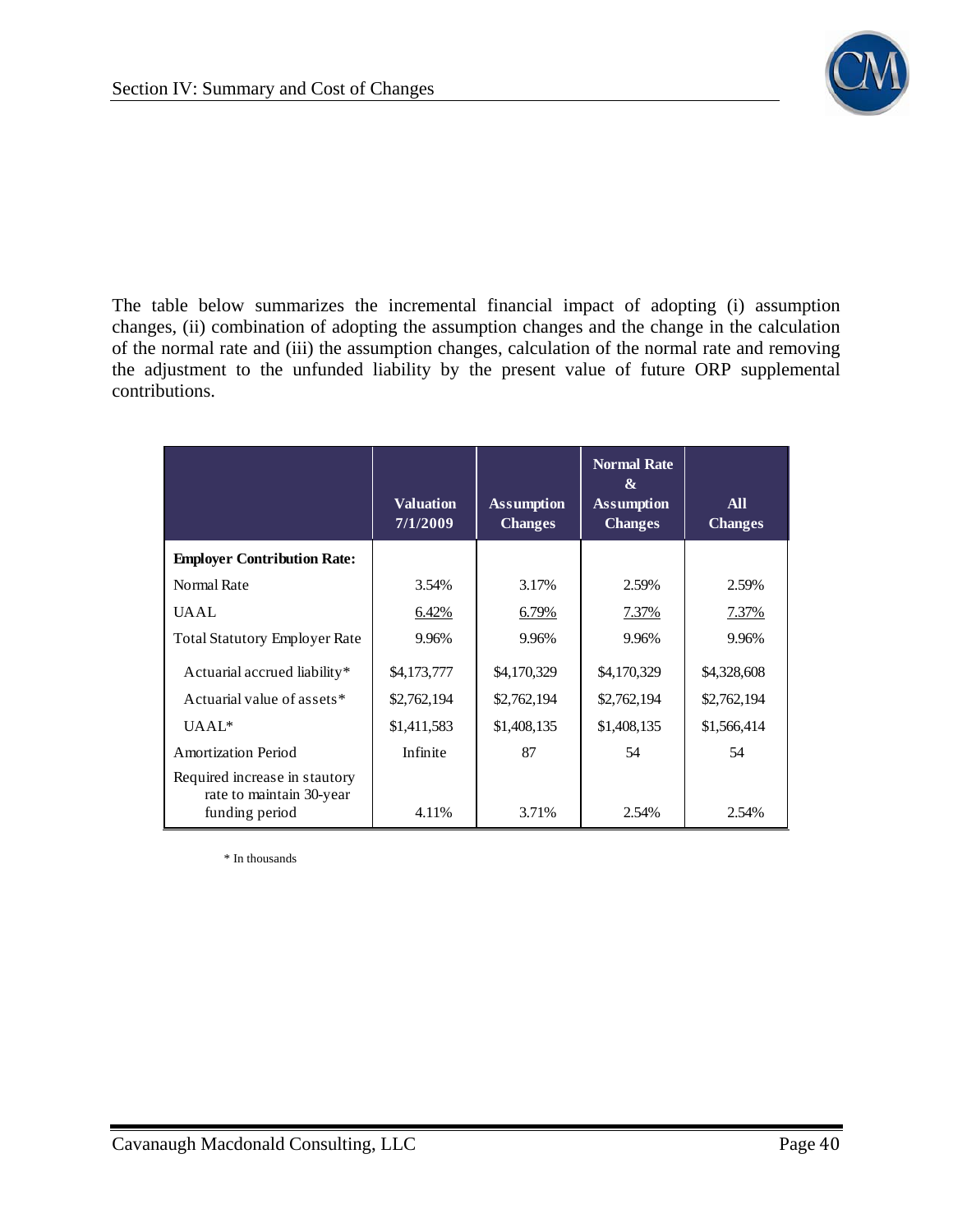

## **Historical June CPI (U) Index**

| Year | CPI(U) | Year | CPI(U) |
|------|--------|------|--------|
| 1959 | 29.10  | 1985 | 107.60 |
| 1960 | 29.60  | 1986 | 109.50 |
| 1961 | 29.80  | 1987 | 113.50 |
| 1962 | 30.20  | 1988 | 118.00 |
| 1963 | 30.60  | 1989 | 124.10 |
| 1964 | 31.00  | 1990 | 129.90 |
| 1965 | 31.60  | 1991 | 136.00 |
| 1966 | 32.40  | 1992 | 140.20 |
| 1967 | 33.30  | 1993 | 144.40 |
| 1968 | 34.70  | 1994 | 148.00 |
| 1969 | 36.60  | 1995 | 152.50 |
| 1970 | 38.80  | 1996 | 156.70 |
| 1971 | 40.60  | 1997 | 160.30 |
| 1972 | 41.70  | 1998 | 163.00 |
| 1973 | 44.20  | 1999 | 166.20 |
| 1974 | 49.00  | 2000 | 172.40 |
| 1975 | 53.60  | 2001 | 178.00 |
| 1976 | 56.80  | 2002 | 179.90 |
| 1977 | 60.70  | 2003 | 183.70 |
| 1978 | 65.20  | 2004 | 189.70 |
| 1979 | 72.30  | 2005 | 194.50 |
| 1980 | 82.70  | 2006 | 202.90 |
| 1981 | 90.60  | 2007 | 208.35 |
| 1982 | 97.00  | 2008 | 218.82 |
| 1983 | 99.50  | 2009 | 215.69 |
| 1984 | 103.70 |      |        |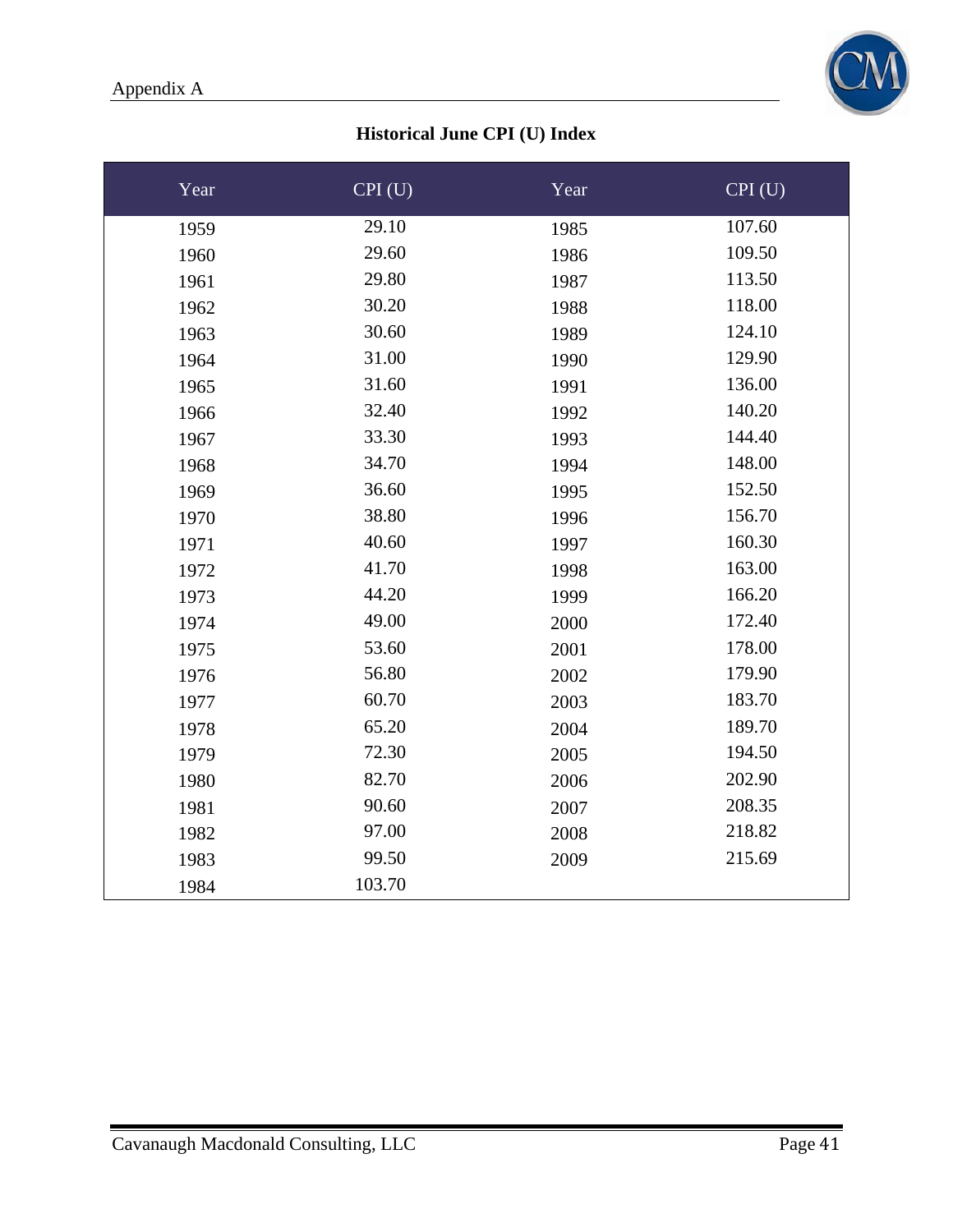

## **Capital Market Assumptions and Asset Allocation**

#### **Rates of Return and Standard Deviation by Asset Class**

| <b>Asset Class</b>                | Return | Standard<br>Deviation |
|-----------------------------------|--------|-----------------------|
| <b>Broad US Equity</b>            | 8.15%  | 17.50%                |
| <b>Broad International Equity</b> | 8.60%  | 19.10%                |
| US Core Fixed Income              | 5.00%  | 5.00%                 |
| Real Estate - Core                | 7.00%  | 10.50%                |
| Real Estate - Value Added         | 9.75%  | 18.50%                |
| Real Estate - Opportunistic       | 11.75% | 27.75%                |
| <b>Private Equity</b>             | 12.25% | 29.75%                |
| <b>Cash Equivalents</b>           | 3.00%  | 2.50%                 |

## **Asset Class Correlation Coefficients**

|                                   | <b>US</b> | Int'l   | <b>US</b> Core      | <b>Real Estate</b> | <b>Real Estate</b> | <b>Real Estate</b>        | Private | Cash               |
|-----------------------------------|-----------|---------|---------------------|--------------------|--------------------|---------------------------|---------|--------------------|
|                                   | Equity    | Equity  | <b>Fixed Income</b> | Core               |                    | Value Added Opportunistic | Equity  | <b>Equivalents</b> |
| <b>Broad US Equity</b>            | 1.00      | 0.74    | 0.24                | 0.11               | 0.37               | 0.63                      | 0.67    | 0.04               |
| <b>Broad International Equity</b> | 0.74      | 1.00    | 0.14                | 0.10               | 0.33               | 0.55                      | 0.60    | $-0.07$            |
| <b>US Core Fixed Income</b>       | 0.24      | 0.14    | 1.00                | $-0.13$            | $-0.20$            | $-0.27$                   | $-0.11$ | 0.26               |
| Real Estate - Core                | 0.11      | 0.10    | $-0.13$             | 1.00               | 0.75               | 0.51                      | 0.24    | 0.48               |
| Real Estate - Value Added         | 0.37      | 0.33    | $-0.20$             | 0.75               | 1.00               | 0.75                      | 0.49    | 0.32               |
| Real Estate - Opportunistic       | 0.63      | 0.55    | $-0.27$             | 0.51               | 0.75               | 1.00                      | 0.69    | 0.16               |
| <b>Private Equity</b>             | 0.67      | 0.60    | $-0.11$             | 0.24               | 0.49               | 0.69                      | 1.00    | 0.13               |
| Cash Equivalents                  | 0.04      | $-0.07$ | 0.26                | 0.48               | 0.32               | 0.16                      | 0.13    | 1.00               |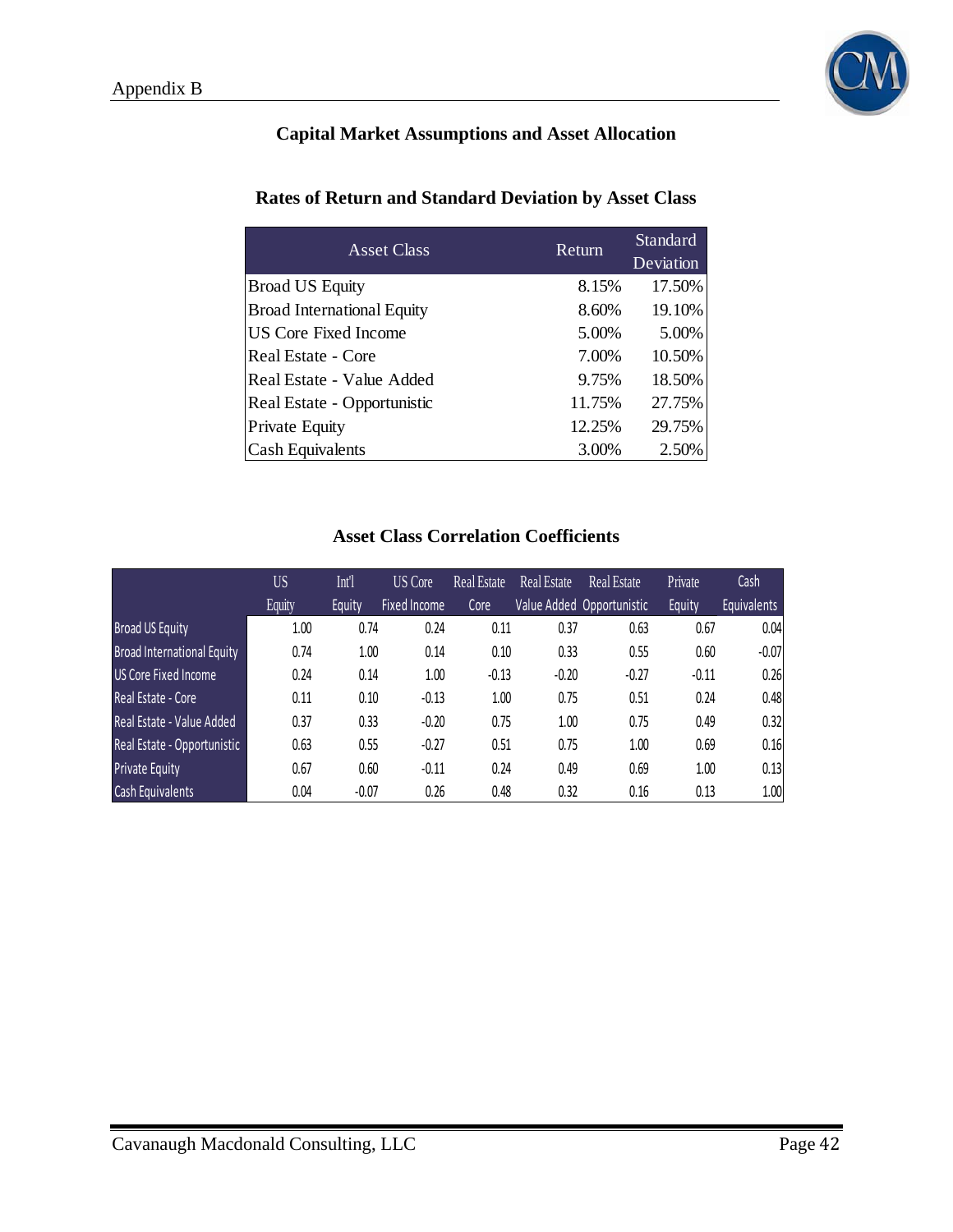

## **Asset Allocation Targets**

| <b>Asset Class</b>                | <b>Allocation Percentage</b> |
|-----------------------------------|------------------------------|
| <b>Broad US Equity</b>            | 37.20%                       |
| <b>Broad International Equity</b> | 18.00%                       |
| <b>US Core Fixed Income</b>       | 27.30%                       |
| Real Estate - Core                | 2.70%                        |
| Real Estate - Value Added         | 1.35%                        |
|                                   |                              |
| Real Estate - Opportunistic       | 1.35%                        |
| Private Equity                    | 11.10%                       |
| <b>Cash Equivalents</b>           | 1.00%                        |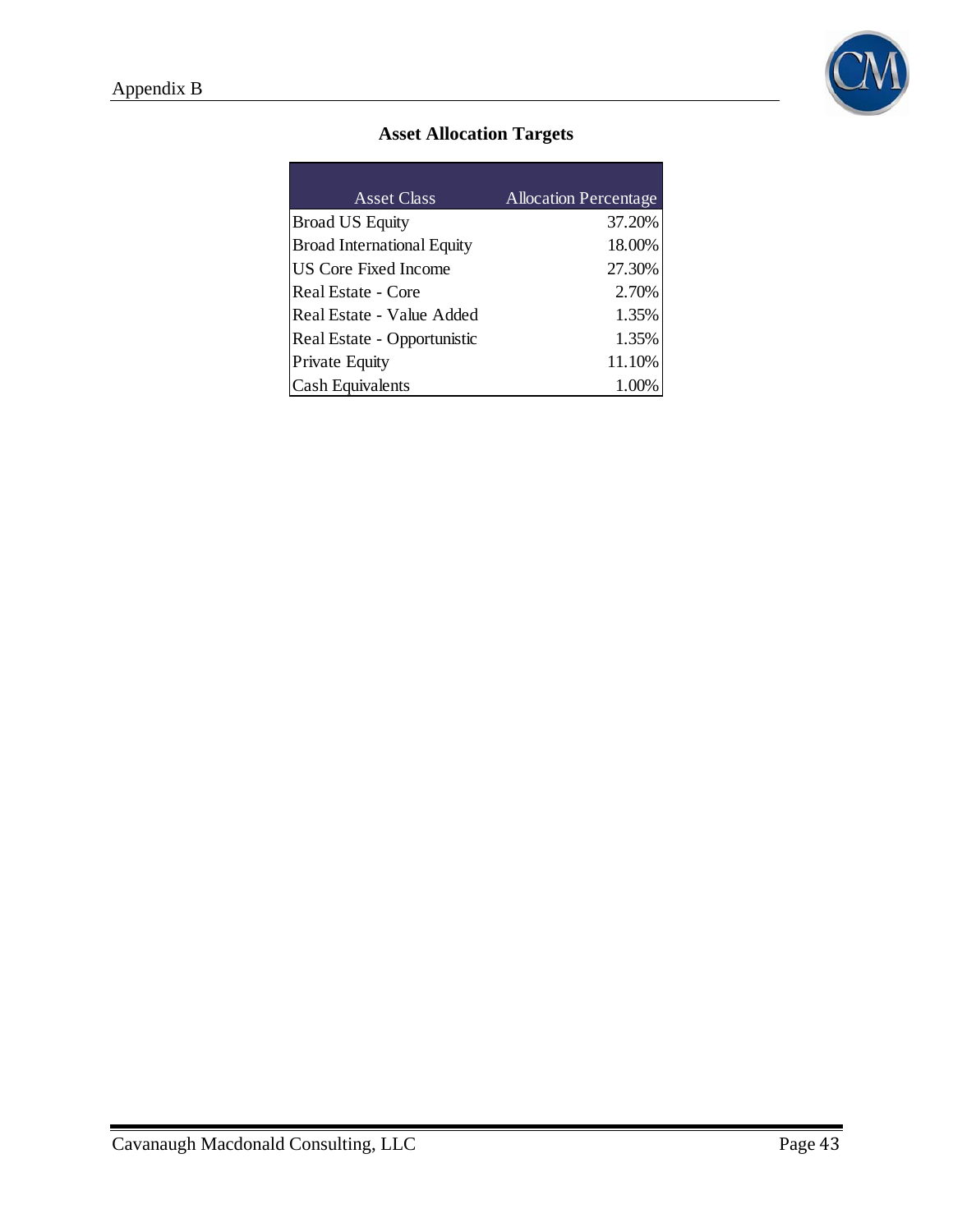

| Year | Wage Index | Annual<br>Increase | Year | Wage Index  | Annual<br>Increase |
|------|------------|--------------------|------|-------------|--------------------|
| 1957 | \$3,641.72 |                    | 1983 | \$15,239.24 | 4.87%              |
| 1958 | 3,673.80   | 0.88%              | 1984 | 16,135.07   | 5.88               |
| 1959 | 3,855.80   | 4.95               | 1985 | 16,822.51   | 4.26               |
| 1960 | 4,007.12   | 3.92               | 1986 | 17,321.82   | 2.97               |
| 1961 | 4,086.76   | 1.99               | 1987 | 18,426.51   | 6.38               |
| 1962 | 4,291.40   | 5.01               | 1988 | 19,334.04   | 4.93               |
| 1963 | 4,396.64   | 2.45               | 1989 | 20,099.55   | 3.96               |
| 1964 | 4,576.32   | 4.09               | 1990 | 21,027.98   | 4.62               |
| 1965 | 4,658.72   | 1.80               | 1991 | 21,811.60   | 3.73               |
| 1966 | 4,938.36   | 6.00               | 1992 | 22,935.42   | 5.15               |
| 1967 | 5,213.44   | 5.57               | 1993 | 23,132.67   | 0.86               |
| 1968 | 5,571.76   | 6.87               | 1994 | 23,753.53   | 2.68               |
| 1969 | 5,893.76   | 5.78               | 1995 | 24,705.66   | 4.01               |
| 1970 | 6,186.24   | 4.96               | 1996 | 25,913.90   | 4.89               |
| 1971 | 6,497.08   | 5.02               | 1997 | 27,426.00   | 5.84               |
| 1972 | 7,133.80   | 9.80               | 1998 | 28,861.44   | 5.23               |
| 1973 | 7,580.16   | 6.26               | 1999 | 30,469.84   | 5.57               |
| 1974 | 8,030.76   | 5.94               | 2000 | 32,154.82   | 5.53               |
| 1975 | 8,630.92   | 7.47               | 2001 | 32,921.92   | 2.39               |
| 1976 | 9,226.48   | 6.90               | 2002 | 33,252.09   | 1.00               |
| 1977 | 9,779.44   | 5.99               | 2003 | 34,064.95   | 2.44               |
| 1978 | 10,556.03  | 7.94               | 2004 | 35,648.55   | 4.65               |
| 1979 | 11,479.46  | 8.75               | 2005 | 36,952.94   | 3.66               |
| 1980 | 12,513.46  | 9.01               | 2006 | 38,651.41   | 4.60               |
| 1981 | 13,773.10  | 10.07              | 2007 | 40,405.48   | 4.54               |
| 1982 | 14,531.34  | 5.51               | 2008 | 41,334.97   | 2.30               |

## **Social Security Administration Wage Index**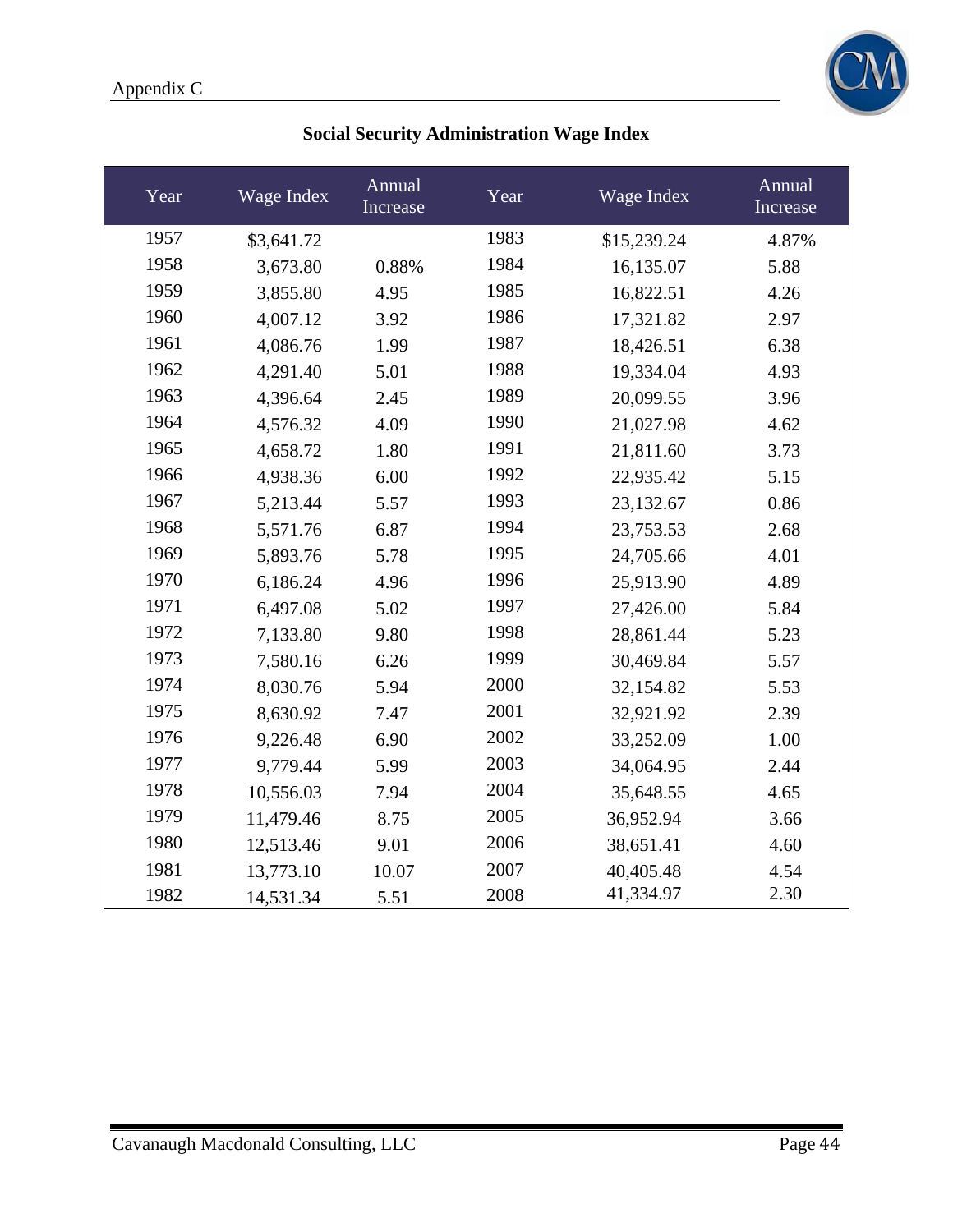

|                  | Rates of   | Rates of Salary Increase |                |  |
|------------------|------------|--------------------------|----------------|--|
| Years of Service | Withdrawal | University               | Non-University |  |
| Less than 1      | 36.50%     | 5.50%                    | 9.01%          |  |
| 1                | 20.50%     | 5.50%                    | 8.59%          |  |
| $\overline{c}$   | 14.60%     | 5.50%                    | 7.96%          |  |
| 3                | 10.50%     | 5.50%                    | 7.44%          |  |
| $\overline{4}$   | 8.50%      | 5.50%                    | 7.02%          |  |
| 5                | 7.00%      | 5.50%                    | 6.71%          |  |
| 6                | 6.40%      | 5.50%                    | 6.39%          |  |
| 7                | 5.80%      | 5.50%                    | 6.18%          |  |
| 8                | 5.40%      | 5.50%                    | 5.97%          |  |
| 9                | 5.00%      | 5.50%                    | 5.81%          |  |
| 10               | 4.30%      | 5.50%                    | 5.66%          |  |
| 11               | 3.90%      | 5.50%                    | 5.50%          |  |
| 12               | 3.50%      | 5.50%                    | 5.34%          |  |
| 13               | 3.20%      | 5.50%                    | 5.18%          |  |
| 14               | 2.90%      | 5.50%                    | 5.08%          |  |
| 15               | 2.60%      | 5.50%                    | 4.97%          |  |
| 16               | 2.30%      | 5.50%                    | 4.87%          |  |
| 17               | 2.00%      | 5.50%                    | 4.76%          |  |
| 18               | 1.90%      | 5.50%                    | 4.71%          |  |
| 19               | 1.80%      | 5.50%                    | 4.66%          |  |
| 20               | 1.70%      | 5.50%                    | 4.61%          |  |
| 21               | 1.60%      | 5.50%                    | 4.50%          |  |
| 22               | 1.50%      | 5.50%                    | 4.50%          |  |
| 23               | 1.50%      | 5.50%                    | 4.50%          |  |
| 24               | 1.50%      | 5.50%                    | 4.50%          |  |

# **Recommended Rates of Withdrawal and Salary Increases**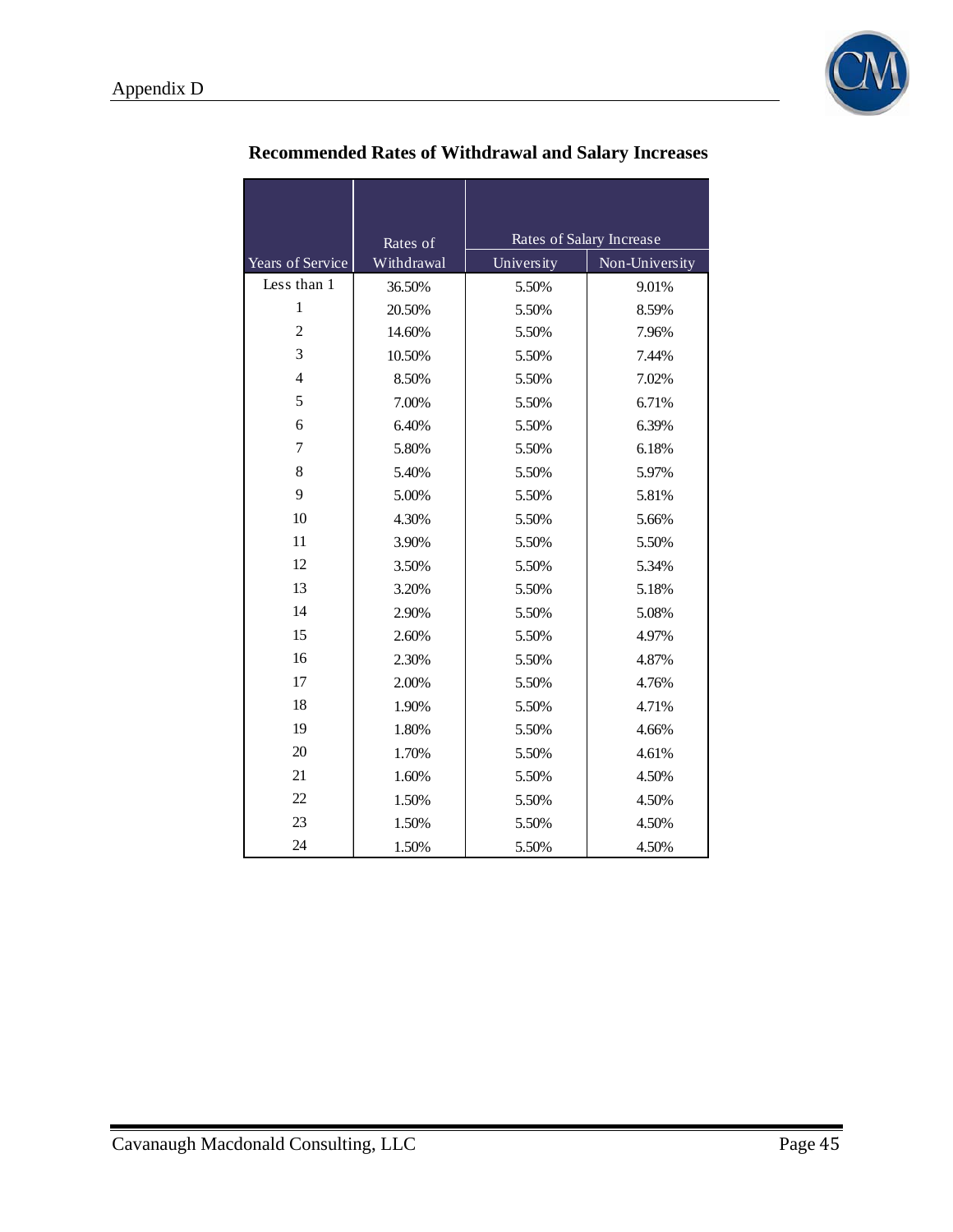

|          | Non-University Members |               | University Members |                         |               |            |
|----------|------------------------|---------------|--------------------|-------------------------|---------------|------------|
|          |                        | First Year    |                    |                         | First Year    |            |
| Years of | Eligible for           | Eligible for  |                    | Eligible for            | Eligible for  |            |
| Service  | Reduced Benefits       | Full Benefits | Thereafter         | <b>Reduced Benefits</b> | Full Benefits | Thereafter |
| 45       |                        | 8.00%         | 5.50%              |                         | 17.00%        | 8.00%      |
| 46       |                        | 8.00%         | 5.50%              |                         | 17.00%        | 8.00%      |
| 47       |                        | 8.00%         | 5.50%              |                         | 17.00%        | 8.00%      |
| 48       |                        | 8.00%         | 5.50%              |                         | 17.00%        | 8.00%      |
| 49       |                        | 8.00%         | 5.50%              |                         | 17.00%        | 8.00%      |
| 50       | 5.00%                  | 8.00%         | 5.50%              | 7.00%                   | 17.00%        | 8.00%      |
| 51       | 5.00%                  | 8.00%         | 6.30%              | 7.00%                   | 17.00%        | 8.00%      |
| 52       | 5.00%                  | 8.00%         | 8.00%              | 7.00%                   | 17.00%        | 8.00%      |
| 53       | 5.00%                  | 9.00%         | 7.30%              | 7.00%                   | 17.00%        | 8.00%      |
| 54       | 5.00%                  | 9.00%         | 8.20%              | 7.00%                   | 17.00%        | 8.00%      |
| 55       | 7.00%                  | 9.00%         | 9.80%              | 7.00%                   | 15.00%        | 8.00%      |
| 56       | 7.00%                  | 12.00%        | 11.30%             | 7.00%                   | 15.00%        | 8.00%      |
| 57       | 7.00%                  | 11.80%        | 12.50%             | 7.00%                   | 15.00%        | 8.00%      |
| 58       | 7.00%                  | 14.80%        | 13.10%             | 7.00%                   | 15.00%        | 8.00%      |
| 59       | 7.00%                  | 17.40%        | 14.80%             | 7.00%                   | 15.00%        | 8.00%      |
| 60       |                        | 14.60%        | 17.00%             |                         | 15.00%        | 8.50%      |
| 61       |                        | 21.30%        | 25.00%             |                         | 14.00%        | 14.50%     |
| 62       |                        | 23.80%        | 25.00%             |                         | 20.00%        | 19.00%     |
| 63       |                        | 11.40%        | 25.00%             |                         | 14.00%        | 14.50%     |
| 64       |                        | 19.00%        | 25.00%             |                         | 20.00%        | 18.00%     |
| 65       |                        | 40.00%        | 35.00%             |                         | 28.00%        | 26.00%     |
| 66       |                        | 8.00%         | 20.00%             |                         | 21.00%        | 21.00%     |
| 67       |                        | 30.00%        | 20.00%             |                         | 21.00%        | 24.50%     |
| 68       |                        | 6.00%         | 20.00%             |                         | 21.00%        | 19.50%     |
| 69       |                        | 6.00%         | 20.00%             |                         | 21.00%        | 30.00%     |
| 70       |                        | 100.00%       | 100.00%            |                         | 100.00%       | 100.00%    |

## **Recommended Rates of Retirement**